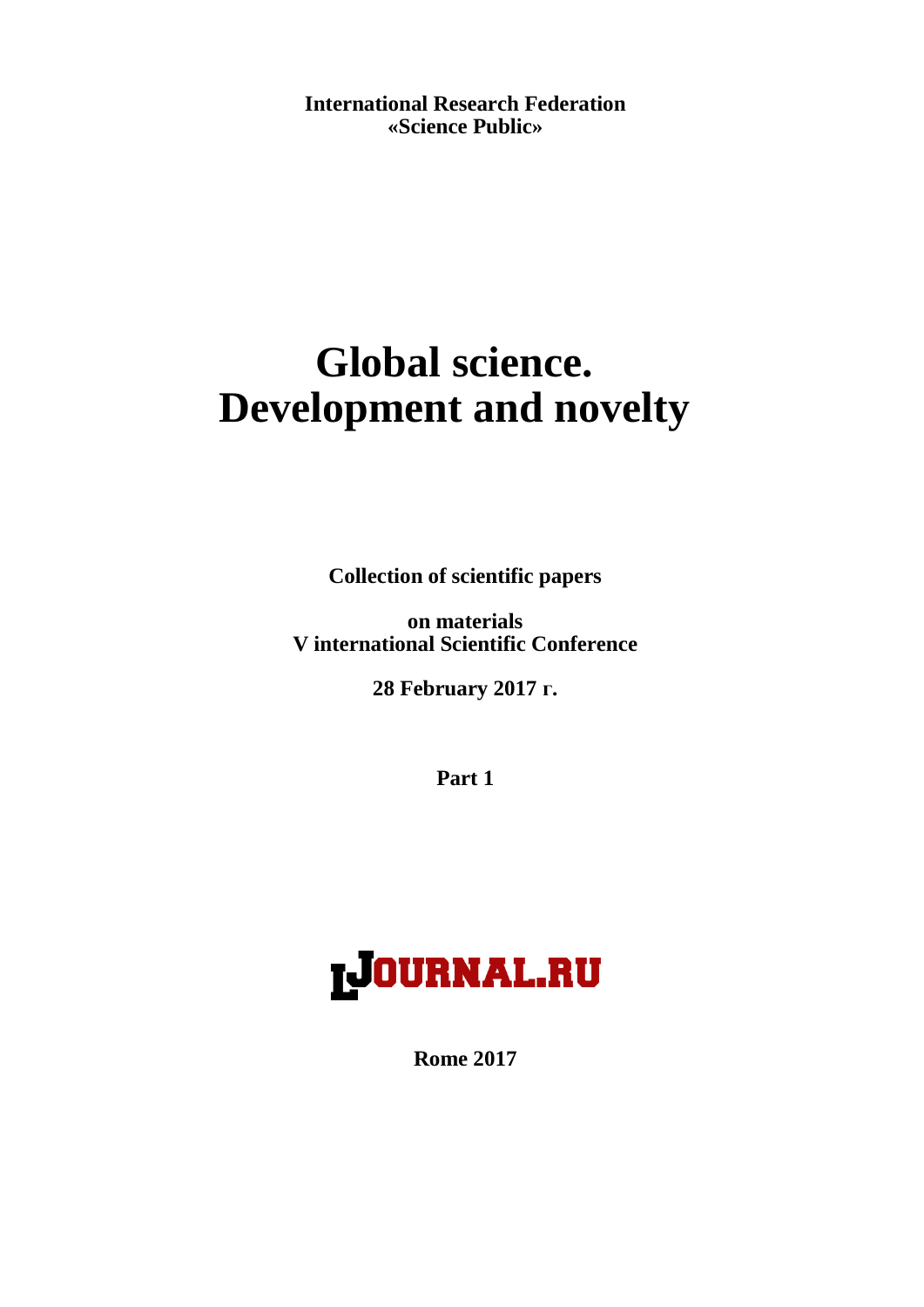**Global science. Development and novelty.** Collection of scientific papers, on materials of the  $IV$  international scientific-practical conference February 28, 2017 Ed. SPC "LJournal", 2017. - 56 p.

**Global science. Development and novelty.** Сборник научных трудов по материалам V международно научно-практической конференции. 28 февраля, 2017 Изд.. НИЦ "Л-Журнал", 2017. - 54 c.

#### **SPLN 001-000001-0111-YY DOI: 10.18411/gdsn-28-02-2017 IDSP: 000001: gdsn-25-02-2017**

The collection of scientific papers of the materials collected from different areas of scientific knowledge. This publication contains all the materials that were sent to the IV International scientific conference **" Global science. Development and novelty "**

The collection is intended for researchers, teachers and students

All materials contained in the book, published in the author's version. The editors do not make adjustments in scientific articles. Responsibility for the information published in the materials on display, are the authors.

Information about the published articles will be transferred in the Russian Science Citation Index (RISC)

The electronic version of the collection is available online scientific publishing center «L-Journal." Site center: science-conf.com

> UDC 001.1 LBC 60

SPLN 001-000001-0111-YY LJournal, 2017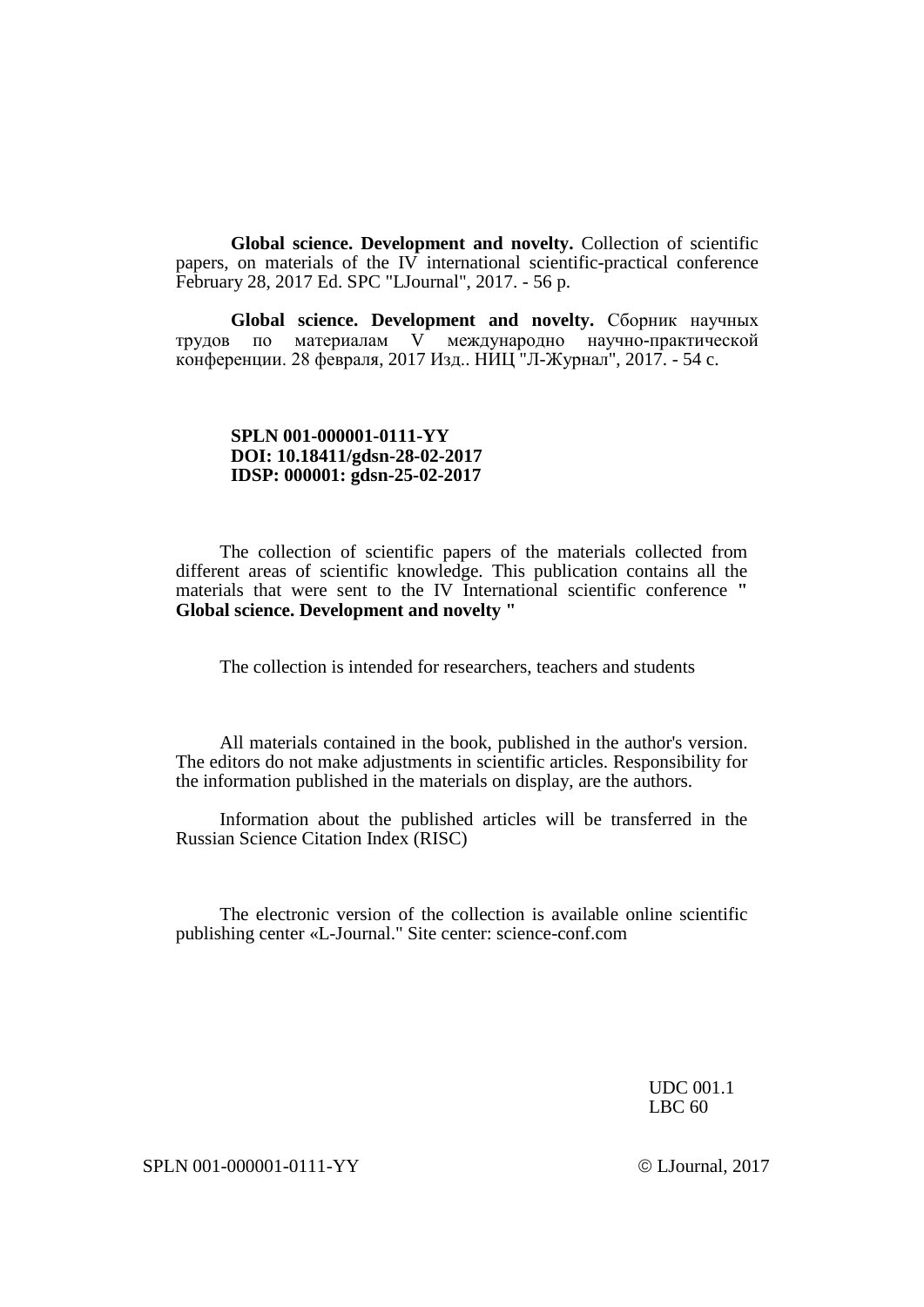# Contents

| Andriianova M. Peculiarities of Consulting Services Market Regulation in |
|--------------------------------------------------------------------------|
|                                                                          |
| Krichevsky M.L., Martynova Y.A. Assessment effectiveness of investment   |
|                                                                          |
| Бабинцева Е.И., Серкина Я.И. Актуальные вопросы повышения                |
|                                                                          |
| Гасанов А.Н. Классификация туристских ресурсов: новый                    |
|                                                                          |
| Донцов Д.А., Поляков Е.А. Методология психологического                   |
|                                                                          |
| Кузнецов А.А. Ответственность лиц, совершающих преступления с            |
| использованием служебного положения, по уголовному законодательству      |
|                                                                          |
| Оликова Д.О., Алонцева А.И. Психические свойства водителей               |
|                                                                          |
| Россолова О.А. Структурно-прагматические составляющие                    |
|                                                                          |
| Солтанова Н.Б. Институт физики и математики Академии наук                |
| Азербайджана (Азерб.ССР) – головная организация по физике Se и Tl в      |
|                                                                          |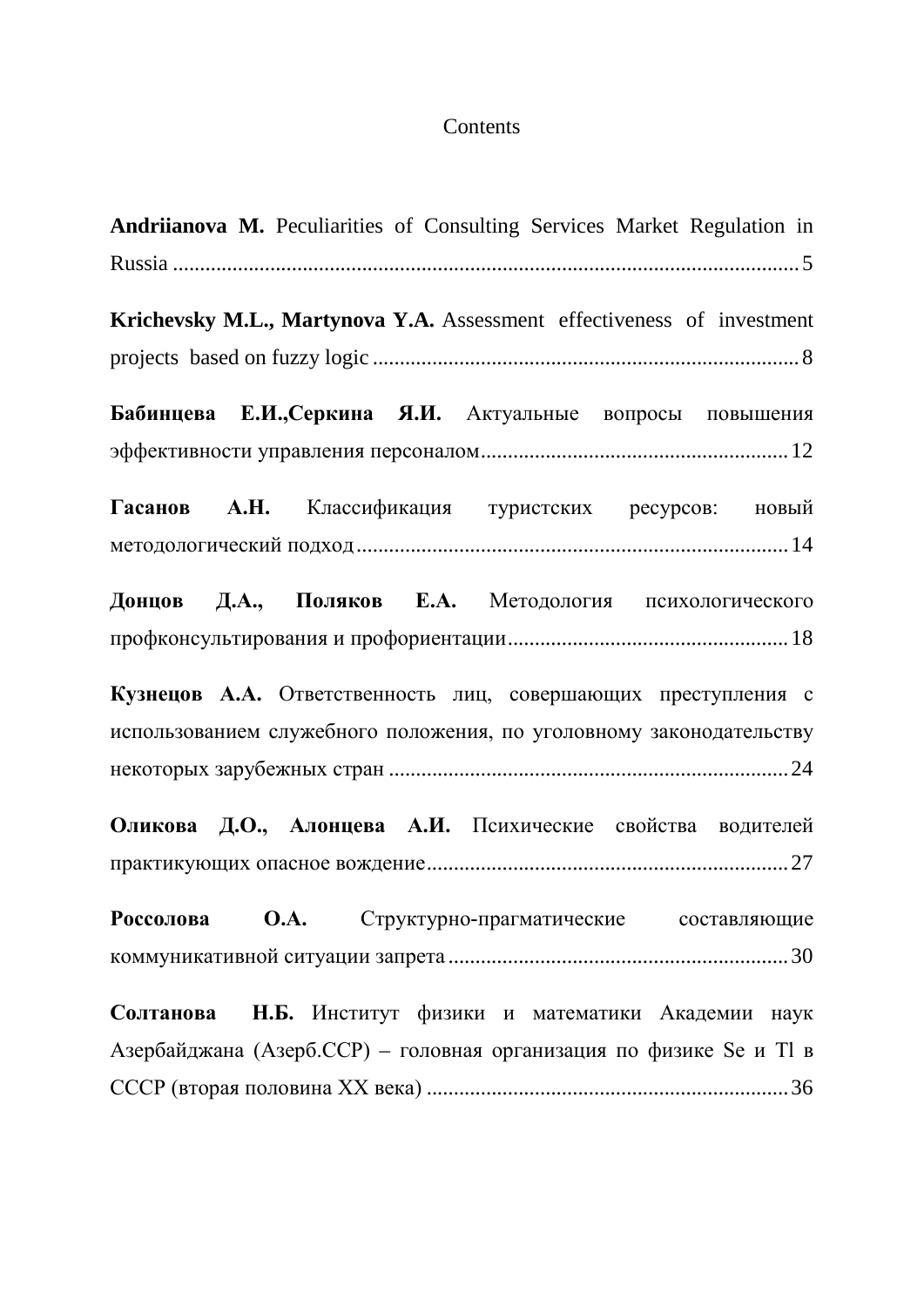| Унгурян Л. М., Беляева О.И., Прилипко Н.А., Вишницкая И.В., |  |  |  |  |
|-------------------------------------------------------------|--|--|--|--|
| Каравелкова Ю.С. Асимметрия информации о фармацевтической   |  |  |  |  |
|                                                             |  |  |  |  |

| Филиппова Т.Я., Благодер Т.П. Стоимость: актуальные аргументы для |  |  |  |  |
|-------------------------------------------------------------------|--|--|--|--|
|                                                                   |  |  |  |  |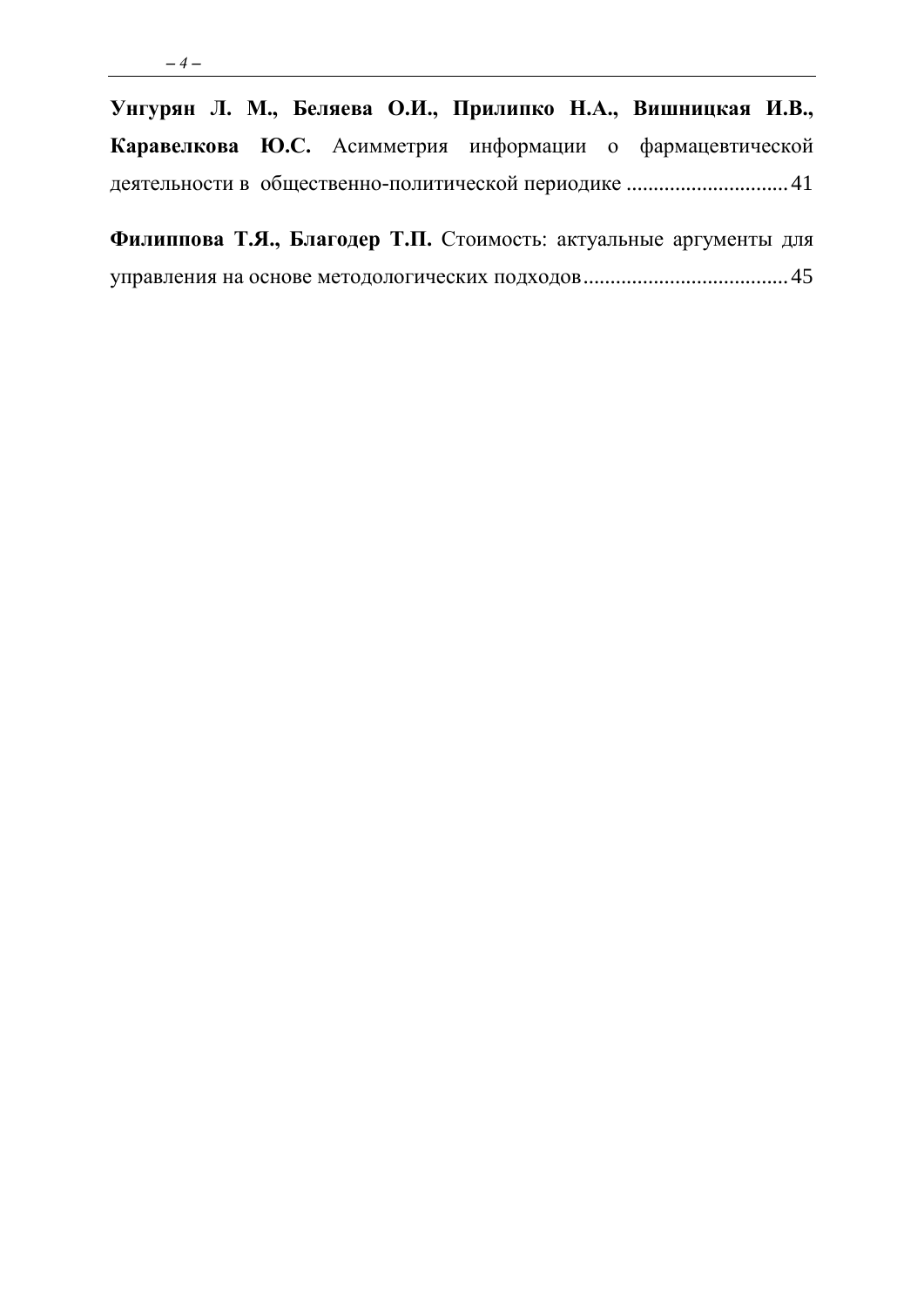# **Andriianova M. Peculiarities of Consulting Services Market Regulation in Russia**

*Odintsovo branch of MGIMO-University (Russia, Odintsovo)*

<span id="page-4-0"></span>*doi 10.18411/gdsn-28-02-2017-01 idsp 000001: gdsn-28-02-2017-01*

#### **Abstract**

In this article the author analyzes the Russian consulting services market regulation mechanisms. The article reveals the mechanisms of self-regulation of consulting services market in Russia; provides an assessment of their role in the formation and development of the Russian consulting services market; analyzes the relation between government regulation and self-regulation of consulting in Russia.

**Keywords:** Russian consulting services market, market self-regulation mechanisms.

The process of formation and development of the Russian consulting services market was difficult but dynamic: consulting sector was formed in the infrastructure of Russian economy in less than three decades and now possesses characteristics close to full value and qualified professional services market. One of the most interesting aspects is the regulation of the market. The process of transition from administrative-planned to market economy in Russia required a radical transformation and improvement of regulatory, also state mechanisms. This process is still not complete; and to this day there are many problems associated with development, implementation and coordination of regulatory instruments at different influence levels and directions. From this point of view consulting services market is an example of effectively developing sector in the infrastructural complex of the Russian economy which is of particular interest for study and for analysis.

Consulting services market structure and performance are caused by a number of specific features common for consulting services and, therefore, consulting activity in a whole. Among these specific features the following shall be specified:

- $\checkmark$  Intangibility. Like most services, consultations are actions. Output tangible product (reports, project documentation, guidelines, policy briefs, etc.) in consultant-client relationship can only arise as a mediator, an interagent between a consultant and a client. But even in this case, it shall be understood that the actual consulting services end product is not a document but a certain idea presented in form of a document.
- $\checkmark$  Inseparability from source. It is impossible to divide production and consumption of consulting services in practice: consultation can only be used in the process of own creation. This means that the consulting service is inseparable both from the producer (consultant) and the consumer (client), none can purchase consultation avoiding cooperation with a consultant and none can sell consulting service without interaction with a client. Quality of consulting services depends on the nature of relationship between client and consultant.
- $\checkmark$  Non-persistence. Consulting services exist between beginning and completion of their rendering. The service cannot be pre-produced and stored; one can only prepare conditions for its rendering. However, the essence of such feature of consulting services as non-storageability seems rather ambiguous when it comes to results/effects of consultant's recommendations implementation. The life cycle of such service is actually limited in real time but the effects of its use may occur over a long period of time (in the most favorable cases - during the entire entity existence period). Persistence/non-persistence of effect from the use of consultation closely correlates with the quality of consulting service.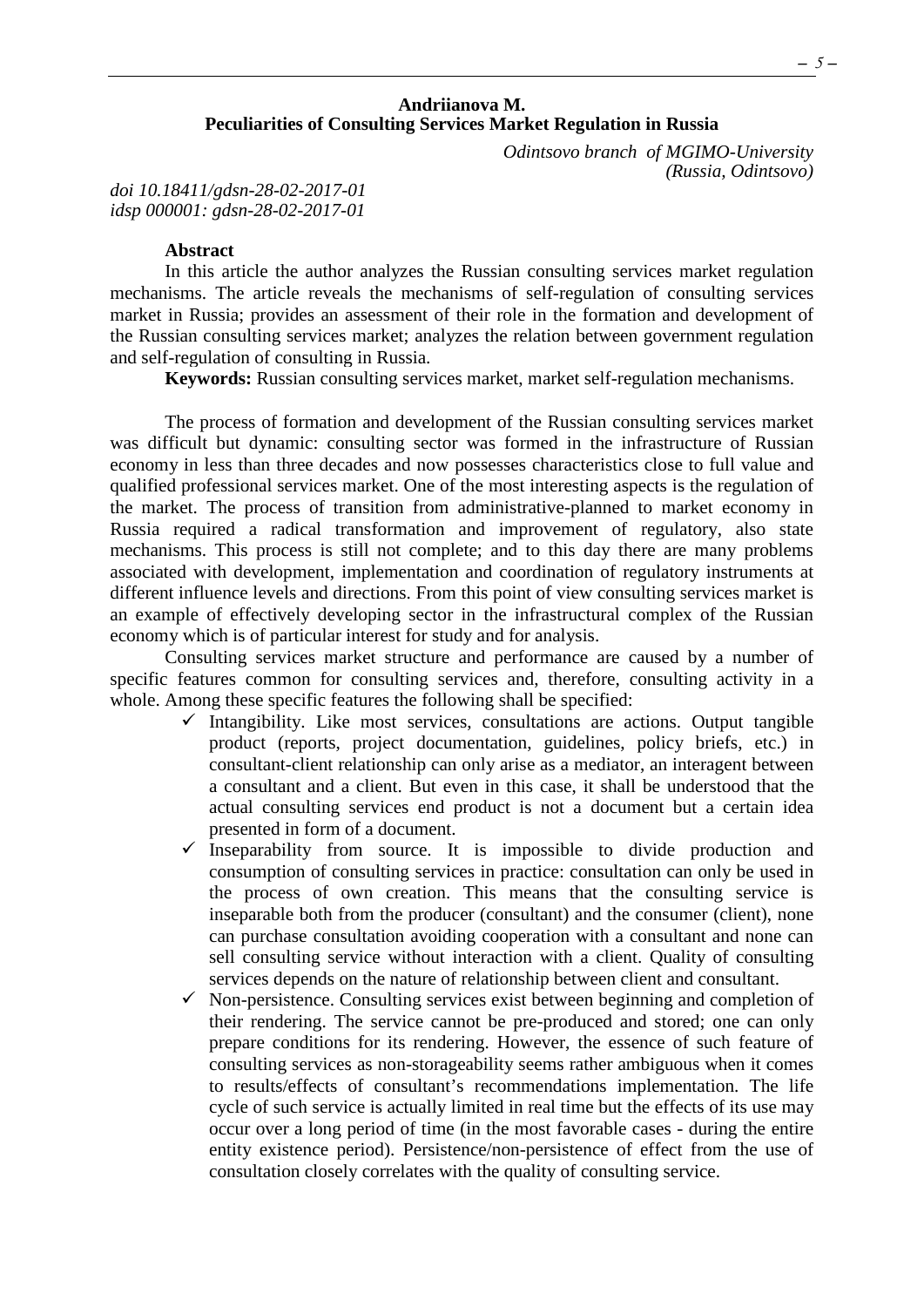$\checkmark$  Quality variability. Quality of consulting services may vary with each actual rendering. Quality of most services is simply not standardizable. The same consultant cannot guarantee the provision of identical quality level for solutions of similar problems for similar client organizations or for the same organization in different periods of time. Solutions of the same problem for client organization developed by different consultants are radically different from each other. From the point of view of organization theory, there is an explanation (for example, according to the law of Ludwig von Bertalanffy) but the client can be disposed not so positively towards this situation – the client organization is interested in obtaining the guarantees on the quality of services and liability in case of inadequate quality of services provided.

Understanding the nature of consulting services is necessary in order to identify direct and indirect consulting services market regulation mechanisms. The role of state regulation in the Russian consulting services market is negligible; it can be argued that the market has a high self-regulation level. Of course, consulting as well as any sphere of business is subject to a major legal and regulatory provisions, it is worth noting that the main regulatory documents in the field of consulting services in Russia are scattered and fragmented. This situation can difficultly be defined as negative; according to the opinion of consulting services market experts and members, weak state intervention in the functioning of the Russian consulting services market played a stimulating role in its development, rather than hindered it. It is worth paying attention to the fact that the consulting services market is mostly self-regulated around the world. In addition, the Russian consulting services market has a fairly extensive arsenal of mechanisms required to adequately ensure its self-regulation.

Activities of consultant professional associations and large international consulting organizations can be considered one of the major mechanisms of the Russian consulting services market regulation. Activities of major international companies in the consulting market in Russia from the very beginning of its existence sets high quality standards. The aim of the national consultant professional associations was the progress of the Russian consulting services to the same level; otherwise proper competition with foreign colleagues in the Russian market would be impossible. Although belonging to the professional community required from Russian consultants compliance with rather stringent requirements, it provided the synergies in the development of the market in the whole. In a separate segment of the Russian economy – in the consulting services market – professional community actually performs state regulatory functions, and performs them well due to a deep knowledge of the specifics of consulting business and its continued support and timely adaptation to changes in market conditions.

Certification of consultants in Russia is voluntary and is carried out by consultant professional associations. Two certifications standards bcame available in the Russian market: certification under FEACO (European Federation of Management Consultancies Associations) standards and certification under Amsterdam standard (ICMCI - International Council Management Consulting Institutes), implemented by Russian professional associations – the Association of Consultants for Economics and Management and the National guild of professional consultants. Certificates serve as a guarantee of the quality of services provided by the consultant confirmed by the professional community. FEACO standards are more ethical; Amsterdam standards are much more focused on the professional aspects. Certification is carried out exclusively on the initiative of the consultant, is not mandatory and provides no actual permits to enter the market. The client may choose any consultant that meets its requirements; certificates in this case is a kind of indicator of the consultant's desire to conduct its work at the level corresponding to the professional requirements, and bear responsibility for it. The absence of certificate is a signal for the client to consider that for some reason the consultant avoids assessment by the professional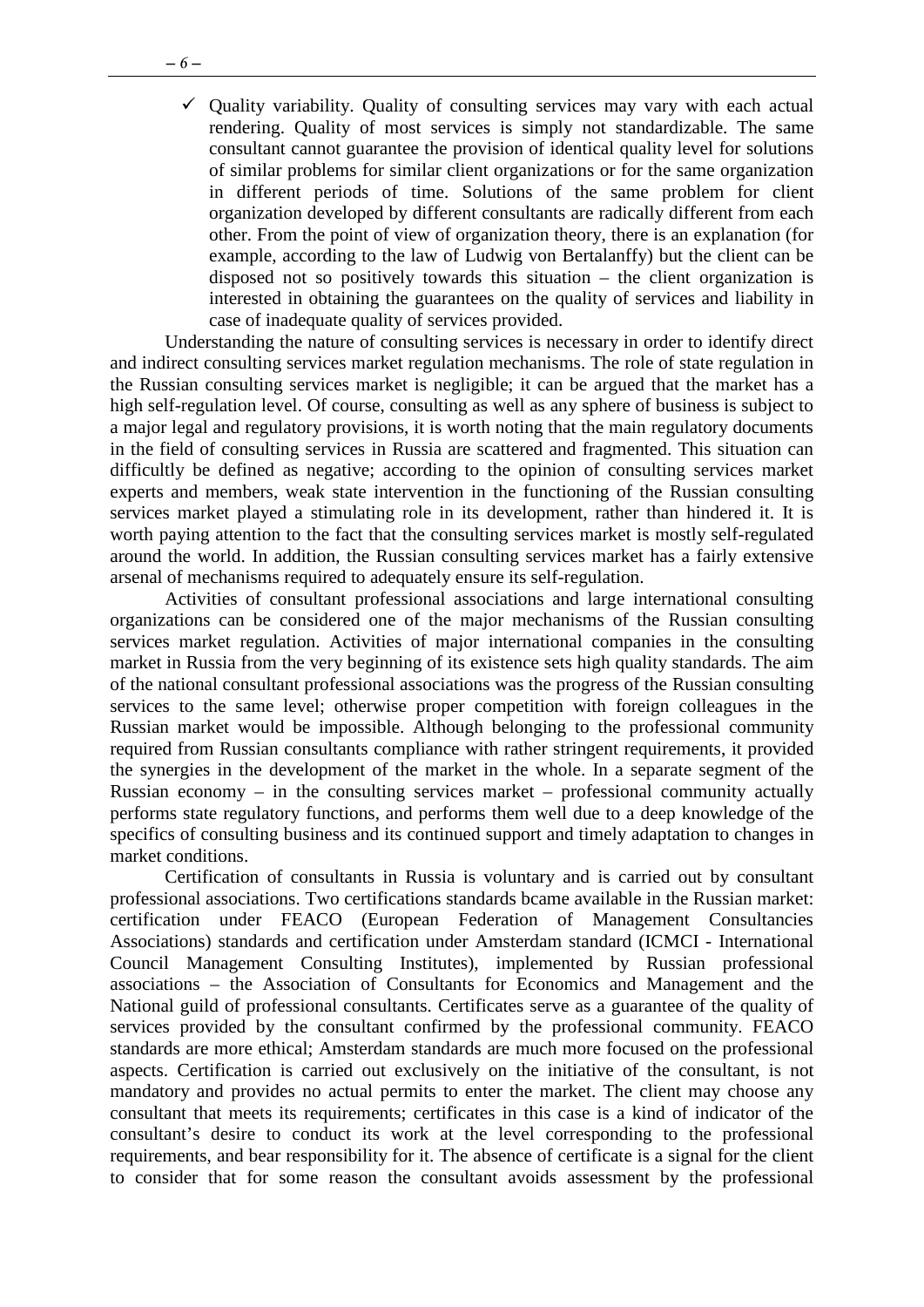community. The foregoing denotes that certified consultants have a competitive advantage in the market.

Training programs for Russian entrepreneurs and managers as well as students of Russian universities have played a very important role in shaping of demand for qualified consulting services. Regulation of the consulting services market was carried out through the formation of knowledge required for: 1) effective collaboration with consultants, for potential clients which were considered as current and future business leaders; 2) individual assessment of a consultant qualification by a client that would exclude the possibility of cooperation with amateurish companies that appeared in large numbers during the formation of the Russian market of consulting services. These two areas have been extremely productive; relevant programs were implemented by Russian professional associations as well as international consulting organizations.

Activities of international "agents of change", especially in the first decade of the formation of the Russian consulting services market, has been extremely important in terms of formation of structure of the market which laid a solid foundation for its further development. It is worth noting that in the 1990s Russian consulting almost completely developed under external demand for consulting services which were stimulated by international programs of International Bank for Reconstruction and Development, European Bank for Reconstruction and Development, International Labour Organization; and the first guides on consulting management have been created within the framework of programs financed by Tacis.

The crisis in the Russian economy (in 1998, in 2008-2009-ies) ironically turned out to be one of regulation mechanisms for the consulting services market as they created conditions for natural selection of the most efficient and viable consulting organizations. In 1990-ies Russian consulting faced effect of the so-called "dirty field" created by the amateurish consulting companies. The activities of these companies which did not meet professional standards has led to a significant reduction of demand for consulting services as such, and only crises combined with consistent development of client qualification (via training programs) could completely displace them from the market.

Another consulting services market self-regulation mechanism is the system of payment of consultants' work. Payment systems in consulting are traditionally organized in such a way as to be transparent as much as possible (this degree is determined by specific market functioning conditions), be linked to the quality of consultant's work. The credibility of the consultant's work quality is enhanced when a clear definition of responsibilities of the consultant takes place during signing of a contract for the provision of consulting services and when project insurance and/or consultant's liability is provided. These conditions create a system of financial guarantees for the client and make the interaction with the consultant more predictable and secure.

Consulting market is characterized by a specific advertising strategy based on reviews and clients' testimonials. The use of aggressive advertising techniques and information diligence in order to reach the widest possible audience of potential clients is conceptually not typical for the market of consulting services. This approach encourages personal interaction between client and consultant before starting the joint project during which the client must ascertain adequate professional qualification of the consultant and assure of coincidence of their views on management practices. Only in this case the consultations will meet the needs of the client organization and will be implemented more likely.

Analysis of consulting services market regulation mechanisms shows that the existing mechanisms are sufficient for effective and adequate self-regulation within market conditions prevailing in the Russian economy. The mechanisms considered above are natural for consulting, take fully into account its specificity and function organically while efforts for more stringent regulation by the state could disrupt the natural structure and dynamics of the consulting services market. The mechanisms of self-regulation of the consulting market, of course, cannot be extended to the Russian economy in a whole; they are effective in a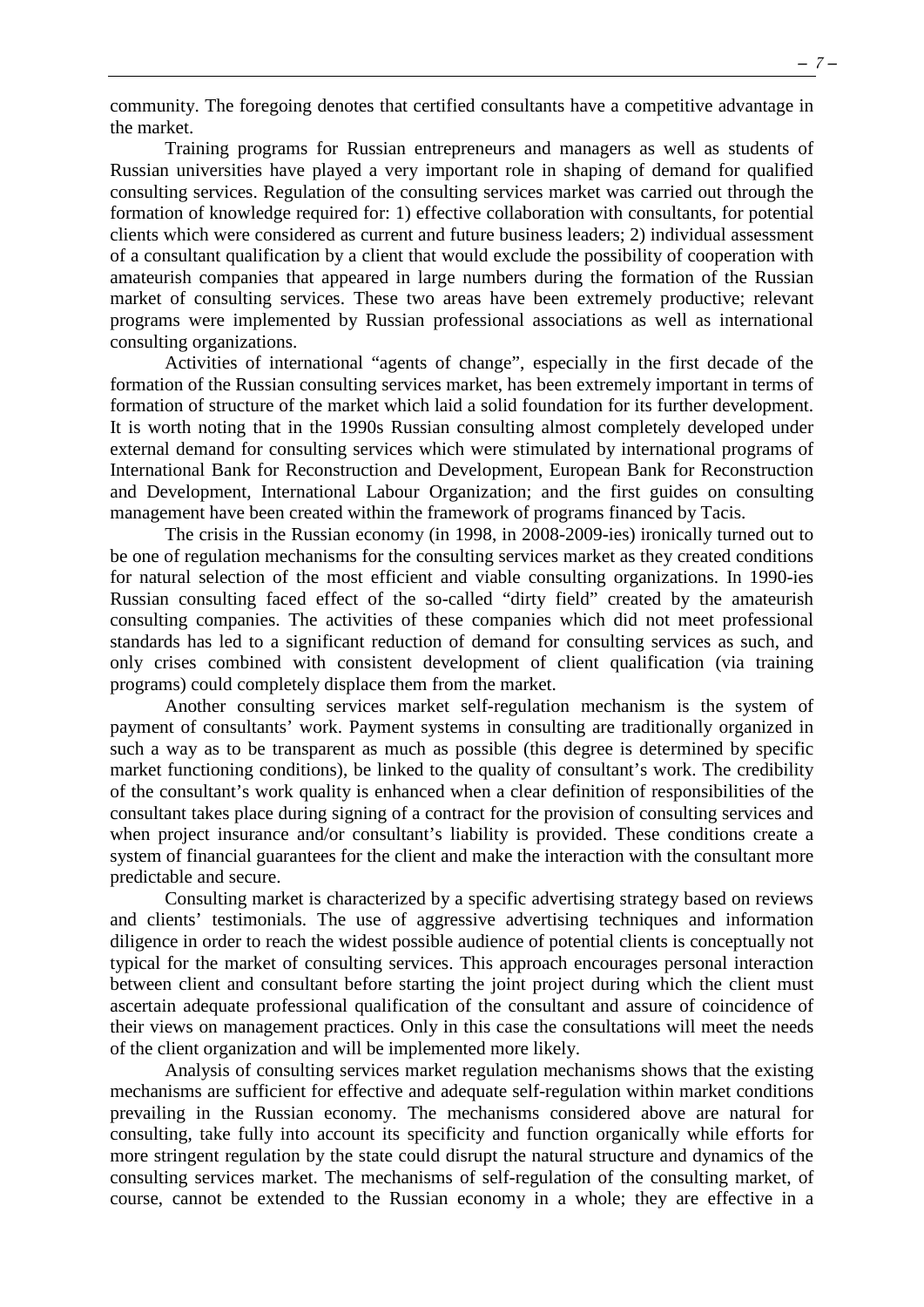particular business segment and are effective precisely because they are based on the specifics of consulting activities. The analysis nevertheless valuable from the standpoint of the economy as a whole, because it is a demonstration of the fact that any activity is potentially capable of self-regulation at the expense of internal resources – the role of the state essentially does not have to be determining.

#### <span id="page-7-0"></span>**Krichevsky M.L., Martynova Y.A. Assessment effectiveness of investment projects based on fuzzy logic**

*State University of Aerospace Instrumentation (Russia, Saint- Petersburg)*

*doi 10.18411/gdsn-28-02-2017-02 idsp 000001: gdsn-28-02-2017-02*

Investment project is the study of economic feasibility, the volume and timing of capital expenditures. Investment projects should be checked for efficient use of allocated funds.

There are five methods for evaluating the effectiveness of the investment project that are combined into two groups [1].

The first group includes methods based on the use of discounting principle. This group consists of the following methods:

- by determining the net present value;
- by calculating the return on investment and internal rate of return.

The second group comprises the three methods. They are called the traditional or simple as they do not use the concept of discounting. This group includes the following methods:

- method based on the calculation of the payback period;
- method of annual (design. calculation. average) rate of profit;
- an approach in which there is a break-even point.

However this method of evaluating the effectiveness of the investment project is subjective. It makes impossible to get a reliable estimate of the effectiveness due to uncontrolled variations in the external environment, inaccuracies obtain primary data necessary to calculate, ambiguous interpretation of the characteristics used. In this situation the use methods of fuzzy logic (FL) is the most reasonable thing.

Calculations on the basis of the FL refer to Soft Computing that focused on adaptation to malfunctioning of the real world [2]. The guiding principle of these calculations is the tolerance for inaccuracy, uncertainty and partial truth to achieve the manipulation convenience, robustness, low cost solutions and better agreement with reality. Soft computing is a set of computational methodologies that collectively provide a basis for understanding the design and development of intelligent systems. The main components are fuzzy logic, neural networks, evolutionary computation in this union.

Analysis of using techniques of the FL for assessing the effectiveness of investment project considered in [3-5]. For example, in [3] indicated that the standard financial approaches to solving this problem is neglected changing environment and do not reflect the actual situation. Alternative fuzzy approach helps to eliminate some assumptions about the behavior of the market. In [4] points to the risk of investment decisions. A method of estimating this risk is directly related to the description of information uncertainty of initial project data. However, this technique leads to the weak justification of the use of any type of probability in the investment analysis. The article [5] describes the benefits of using the FL compared with other approaches in the development of evaluation method of the investment project.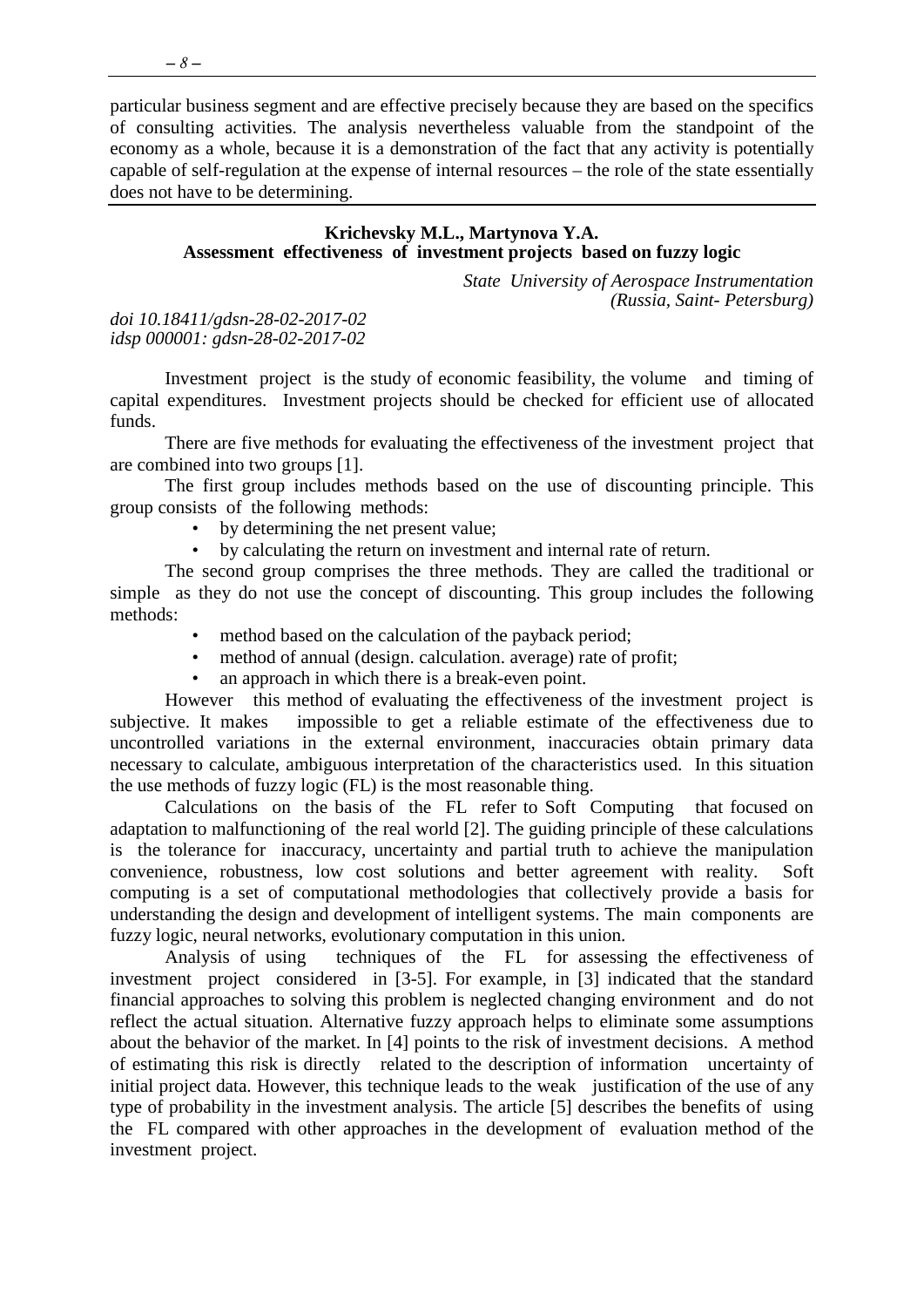The purpose of this work is not only to demonstrate the FL possibilities for solving the problem of estimating the efficiency of the investment project, but also in the formation of a more simple evaluation based on a regression equation.

Selection of input and output variables often made on the basis of common sense, developer experience, the availability of regulatory documents. In this problem as input parameters assume the following: cost of project, equipment and technology, experience of staff, competition in the external environment. The output parameter is the efficiency of investment project.

Construction of fuzzy inference model is made in a software module Fuzzy Logic of Matlab. The above parameters are the inputs and output of fuzzy inference system which is shown in Fig.1.





For each input and output variable is necessary to set a ranges of changes, the type of membership function (MF) and the number of gradations. Selected values of these quantities are shown in Table 1.

*Table 1*

| <u> U IVUI WUVU I UUVUU U</u><br>, <i>.</i> |                 |            |            |            |       |  |  |
|---------------------------------------------|-----------------|------------|------------|------------|-------|--|--|
| Variable                                    | Range           | MF         |            | Gradations |       |  |  |
| Finance                                     | 10-100mln. rub. | Triangular | Small      | Middle     | Large |  |  |
| Equipment                                   | $0-10$ years    | Trapezoid  | <b>New</b> |            | Old   |  |  |
| <b>Staff</b>                                | $0-10$ years    | Gaussian   | Small      | Middle     | Large |  |  |
| Competition                                 | $0 - 10$ point  | Trapezoid  | Small      |            | Large |  |  |
| Efficiency                                  | $0 - 100$ point | Triangular | Small      | Middle     | Large |  |  |

#### *Characteristics of variables*

As an example Fig. 2 shows the MF of the first input variable.

The number of rules determined by multiplying the number of gradations of input variables so in this case the base of rules consists of 36 rules.



*Fig.2 Membership functions of variable finance*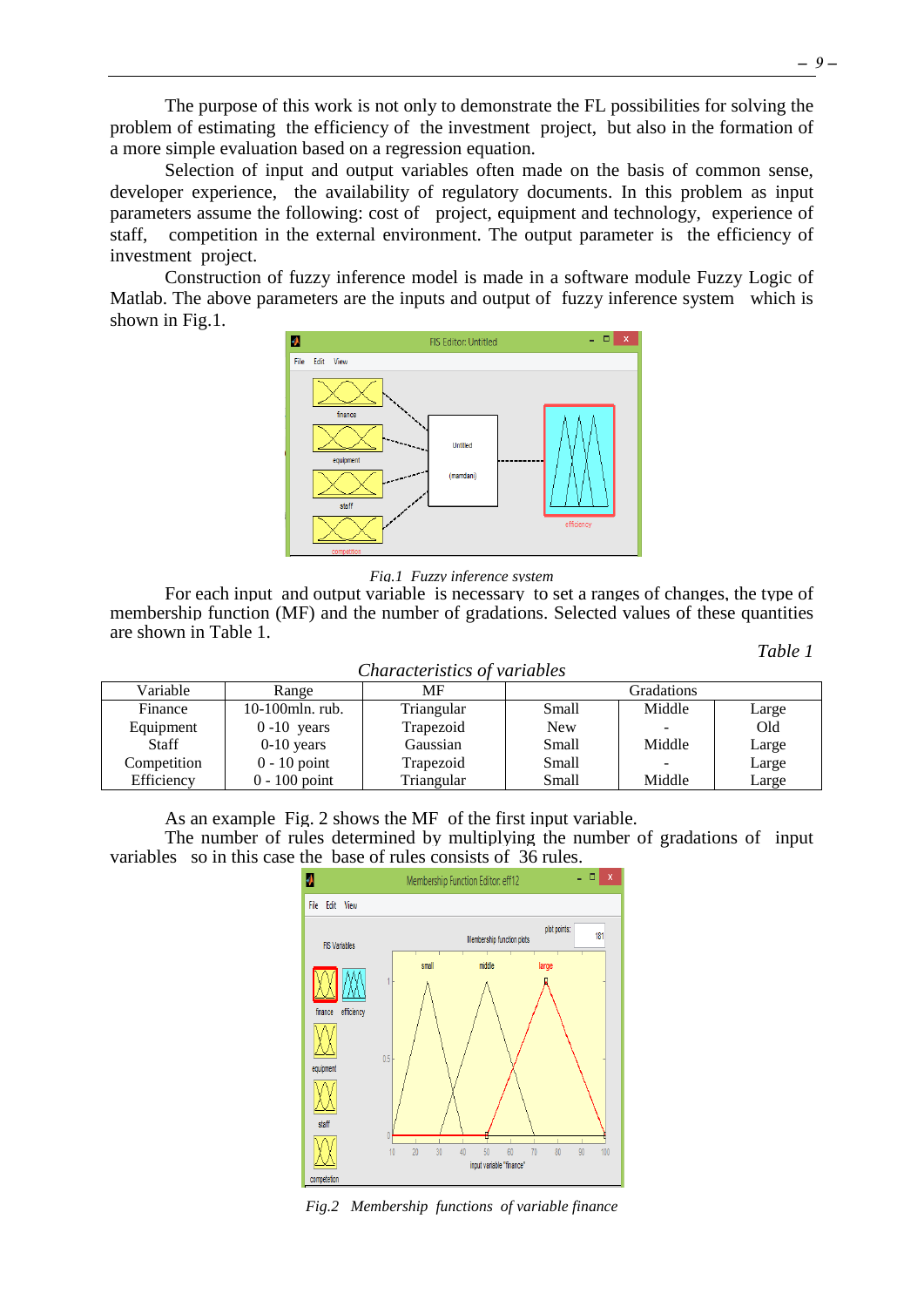The results of fuzzy inference system are shown in Figure 3 in the form of threedimensional dependency of the output variable (effectiveness of the investment project) from a pair of input variables: finance and staff.<br>Surface Viewer: eff19



*Fig.3 Effectiveness of the investment project*

Quantitative values effectiveness of investment project obtained through fuzzy inference system are shown in Fig. 4. When we apply to the input of fuzzy inference model the values of the input parameters, the value of efficiency of investment project is formed on the output of fuzzy inference system. Note that the boundaries of the selected 100-point scale efficiency correspond to the cases of extremely low (0 points) and maximum possible efficiency (100 points).

| А                                                                                                                                                                                | ×                          |                     |                      |                            |
|----------------------------------------------------------------------------------------------------------------------------------------------------------------------------------|----------------------------|---------------------|----------------------|----------------------------|
| File<br>Edit<br>View                                                                                                                                                             | Options                    |                     |                      |                            |
| $finance = 23$<br>◘<br>123456789<br>Z<br>o<br>₹<br>뎕<br>◢<br>10<br>▱<br>11<br>12<br>13<br>14<br>15<br>16<br>17<br>18<br>19<br>20<br>21<br>22<br>23<br>2425262728<br>$^{29}_{30}$ | equipment = $8.85$         | staff = $0.833$     | competetion = $8.54$ | efficiency = 20            |
| Input:                                                                                                                                                                           | [22.95 8.846 0.8333 8.538] | Plot points:<br>101 | Move:<br>left        | right<br>down<br><b>up</b> |
| Opened system eff17, 36 rules                                                                                                                                                    |                            |                     | Help                 | Close                      |

*Fig. 4 Value of efficiency of the investment project*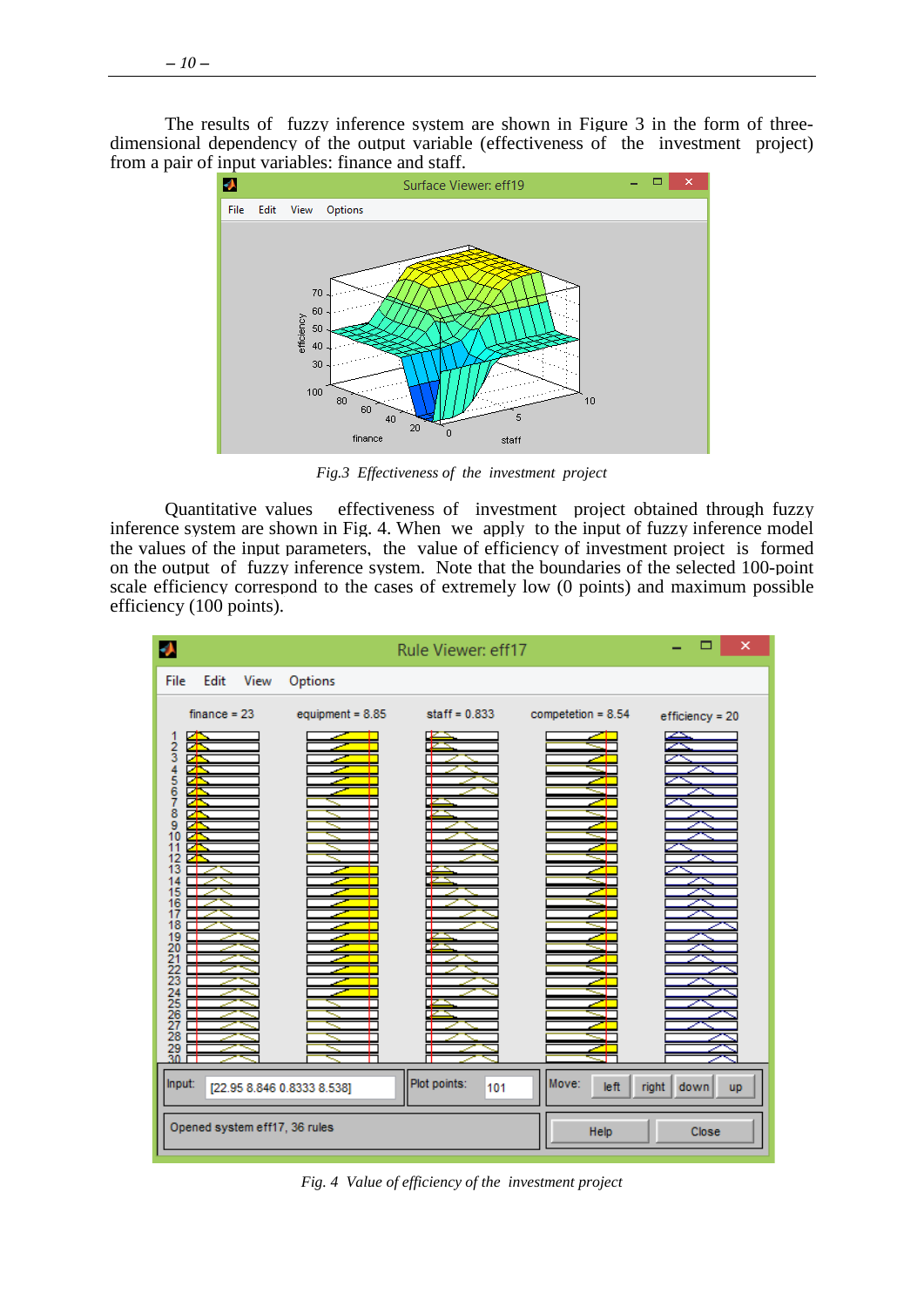Almost all papers on the use of the FL in such a problem is finished on this point. However, you can continue the solution of the problem as follows:

- play the values of the input variables;
- alternately enter each input vector in fuzzy inference system;
- evaluate the effectiveness of investment project obtained with FL;<br>• derive the regression equation relating the output variable with
- derive the regression equation relating the output variable with the input parameters;
- assess the adequacy of equation;
- compare the results of effectiveness evaluations obtained in two ways.

Table 2. illustrates this algorithm.

*Table 2*

| Data for regression equation |                |     |                |       |       |  |  |  |
|------------------------------|----------------|-----|----------------|-------|-------|--|--|--|
| X1                           | X <sub>2</sub> | X3  | X4             | Y(FL) | Y(RE) |  |  |  |
| $\overline{I}$               | 2              | 3   | $\overline{4}$ | 5     | 6     |  |  |  |
| 57                           | 4              | 5   | 6              | 66    | 61    |  |  |  |
| 91                           | 1.8            | 6.1 | 4.7            | 80    | 83    |  |  |  |
| 21.6                         | 8.2            | 1.9 | 8.1            | 29.2  | 31    |  |  |  |
| 38                           | 4.4            | 8.4 | 8.1            | 54.4  | 55    |  |  |  |
| 79                           | 1.5            | 1.7 | 9              | 50    | 49    |  |  |  |
| 35.2                         | 2.4            | 2.5 | 7.8            | 38.5  | 39    |  |  |  |

The first four columns of Table 2 shows the values of the simulated input variables; the fifth column is the assessment of efficiency of investment project received by FL. Five columns of Table 2 are used to derive the regression equation. Table 3 shows the values of the coefficients of this equation.

*Table 3*

|                | Coefficients   | Standard error |  |
|----------------|----------------|----------------|--|
| Y-intersection | 50.62212737    | 27.57923967    |  |
| Variable X 1   | 0.379685217    | 0.171608136    |  |
| Variable X2    | $-0.167481057$ | 1.660541332    |  |
| Variable X3    | 2.682092153    | 1.068234909    |  |
| Variable $X4$  | -3.95291072    | 2.116443286    |  |

The resulting equation is:

 $Y = 50.6 + 0.38 * X1 - 0.17 * X2 + 2.68 * X3 - 3.95 * X4.$ 

The adequacy of the equation and the used data is confirmed by the value of the coefficient determination (Table 4).

|                           |                      | Table 4 |
|---------------------------|----------------------|---------|
|                           | Testing the adequacy |         |
| The regression statistics |                      |         |
| Multiple R                | 0.990301961          |         |
| R-squared                 | 0.980697974          |         |
| Normalized                | 0.903489872          |         |
| R-squared                 |                      |         |
| Standard                  | 5.704071118          |         |
| error                     |                      |         |
| Observations              | 6                    |         |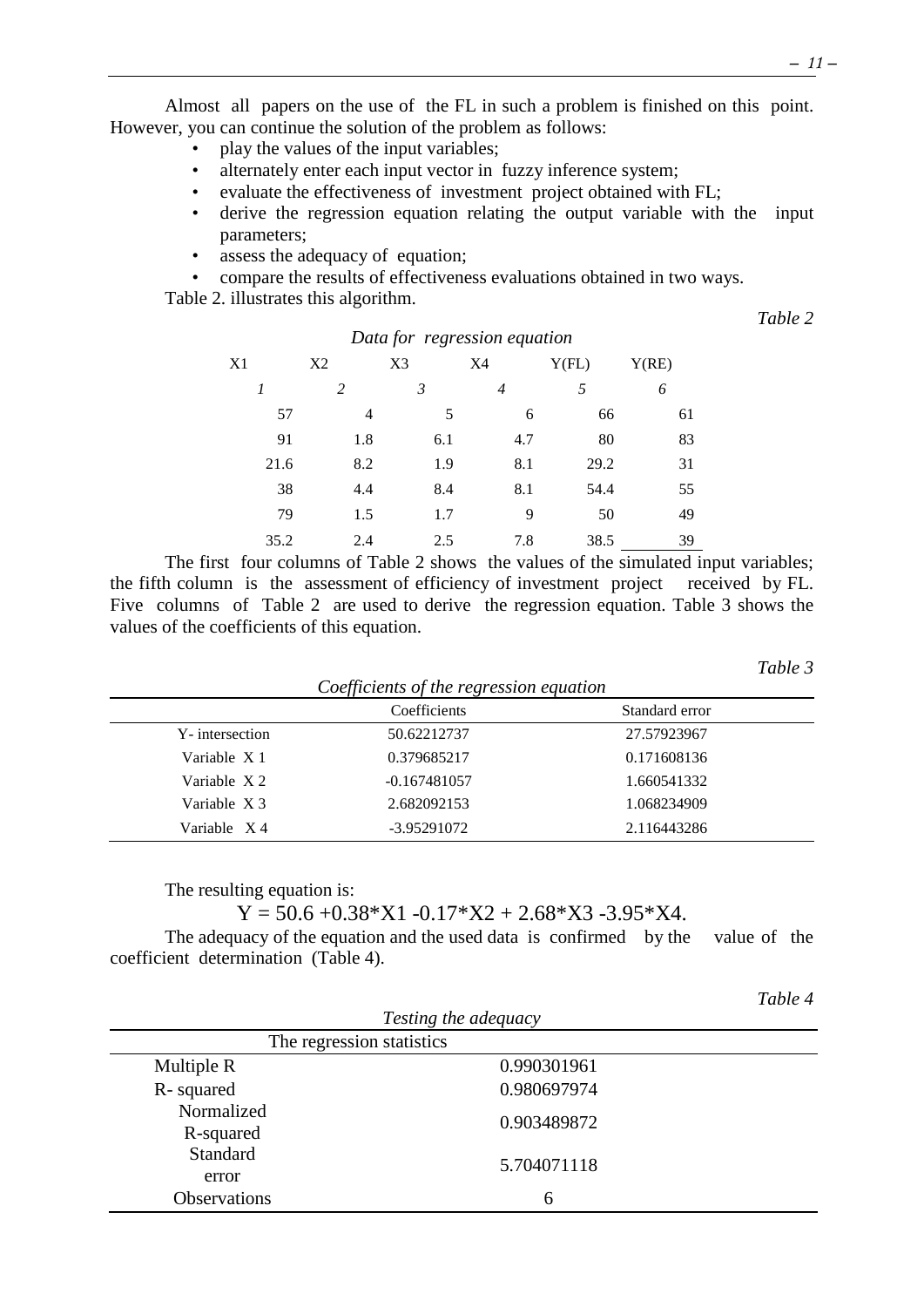As can be seen from Table 4, the coefficient determination is close to unity, which does not reject the resulting regression equation. Negative signs of variables X2 and X4 is quite understandable: the greater the age of the equipment, the lower efficiency; the greater the competition, the lower the efficiency.

Now return to the Table 2: in the sixth column shows the values of efficiency obtained by the regression equation. As can be seen from a comparison of the last two columns, evaluations found the two methods differ slightly, so for the rapid assessment efficiency of the investment project can be used the regression equation.

# *References*

- 1. Kossov VV Livshits VN. Shakhnazarov AG Methodical recommendations according to efficiency of investment projects. - M .: Economics, 2000. - 421s.
- 2. Zadeh LA The role of soft computing and fuzzy logic in understanding the design and development of intelligent information systems. - News Artificial Intelligence, 2001. № 2-3. p.7 - 11.
- 3. Serguieva A.. J. Hunter. T. Kalganova. Soft Computing in Investment Appraisal. Proc. of the International Conference in Fuzzy Logic and Technology. De Monfort University Leicester. UK, 2001, p. 214-219.
- 4. Tomaszewski E.J.. Mityashin N.P. Fuzzy model for evaluating the effectiveness of regional investment process. Bulletin of Saratov State Technical University, 2011, № 2 (58), v.3, s.335-339.
- 5. Doskočil R. An evaluation of total project risk based on fuzzy logic. Business: Theory and Practice, 2016, 17 (1), p. 23-31.

#### <span id="page-11-0"></span>**Бабинцева Е.И.,Серкина Я.И. Актуальные вопросы повышения эффективности управления персоналом**

*Белгородский государственный национальный исследовательский университет (Россия, Белгород)*

#### *doi 10.18411/gdsn-28-02-2017-03 idsp 000001: gdsn-28-02-2017-03*

 В современных условиях глобальных рисков и экономических проблем, для достижения процветания любой фирмы,главной задачей менеджеров должно стать эффективное управление персоналом.

Наиболее распространенная версия управления персоналом предполагает, что управление – это контроль, в основном за поведением работника. То есть это технологии управления с использованием формальной власти. Точкой влияния является воля сотрудника с целью заставить выполнятьуказания вышестоящего сотрудника. Но мы вошли в эпоху, когда один кризис сменяет другой, покупательский спрос падает, а сами покупки совершаются более осознанно. В таких условиях , если ничего не менять, то возможно быстрое банкротство компании, потому что жесткие методы руководства не всегда будут эффективны. И необходимо менять концепцию управления.

Как известно, существует три уровня управления персоналом: стратегический, тактический и ситуационный. Ситуационное управление — это управление волей человека, непосредственно его поведением. Тактический уровень управления подразумевает управление мнением сотрудника по конкретному вопросу. Стратегическое управление — это управление убеждениями, образами и видением персонала.

Управлять мнениями и убеждениями персонала — это подлинное искусство, настоящее мастерство и профессионализм, здесь не работают механизмы использования формальной власти, если этого не понимать, мы получим конформизм и лицемерие, проще говоря, ничего не изменится.

Как же научиться управлять, не пользуясь властью? Для этого, в первую очередь необходимо изучить основы психологии, нужно начать профессионально изучать ораторское искусство, системное и творческое мышление, повышать лидерский потенциал свой лично и своих сотрудников.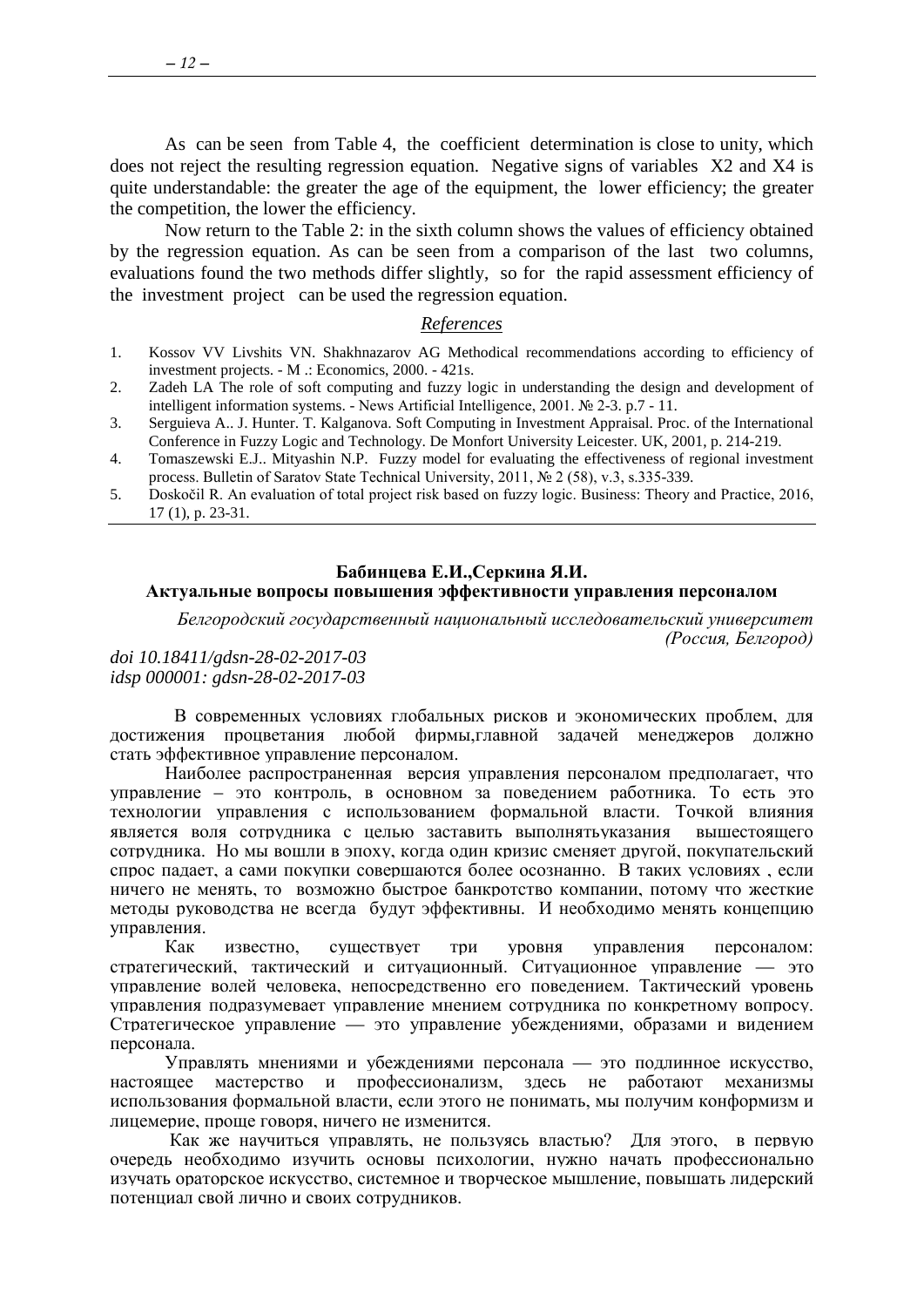Подбирать себе персонал в команду нужно на основе убеждений, личной философии, а не компетенций, которые довольно просто сформировать. Убеждения это точка зрения, отправная точка с которой человек оценивает ситуацию, обстоятельства, собственные решения и действия, решения и действия других людей. Именно убеждения формируют личную философию и отношение к работе. Чтобы сформировать правильные убеждения и мнения работника, необходиморазобраться, какими убеждениями и мнениями он пользуется на данный момент, как они у него сформировались, под влиянием чего. Для этого руководителю нужно научиться задавать вопросы своим подчиненным (формулировка и последовательность) и не просто слушать, а анализировать полученную информацию, пытаться понять, как и почему у человека сформировалось именно такое мнение и убеждение. Чтобы научиться понимать других, нужно мысленно поставить себя на их место, то есть на время забыть о своем статусе. Если у руководителя появилось желание понять своего сотрудника,- это уже залог успеха.

Одним из главных инструментов влияния является личный пример руководителя. Люди смотрят на своего лидера, копируют его манеру поведения, мировоззрение, и это автоматически меняет их личную философию. Также убеждения людей формирует структура, система и правильная политика организации, направленная и на высокий результат и на «человеческое» отношение к людям, своим сотрудникам.

Для повышения эффективности управления персоналом также необходимо внимательно изучить наиболее часто допускаемые ошибки в управлении сотрудниками, чтобы в дальнейшем их избегать. Проведя исследования на нескольких предприятиях Белгородской области, мы выявили наиболее распространенные проблемы, решение которых, по нашему мнению, смогло бы значительно повысить эффективность управления.

Эти проблемы возникают из-за достаточно часто встречающихся ошибок в управлении.

1. Неправильная постановка задач — одна из самых существенных ошибок при управлении персоналом, так как она может привести к непредсказуемым последствиям — от неверно выполненных поручений до абсолютного невыполнения поставленных задач.

Решение этой проблемы — четкая формулировка задачи и контроль промежуточных этапов ее выполнения. Положительный результат дает применение системы постановки целей — конкретная задача, конкретная дата выполнения, измеримый результат.

2. Негативное настроение руководителя достаточно заметно отражается на его методах управления персоналом. Отрицательный настрой руководителя приводит к снижению общих показателей результатов работы компании. Практика показала, что иногда, во время отпуска руководителя, который держит своих подчиненных в чрезмерной строгости, все параметры деятельности оставались в норме, а по некоторым показателям даже было выявлено их перевыполнение.

Здесь важно разобраться, по какой причине негативный настрой к подчиненным. Если этому способствуют личные проблемы, например, в семье или эмоциональная напряженность, то возможно, взять отпуск или обратиться к психологу. Однако руководитель должен помнить о том, что надо уметь себя контролировать, чтобы избежать такой ошибки в управлении компанией. Иначе с таким руководителем ( особенно если это руководители среднего звена), который не приносит пользы компании, быстро расстаются.

3.Потеря контроля над деятельностью сотрудников. Конечно, невозможно осуществлять управление персоналом исключительно методами мягкого управления, необходима «золотая середина».

Чтобы избежать этой ошибки при управлении персоналом, руководителю следует проводить выборочные проверки — периодически просматривать счетафактуры и акты сверок у бухгалтеров, интересоваться количеством сделок с клиентами у сотрудников отдела продаж и т. д. При наличии ошибок принять соответствующие меры, а при их отсутствии — поощрить за добросовестную работу.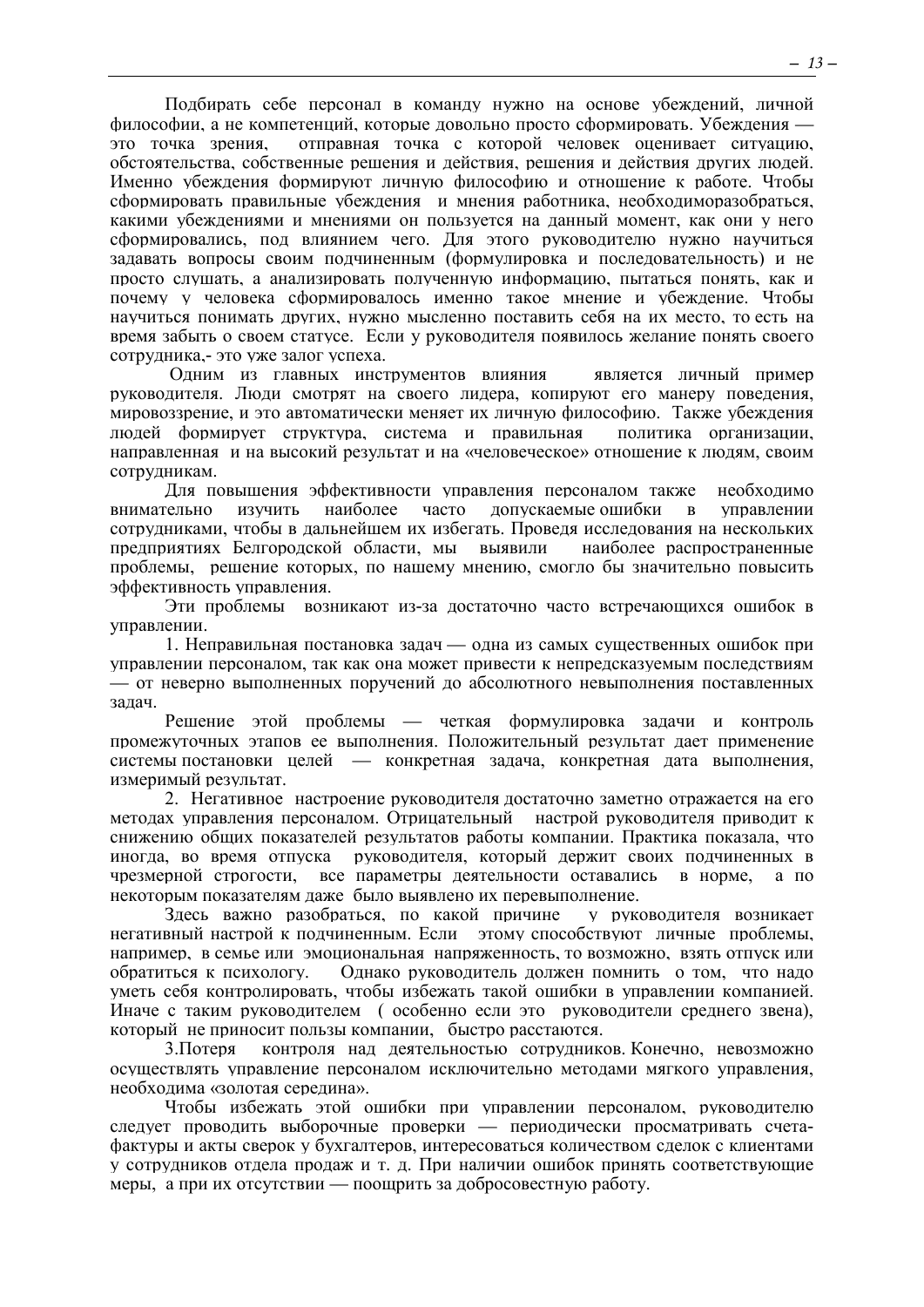4. Постоянное изменение стратегии развития компании. Ошибкой управления персоналом является бессистемное изменение стандартов и планов, решение о которых руководитель принимает единолично.

Решением этой проблемы может стать поквартальное изменение стратегиикомпании и предварительное уведомление об этом сотрудников.

5. Длительный отбор новых кадров. Для эффективного управления персоналом в дальнейшем, крупные корпорации уже на начальном этапе проводят многоуровневое тестирование кандидатов. В компаниях же среднего уровня это может привести к тому, что соискатель устроится на работу к конкурентам. Так как нередки случаи, когда кандидата на простую должность перегружают ненужными тестированиями, заполнением всевозможных, на несколько десятков листов анкет, проверкой стрессдеятельностью. Здесь главное понимать - насколько адекватны метолами и прочей методы отбора персонала для каждой отдельно взятой должности.

Чтобы избежать в дальнейшем ошибок при управлении персоналом, как вариант, можно пригласить подходящего кандидата на недельную стажировку, после которой принимается окончательное решение о продолжении сотрудничества с ним.

6. Недостаточное признание заслуг сотрудников — грубейший промах в управлении персоналом. Даже если работник просто добросовестно выполнил свои должностные обязанности, отметьте это благодарностью в присутствии его коллег это непременно повысит его мотиванию.

Нарушение субординации обязательно приводит к промахам и ошибкам управления персоналом. Не приветствуется участие директора в неформальных встречах после работы - это может повлиять на ваш авторитет в лице подчиненных, а руководитель все-таки должен обладать рычагами воздействия на персонал.

Изучив и исправив все ошибки управления персоналом, руководитель сможете повысить лояльность подчиненных к компании, что в свою очередь приведет к увеличению прибыли и поспособствует развитию предприятия.

#### Список используемых источников информации

- Завьялова Е.К. Особенности управления человеческими ресурсами инновационно-активных компаний // Вестник СПбУ. Сер.8. Менеджмент. 2012. Вып.2. С.78-106.  $1.$
- Минина В. Ключевые сотрудники организации: подходы к идентификации и проблемы управления  $2^{1}$ // Кадровик. - 2011. - №1. - С.86-98.
- <span id="page-13-0"></span>3. Учитель Ю.Г. Разработка управленческих решений: Учебник - Излательство: Юнити-Лана, 2011 г. - $383c$

#### Гасанов А.Н.

# Классификация туристских ресурсов: новый методологический подход

Гянджинский Государственный Университет (Азербайджан, Гянджа)

doi 10.18411/gdsn-28-02-2017-04 idsp 000001: gdsn-28-02-2017-04

#### Hasanov A.N.

#### Gania State University

**Classification of tourist resources: new methodological approach Abstract** 

Resources are characterized in the article and shown that tourism is also based on using resources as many other activities. That's why the investigation of the essence and features of natural resources is considered as a necessary task for using them for tourism purposes. And it needs the classification of resources. Current classification systems of resources and also tourism resources are analyzed widely and it follow that the current classification systems don't let to understand the essence of tourism resources and classification by concrete signs, because the criteria are changeable on which the classification is based. The resources which belong to one group may belong to other groups. For solving these problems new classification system of resources is suggested depending on functional peculiarities of tourism resources, opportunities of using tourism resources for recreation purposes, using methods and directions of tourism resources in tourism process.

**Key words:** tourism resources, the classification of resources, essence of tourism resources, recreation purposes.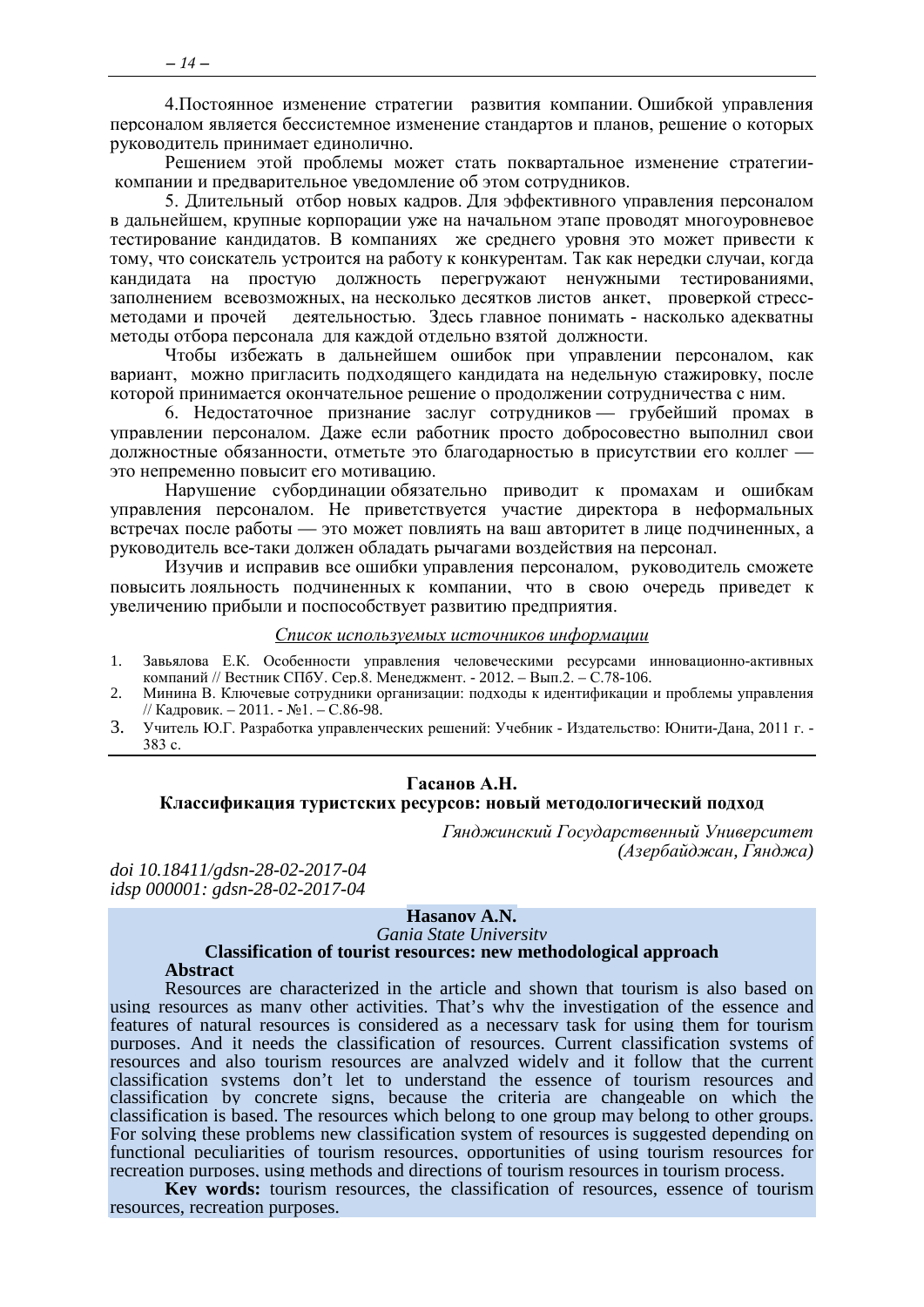Туристская деятельность, как и многие другие сферы, основывается на использование природных ресурсов и поэтому для обеспечения развития и организации туристской деятельности, важным этапом является изучение ресурсов, которые интересны для туристских целей.

Природные ресурсы- это совокупность компонентов, систем и объектов природной среды, используемых в сферах общественного производства для обеспечения материальных, культурных и духовных потребностей индивидов и общества. По другому определению ресурсы-условия, позволяющие с помощью определённых преобразований получить желаемый результат [6].

Понятие «ресурсы» по сравнению с понятием «объекты туристского интереса» употребляется в более широком смысле. Любой природный ресурс, имеющий определенную особенность, может привлечь туристов и входить в различные группы туристских ресурсов. Этот процесс происходит на этапе формирования туристского продукта и зависит от потребностей потребителей и предложений организаторов туров.

Туристские ресурсы-это совокупность ресурсов, привлечённых в процесс производства туристских продуктов, удовлетворяющих непосредственно потребности туристов. Эти ресурсы отличаются специфическими свойствами и используются при особых ситуациях и формах для удовлетворения потребностей туристов во время путешествий [1].

Туристские ресурсы обладают способностью мотивировать людей путешествовать, удовлетворить духовные потребности, восстанавливать и воспроизводить физические, эмоциональные, психологические интеллектуальные силы человека. Они отражают специфические особенности элементов природной среды, стимулирующие людей путешествовать и удовлетворяющие их психологические, рекреационные, познавательные и др. потребности [2]. Совокупность поведения людей при организации и развитии туризма, а также элементы окружающей среды относятся к туристским ресурсам. Они создают условия для развития туристского бизнеса и обусловливают предпринимательскую деятельность в этой сфере.

Известно, что для организации и развития туристской деятельности необходимо наличие четырех основных компонентов: 1.туристские ресурсы; 2.финансовые ресурсы; 3.технологии; 4.кадровый потенциал. Дополнительно требуется и наличие нормативно-правовой базы. Это доказывает, что наличие финансовых ресурсов, технологий, профессиональных кадров и нормативно-правовой базы недостаточно для организации туристской деятельности. В этом процессе туристские ресурсы являются основным фактором.Как известно, развитие современного туризма непосредственно зависит от эффективного, целенаправленного и сознательного использования туристских ресурсов. Чтобы эффективно использовать туристские ресурсы необходимо знать их сущность и особенности. Выявление, классификация и определение направления использования туристских ресурсов в определенном регионе, является основным этапом обеспечения процесса развития регионального туризма.

Сущность туристских ресурсов, это способность создавать потребительскую стоимость и туристский интерес, мотивировать туристов путешествовать, формировать туристские впечатления, стимулировать людей к определенным действиям для организации и развития туризма и т.д.

В окружающей нас естественной среде существует много объектов, созданных человеческим трудом. Каждый из них по функциональному назначению участвует в определенных процессах. Продукты и услуги, производимые в результате этих процессов, имеют определенную потребительскую стоимость и удовлетворяют социально-экономические, культурные, психологические, физические и др. потребности. Часть удовлетворенных потребностей в определенных случаях могут классифицироваться как «туристская потребность». Ресурсы, используемые в производстве товаров и услуг и удовлетворяющие потребности туристов, носят статус «туристские».

Для осознания сущности туристских ресурсов необходимо знать их характерные особенности. К этим особенностям относятся географическое положение, привлекательность, природно-климатические условия, уровень изученностиили исследования, пригодность для экскурсий, пейзажная и видеоэкологическая особенность, социально-демографическая особенность, способ использования,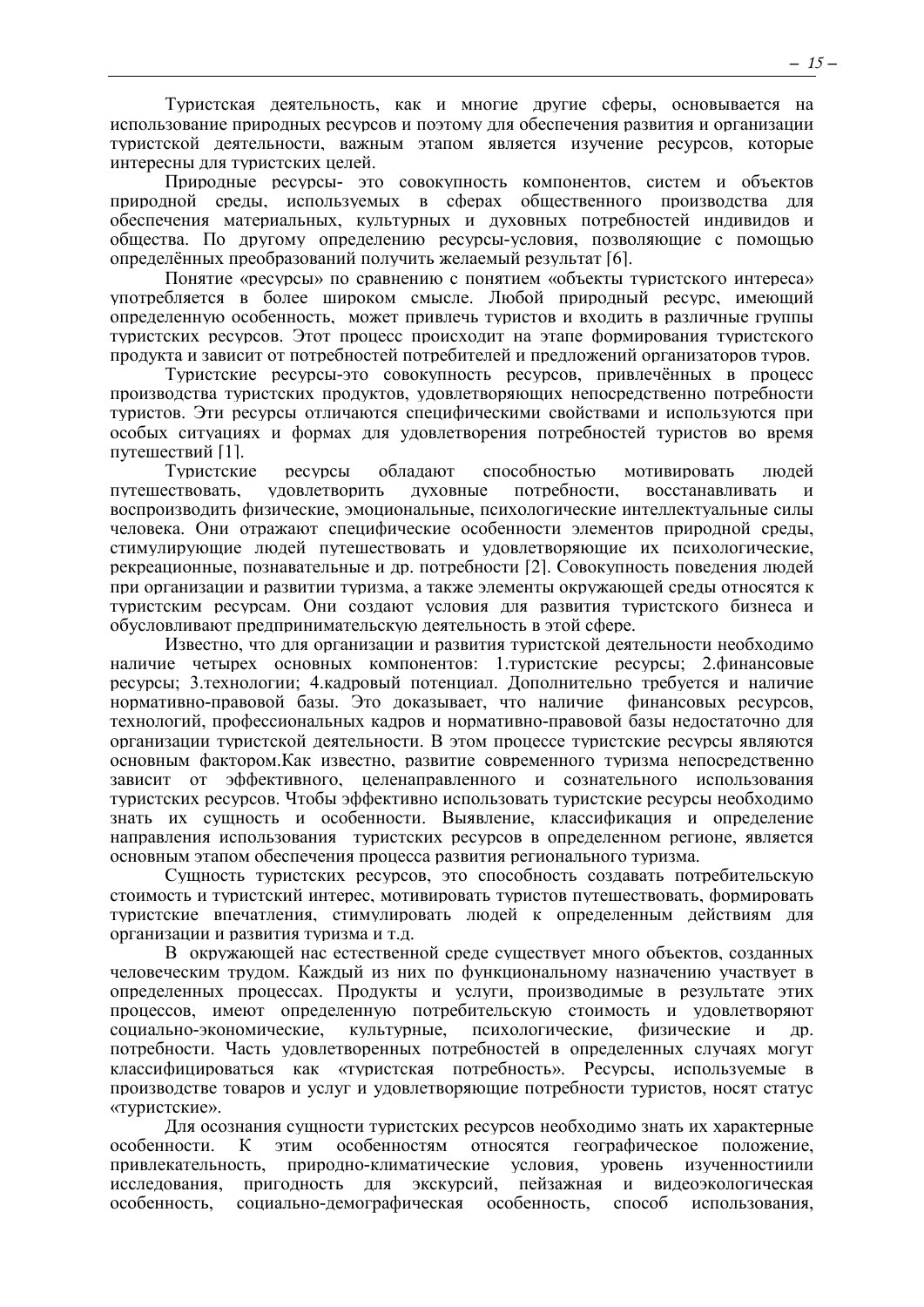существующий потенциальный ресурс, рекреационная способность, пригодность для использования, благоприятность для транспорта, энергоинформационная способность и др.

Ресурсы, обладающие такими способностями, в туристской деятельности используются в различных формах (рекреационная, спортивная, познавательная и др.). В основу использования положена их особенность, а формы и виды туризма зависят от этих особенностей.

Термин «туристские ресурсы» используется при комплексном исследовании определенного региона или территории с целью развития туризма, обладающие некоторыми качественными особенностями. При этом термин «туристские ресурсы» выступает как основная категория исследуемой геосистемы и является связующим звеном в иерархии категорий данной геосистемы. В каждой геосистеме ресурсы, в том числе и туристские, имеют своеобразные закономерности размешения и существования. Туристские ресурсы являются такими элементами геосистем, которые используются в удовлетворении туристских потребностей [4].

Чтобы классифицироваться как туристские ресурсы, природные тела должны соответствовать к следующим условиям:

- соответствовать уровню предусматриваемой отрасли производства;
	- комплексно исследоваться для создания информационной базы;
- быть в благоприятном состоянии для вовлечения в процесс производства.

регионального туризма Организация  $\overline{M}$ развитие на опрелеленной географической территории обусловливает определение и классификацию туристских ресурсов. Исполнение процесса создаёт возможности для определения направления использования специфических ресурсов региона, приоритетных форм и видов туризма, а также наиболее эффективной организации туристской деятельности [5].

Термин классификация означает разделение вещей, явлений на разновидности, согласно каким-либо важным признакам. Это деление используется в практической леятельности во всех областях науки и при этом основным критерием являются определенные признаки, присущие данной отрасли, вещей и явлений. В результате разделения определяются отличительные и схожие признакиэлементов, позволяющих лучше понять их сущность.

Классификация туристских ресурсов позволяет понять их сущность, наиболее эффективно и целенаправленно их использовать, а также определить направление использования в каком-либо виде туризма.

Лля классификации туристских ресурсов, многие исследователи предлагали различные методологические подходы к этой проблеме. Они предлагали классифицировать ресурсы по нижеследующим основным факторам и считали целесообразным группировать их так:

- 1. Ресурсы, которые относятся к потенциальному туристскому капиталу. В **ГРУППУ** входят ресурсы. которые формируют природно-**OTE** климатические условия. Основными особенностями этих ресурсов является то, что они в зависимости от степени потребления не восстанавливаются или на процесс восстановления требуется достаточно долгое время.
- 2. Ресурсы, созданные человеком. К ним относятся архитектурные памятники, современные сооружения и строения, произведения искусства и т.д.
- Дополнительные туристские ресурсы. В эту группу ресурсов входят  $\mathfrak{Z}$ . ресурсы, созданные человеком, в результате функционирования которых обеспечивается прием и обслуживания туристов.

Некоторые исследователи делят туристские ресурсы на четыре группы:

- 1. Гидром-водные ресурсы (река, озера, водопады, ледники и др.);
- Фитом-земельные ресурсы (леса, равнины, горы и др.);  $2.$
- 3. Литом-ресурсы, созданные человеком и представляющие определенный интерес:
- 4. Антропом-ресурсы, создающие туристский интерес не зависимо от условий.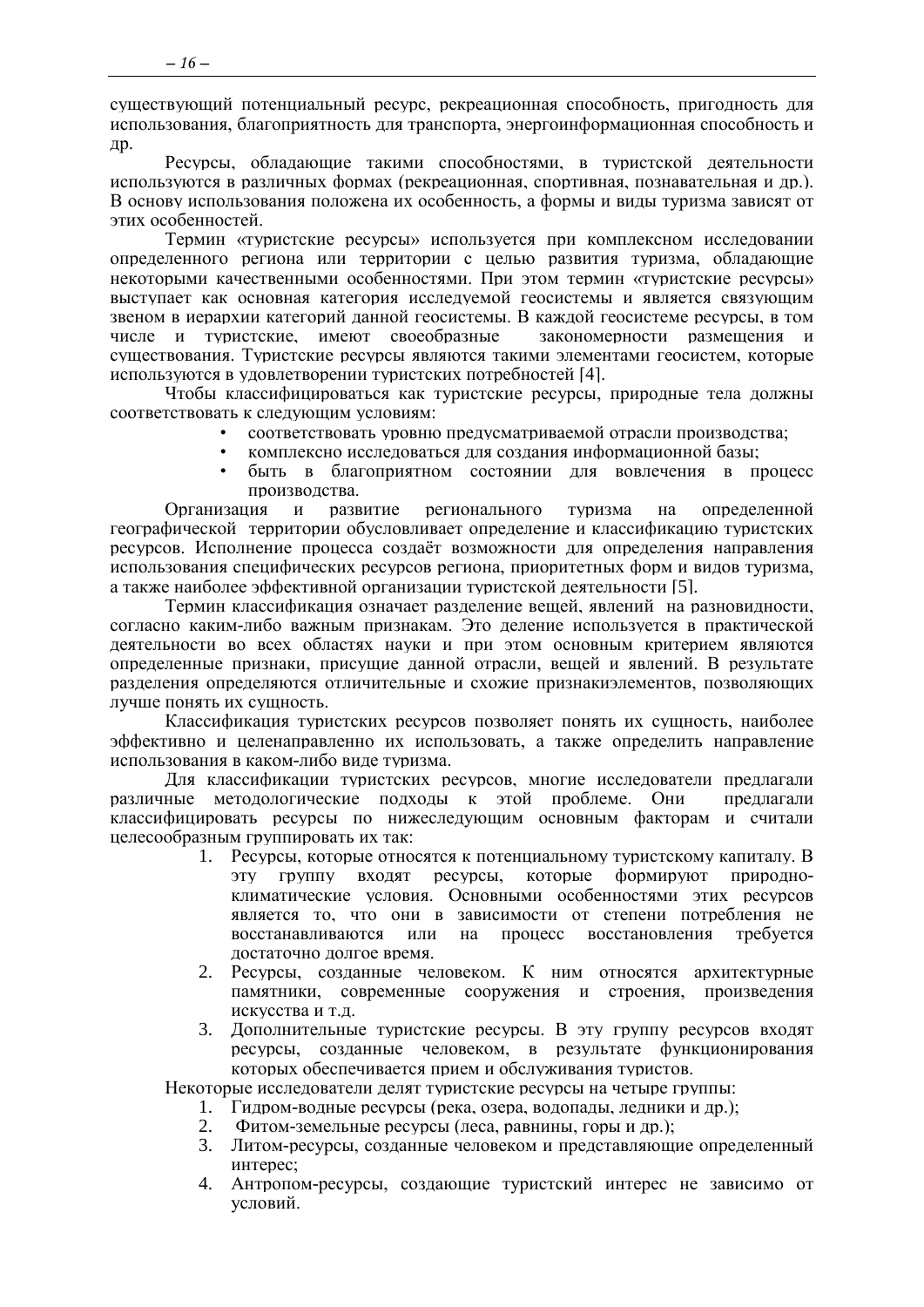Туристские ресурсы можно разделить на функциональные и структурные. К функциональным ресурсам относятся политические, культурные, экологические, технологические и др., а к структурнымресурсам-объектытуристского интереса, туристская инфраструктура и благоприятные условия для средств транспорта.

Туристские ресурсы могут классифицироваться и по другим признакам: по происхождению, по возможности использования в рекреационных целях, по сроку исчерпаемости, по возможности перевосстановления и т.д. [3].

Как видно, в предлагаемых системах классификации некоторые туристские ресурсы одновременно могут относиться к различным группам. Это доказательство тому, что предлагаемые системы классификации не ведутся по конкретным признакам и критериям, а определяющие границы групп носят изменчивый характер.

Можно сделать вывод, что необходима разработка системы классификации, которая позволит группировать туристские ресурсы по конкретным критериям. Считаем, что в зависимости от функциональных особенностей, происхождения, возможностей использования в целях рекреации, методов и направлений использования в процессе туризма, целесообразно группировать ресурсы следующим образом(рис.1):

- 1. Природные ресурсы;
- 2. Антропогенные ресурсы (основные и дополнительные);
- 3. Природно-антропогенные ресурсы;



# *Рисунок 1. Классификация туристских ресурсов*

Природные ресурсы-это группа ресурсов, существующих вне воли человека и сохранившие свои исходные природные формы и сущности. Они могут использоваться в туристских целях и являются основным фактором при организации туристской деятельности.

Антропогенные ресурсы создаются в результате целенаправленной деятельности человека и используются в производстве различных туристских продуктов. По функциональному назначению их можно разделить на две группы: а) основные, б) дополнительные антропогенные ресурсы.

Основные антропогенные ресурсы используются при организации туристскоэкскурсионного дела. Дополнительные ресурсы используются в туристских и общих целях.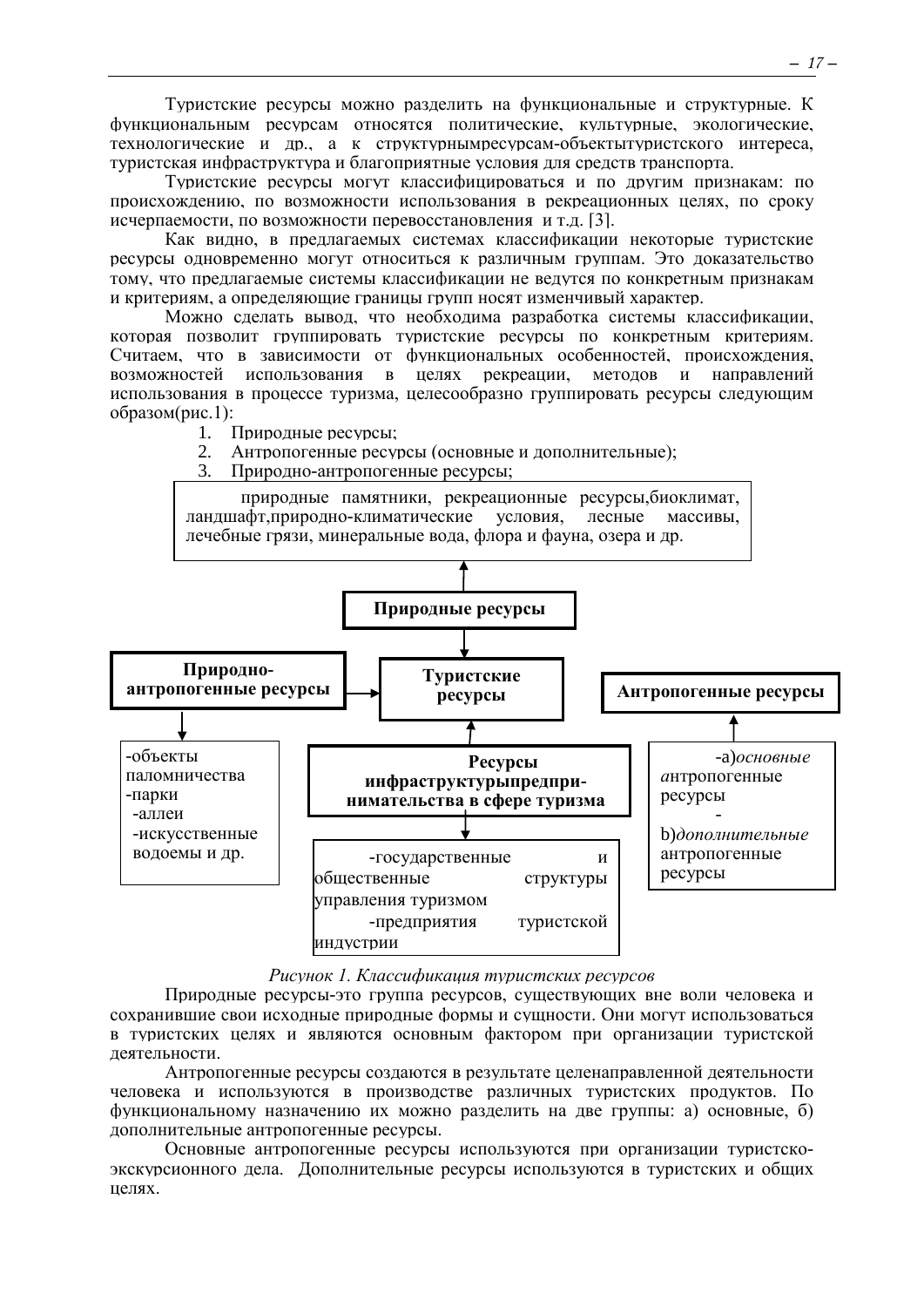Природно-антропогенные ресурсы - результат взаимодействия человека и природы. При этом часть природы подвергается некоторым изменениям и становится пригодной для туристских целей.

Инфраструктурные ресурсы предпринимательства  $\, {\bf B} \,$ cobepe туризма обеспечивают организацию и управление туристской деятельности, формирование, производство и продажу турпродуктов, формируют нормативно правовую базу туризма, организуют рекламную деятельность и т.д.

#### Список используемых источников информации

- Организация туризма. Учебное пособие / Дурович А.П., Бондаренко Г.А., и др.; под общ.ред.  $1<sup>1</sup>$ Ф.П. Луровича. - 3-е изд., Мн.: Новое знание, 2006, 640 с.
- $\overline{2}$ . Погодина В. Л. Теоретические основы туристско-рекреационного ресурсоведения: (на примере Санкт-Петербурга) СПб.: Изд-во РГПУ, 2005, 203 с.
- Рябова И.А., Забаева Ю.В., Драчева Е.Л. Экономика и организация туризма. Международный туризм. М.: КНОРУС, 2006, 565 с. 3.
- Файбусович Э.Л. К вопросу о методике оценки регионального рекреационно-туристского потенцила  $\overline{4}$ // Труды Академии туризма. Вып. 3. СПб. 2000, 237 с.
- Яцек Качмарек, Анджей Стасяк, Богдан Влодарчик. Туристический продукт. ЮНИТИ. М., 2008, 496  $5<sub>1</sub>$  $\mathbf{c}$ .
- <span id="page-17-0"></span>https://ru.wikipedia.org/wiki/ 6.

#### Донцов Д.А., Поляков Е.А.

#### Методология психологического профконсультирования и профориентации

Московский государственный университет имени М.В. Ломоносова Российский государственный социальный университет (Россия, Москва)

doi 10.18411/gdsn-28-02-2017-05 idsp 000001: gdsn-28-02-2017-05

#### Аннотация

В статье произвелён конкретный теоретико-практический и метолологопрактикоориентированный метолический анализ профориентационного. профконсультативного психологического консультирования личности, начиная с подростково-юношеского возраста.  $\mathbf{H}$ заканчивая взросло-зрелым возрастом. Практикоориентированность данной статьи заключена, в частности, в том, что в ней приведена развёрнутая карта-схема первичной индивидуально-психологической профконсультативной, профориентационной консультации (для подростков и юношей), и чётко указаны смыслово-содержательные характеристики профконсультативной помоши клиентам среднего возраста.

Ключевые слова. Профконсультирование, профориентация, оптант, профессия, профплан, «ДДО», «Карта интересов», «КОС 2», Климов Е.А.

Профессиональное (профориентационное, профконсультативное) психологическое консультирование, в качестве отдельного (самостоятельного, особенного) вида психологического консультирования, содержательно отражает те психологические консультации, которые направлены на работу с проблематикой профессиональной ориентании личности. профессионального становления. профессиональной деятельности, развития личности в профессии. Именно так понимается термин «профессиональное» в названии этого вида психологического консультирования. Психолог-консультант, при этом, концентрируется на работе с профессионально-важными клиента: качествами такими, например. как индивидуальный стиль деятельности (некая производная темперамента и характера), коммуникативно-организаторские склонности и мн. др.

Профессиональное (профориентационное) консультирование, как ВИД психологического консультирования, связано  $\mathbf{c}$ решением следующих основополагающих вопросов:

выбор клиентом профессии (профориентационная психологическая работа, проводимая консультантом);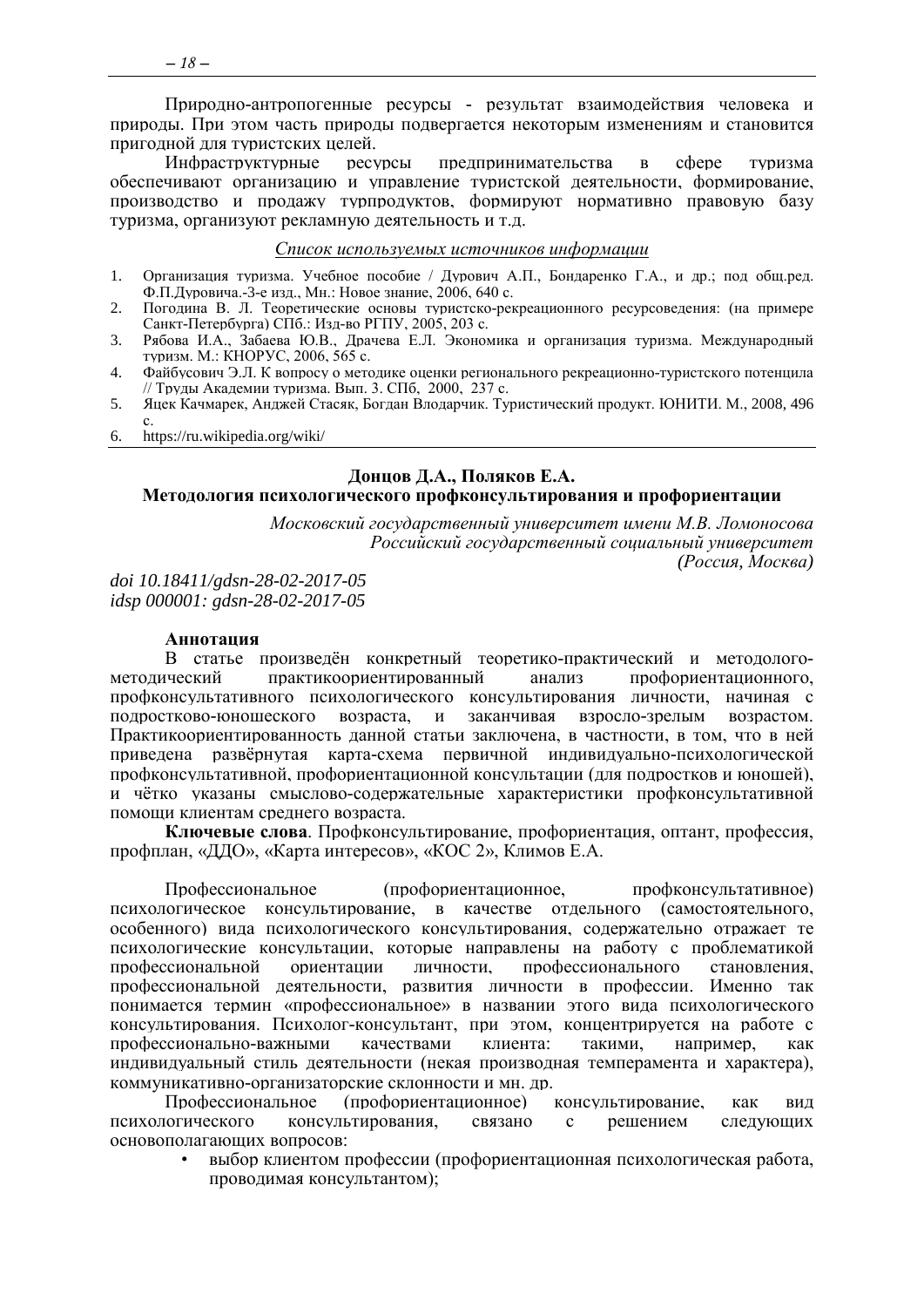- смена клиентом профессии и/или сферы деятельности (вплоть до смены места работы);
- совершенствование и развитие профессиональных способностей, умений и навыков клиента (психологическая профессиональная помощь и поддержка);
- организация труда клиента (помощь ему в планировании времени, отводимого на профессиональные занятия, развитие его индивидуального стиля трудовой деятельности и т.п.);
- повышение (укрепление) личностной работоспособности клиента;
- работа, направленная на развитие социальной «уживчивости» клиента.

Традиционно, смысл профконсультационной психологической помощи, сводится к информационной «выдаче» профессионально самоопределяющемуся старшекласснику рекомендаций по выбору личностно подходящей для него профессии и/или сферы деятельности (Пряжников Н.С.). В более современном понимании данных вопросов, смысл и значение профконсультативной психологической помощи видится в постепенном формировании у подростка/юноши внутренней готовности к осознанному и самостоятельному планированию, корректировке и реализации своих профессиональных планов и перспектив (Гусейнова В.В.).

Климов Е.А., отечественный классик, по всем данным вопросам, предлагает следующий план психологической профориентационной работы с профессионально самоопределяющимся старшеклассником (старшим подростком).

- 1. Выяснить профессиональные намерения старшеклассника.
	- Что собираешься делать после школы: учиться, работать, и то и другое?
	- В каком учебном заведении собираешься учиться (если клиент намерен получать дальнейшее среднее специальное или высшее образование)?
	- Опиши основное содержание будущей профессиональной деятельности и базовые профессиональные требования, которые к предъявляются к человеку, овладевающему данной профессией.
- 2. Выявить интересы, склонности, способности, умения старшеклассника.
	- Назови свои любимые учебные предметы и занятия во внеучебное время. Что тебе в них нравится?
	- Какие способности и умения ты находишь (видишь) у себя и насколько они развиты, по твоему мнению?
	- Есть ли у тебя способности и умения для успешной деятельности в выбранной профессии?
	- Как ты развиваешь свои способности и умения?
	- Как родители (другие взрослые) повлияли (влияют) на развитие твоих способностей и умений?

3. Установить, совпадают ли выявленные выше интересы, склонности, способности, умения старшеклассника и объективные профессиональные требования (т.н. профессиограмма) к определённому конкретному виду профессиональной деятельности.

4. Изучить, какие личностные качества (навыки, умения, психологическая направленность) у старшеклассника ярко выражены, а какие надо развивать.

5. Проверить психологическую готовность старшеклассника к выбору профессии.

6. Дать старшекласснику и его родителям психологические рекомендации, связанные с анализом личностных свойств старшеклассника, рекомендации по выбору им наиболее подходящей для него сферы деятельности/профессии.

Критерии правильного (рационального, «взвешенного») выбора профессии:

- Клиент хорошо представляет себе будущую профессию, знает её особенности, принимает (разделяет) профессиональные ценности этой профессии.
- Мотивы и интересы клиента согласованы с его способностями и знаниями.
- Клиент имеет адекватную самооценку имеющихся у него на текущий момент умений и навыков, значимых для данной конкретной профессии.

# **Этапы осуществления психологической профконсультации**

1. Первичная профконсультация.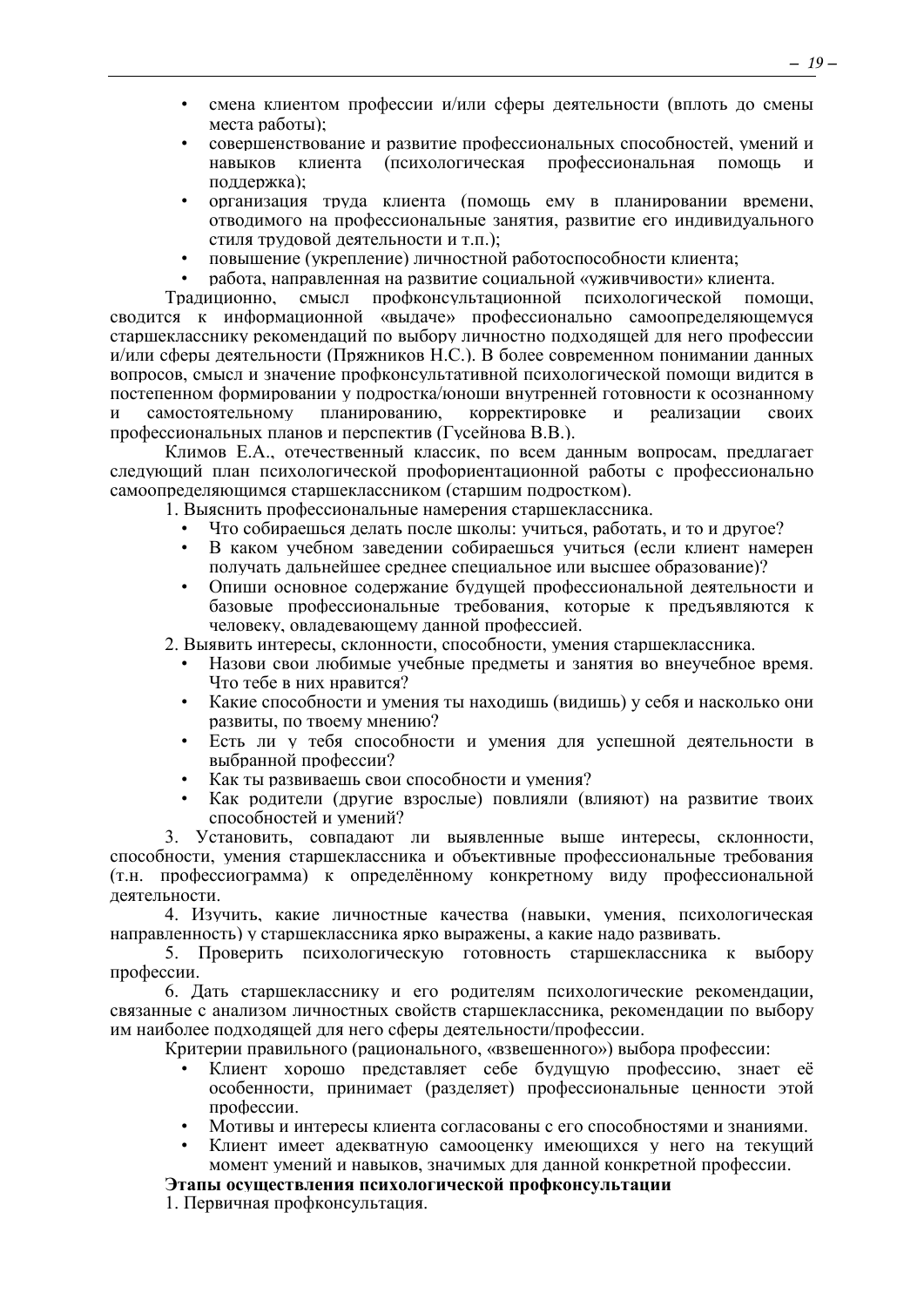Первичная профконсультания. ЭТО форма психологической профориентационной консультации, в процессе которой происходит обучение правилам выбора профессии, даётся информация о многообразии профессий и т.п. Консультируемому, в контексте профессионального выбора, открывается информация о его познавательных интересах и склонностях (клиенту сообщаются данные предварительного анализа его личностных профессионально значимых качеств). Возможна, основанная на соответствующей психологической диагностике и предметном обсуждении специфики профессий  $\mathbf{M}$ личностных склонностей консультируемых. групповая форма такого психологического рода профконсультирования.

Результатом первичной профконсультации является повышение степени осознанности, ответственности выбора оптантом («оптант» - термин Е.А. Климова, человек, профессионально самоопределяющийся, «входящий в профессию») сферы деятельности и профессии. Так же результатом такой консультации является общее профессиональное самоопределение консультируемого и составление совместно с ним примерного плана его профессионального развития. Смотрите далее, ниже, информационный протокол первоначальной профориентационной консультации, приведённый коллективом авторов во главе с Д.А. Донцовым, в источнике Основы психологического консультирования. Учебное пособие / Донцов Д.А., Донцова М.В., Сенкевич Л.В., Поляков Е.А., Седых Р.К. - СПб.: Речь, 2013.

# Карта-схема первичной индивидуально-психологической профконсультативной (профориентационной) консультации

 $\Phi$ .*H*.O.

 $Boapac$ T

Школа, класс

Дата обследования

**I**. Состояние здоровья:

а) здоров; б) функциональные отклонения; в) хроническое заболевание.

Заключение подросткового врача

**II**. Информированность о мире профессий:

а) полная; б) недостаточная; в) отсутствует.

**III**. Наличие профессионального плана:

Профессия Учебное заведение

IV. Сформированность профессионального плана (профилана, - профессиональных представлений, предпочтений, планов профессионального обучения и освоения): а) профплан сформирован; б) частично сформирован; в) не сформирован.

V. Осознанность выбора профессии

**VI**. Ведущие мотивы

**VII**. Прочие сведения:

Любимые занятия Предпочитаемые профессии

Успешность обучения по дисциплинам:

Естественным Точным Гуманитарным Труду

**VIII**. Интересы и склонности.

ЛЛО (методика дифференциально-диагностический опросник Е.А. Климова) «Карта интересов» (психодиагностическая тестовая методика)

IX. Коммуникативные и организаторские склонности (методика КОС - 2)

клонностей.

**XI**. Особенности поведения.

**XII**. Заключение профконсультанта: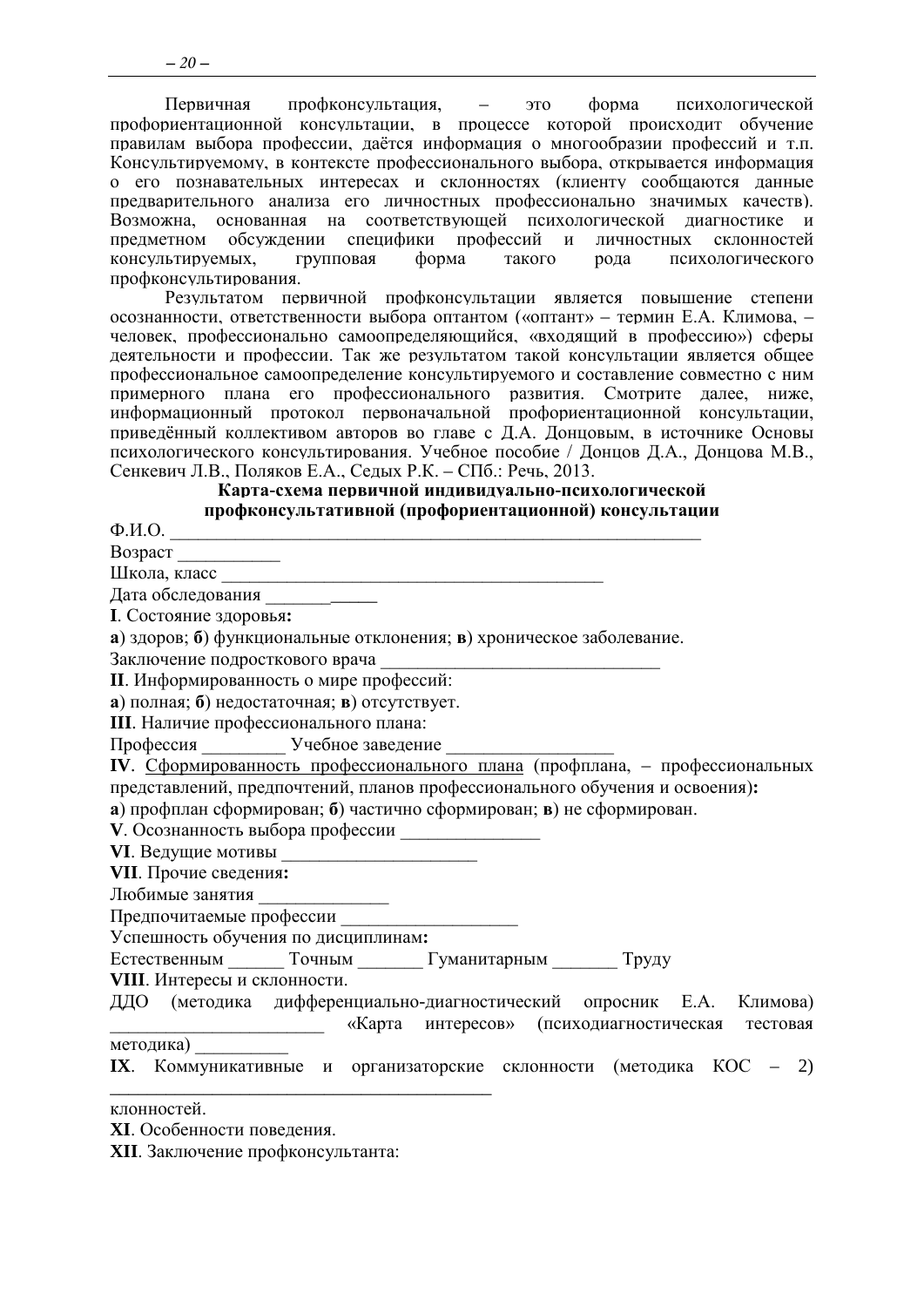а) оптант не нуждается в углублённой профконсультации (профплан обоснован, профплан сформирован процессе консультации)  $\overline{R}$  $\boldsymbol{6}$ нуждается углублённой профконсультации оптант  $\overline{B}$ Рекомендации профконсультанта: Область (сфера) деятельности, профессия (профессии) \_\_\_\_\_\_\_\_\_\_\_\_\_ Возможные пути профессионализации оптанта: «Запасной» вариант профессионального выбора «Домашнее задание» оптанту «Противопоказанные» сферы деятельности \_\_\_\_\_\_\_\_\_\_\_\_\_\_  $\overline{\text{особые}}$  рекомендации) профконсультанта Замечания (пожелания,

Все вышеназванные аспекты особенно характерны и важны в отрочестве и юности, когда становящаяся личность выбирает свой жизненный путь и профессию, о чём, в частности, пишет Евгений Анатольевич Поляков в источнике: Психология развития в отрочестве и юности. Учебное пособие. - Воронеж : Научная книга, 2016. - $203$  c.

2. Углублённая индивидуальная профконсультация.

Эта форма профессионального консультирования основывается на глубоком. всестороннем изучении личности клиента, на исследовании его склонностей, интересов, состояния здоровья и физического развития, типа мышления, особенностей характера, задатков и способностей и пр. Здесь производится комплексная оценка всех базовых личностных свойств и качеств клиента (см. здесь, выше протокол профориентационной консультации). Итогом подобного рода психологической консультации выступает формирование краткосрочного, среднесрочного  $\mathbf{u}$ долгосрочного детального плана профессионально-личностного развития клиента. Так случаях. прелполагается провеление ряла ПОВТОРНЫХ жe.  $\overline{R}$ этих психоконсультационных проформентационных встреч с клиентом. Во всех случаях, психолог-консультант, практикующий профориентационное консультирование, обязан чётко разбираться в вопросах общей психологии (знать познавательные процессы и психологию личности), в социальной психологии, в психологии общения и взаимодействия.

Иногда, к психологу-профконсультанту обращаются взрослые (не молодые) люди, которые недовольны избранной сферой профессиональной деятельности, профессией, или той работой (условиями работы), которую им приходится выполнять, и у них возникает желание сменить свою профессию/работу. Нерелко бывает так, что человек в целом удовлетворён своей профессией (областью профессиональной деятельности), но его не устраивают условия работы, место работы, оплата труда, и он изъявляет желание их изменить, а при этом, конечно, сильно тревожится по данным вопросам.

В подобных ситуациях, психологу-профконсультанту надо постараться понять, возможности оказания реальной. полноненной. психологической ЧТО профориентационной помоши.  $\mathbf{B}$ ланном контексте. vже **ВЗРОСЛОМУ** (сформировавшемуся как личность) человеку (клиенту) объективно ограничены. В чём же, здесь, психолог-консультант может поспособствовать клиенту? Психологконсультант может помочь клиенту объективно разобраться в имеющейся ситуации и, с учётом всех социальных обстоятельств профессионального личностного развития клиента, помочь ему принять правильное, разумное и взвешенное решение о его дальнейшей профессиональной самореализации.

Реальная, действенная, профконсультативная помощь психолога-консультанта клиенту среднего возраста, в вышеназванных условиях, может заключаться в нижеследующем.

1. Клиенту, в подобных обстоятельствах, содержательно необходимо задать следующие основные вопросы: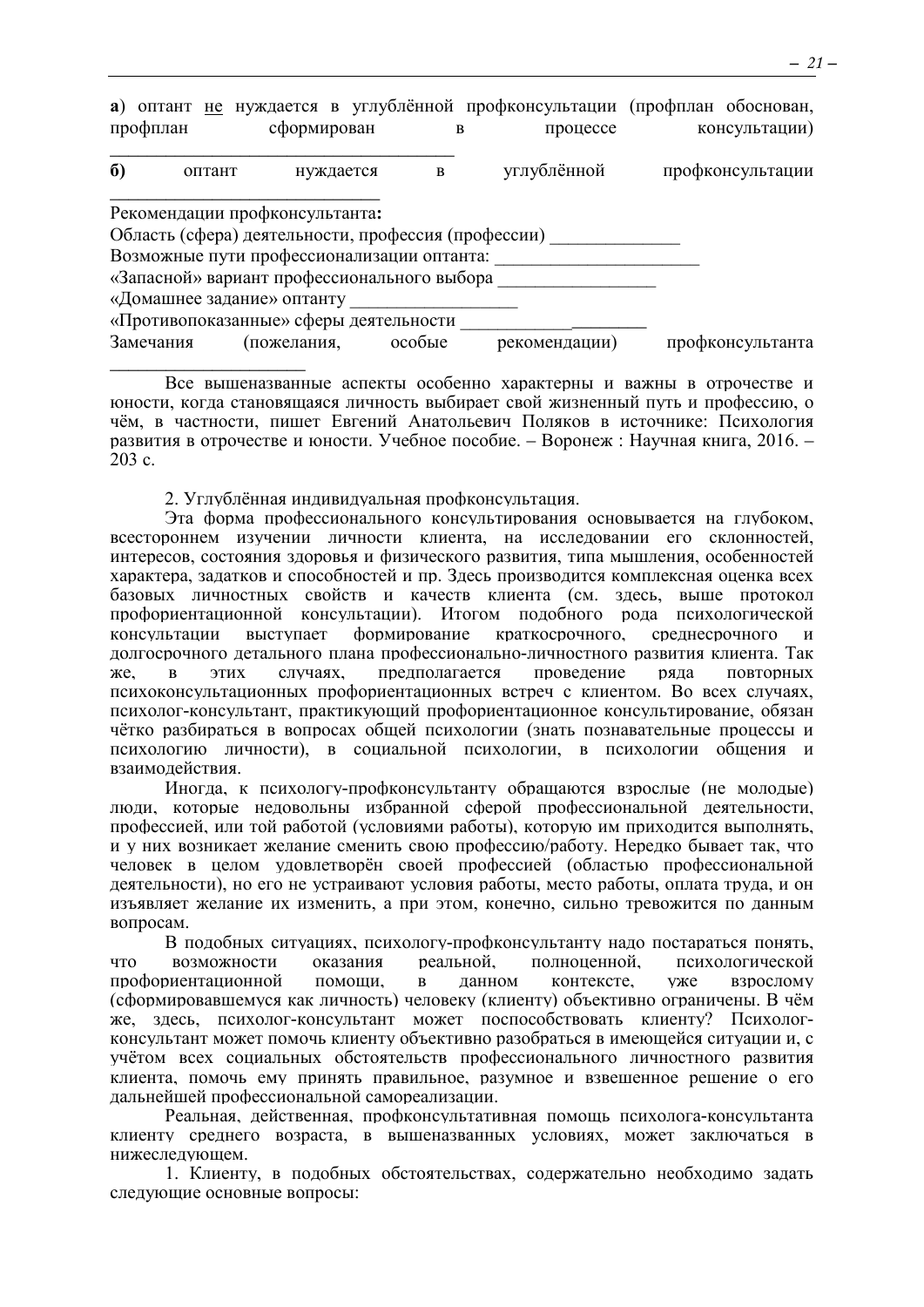- Расскажите о своей работе, чем Вы занимаетесь?
- Нравится ли Вам (интересна ли и пр.) сфера Вашей профессиональной трудовой деятельности?
- Увлекают ли Вас Ваши профессиональные рабочие обязанности, чувствуете ли Вы, что профессионально развиваетесь на Вашей работе (в ходе работы), на Вашем рабочем месте?
- Как складываются Ваши личные взаимоотношения с окружающими людьми, коллегами, производственным коллективом?
- Как Вы реально (официально и неофициально), профессионально зависите по работе от окружающих Вас людей, – коллег, начальства?
- Есть ли какие-либо правила, нормы поведения и взаимоотношений, которые сложились в Вашем рабочем коллективе и выполняются его членами (подавляющим большинством членов коллектива)?
- Устраивают ли Вас эти нормы и правила поведения? Выполняете ли Вы их по доброй воле?

2. Провести разностороннее психодиагностическое обследование клиента, рассчитанное на то, чтобы выяснить, имеются ли у клиента нужные задатки и способности, есть ли у клиента пролонгированная (устойчивая во времени) психологическая готовность для освоения новой сферы деятельности, профессии, для смены условий труда и/или места работы.

В целом, для проведения психологической профконсультации, обязательно надо иметь разнообразные методики и тесты для профдиагностирования клиентов, а так же иметь информацию об общих рабочих показаниях и противопоказаниях к разнообразным профессиям (информацию об обязательных требованиях к типичному представителю профессии). Психолог-профконсультант должен знать профессиограммы специальностей, характерных для того региона/района, где он осуществляет свою профессиональную практику.

Обработав результаты профдиагностики и/или личностной психологической диагностики клиента, психолог-консультант, в предметно-тематической беседе, посвящённой профессиональному ориентированию клиента, сообщает ему своё взвешенное заключение о его профессиональных (профессионально-личностных) качествах, – вместе с соответствующими рекомендациями по профессиональному определению клиента и его становлению (формированию) в профессии.

Все рекомендации даются тактично, доверительно, ведь, вероятно, решается судьба человека с социальной и профессиональной точек зрения. Попутно, психологконсультант развивает профессиональную самооценку клиента, – обоснованно указывает ему на профессионально (социально) положительные качества его личности, являющиеся значимыми для определённой сферы трудовой деятельности, направляет и поддерживает клиента в развитии его профессиональных ЗУНов.

Обо всех самых важных содержательных аспектах и смысловых параметрах профессионального (профориентационного, профконсультативного) психологического консультирования личности, проанализированных детально в настоящей статье, также подробно пишут современные исследователи: Александр Иванович Донцов, Дмитрий Александрович Донцов, Маргарита Валерьевна Донцова. В частности, имеются ввиду следующие статьи названных авторов: Профессиональное (профориентационное) психологическое консультирование; Профессиональная направленность личности как компонент социального становления человека; Система понятий и общее содержание ориентации в мире профессий; Профессиональное психологическое консультирование: смысл и значение, принципы, формы; Профессиональное (профориентационное, профконсультативное) психологическое консультирование личности: методологический анализ, и другие тематические публикации указанных авторовсоставителей.

#### *Список используемых источников информации*

- 1. Грецов А.Г. Выбираем профессию: советы практического психолога. СПб.: Питер, 2007.
- 2. Донцов А.И., Донцов Д.А., Донцова М.В. Профессиональная направленность личности как компонент социального становления человека // Школьные технологии, № 6. – М., 2011, С. 163-171.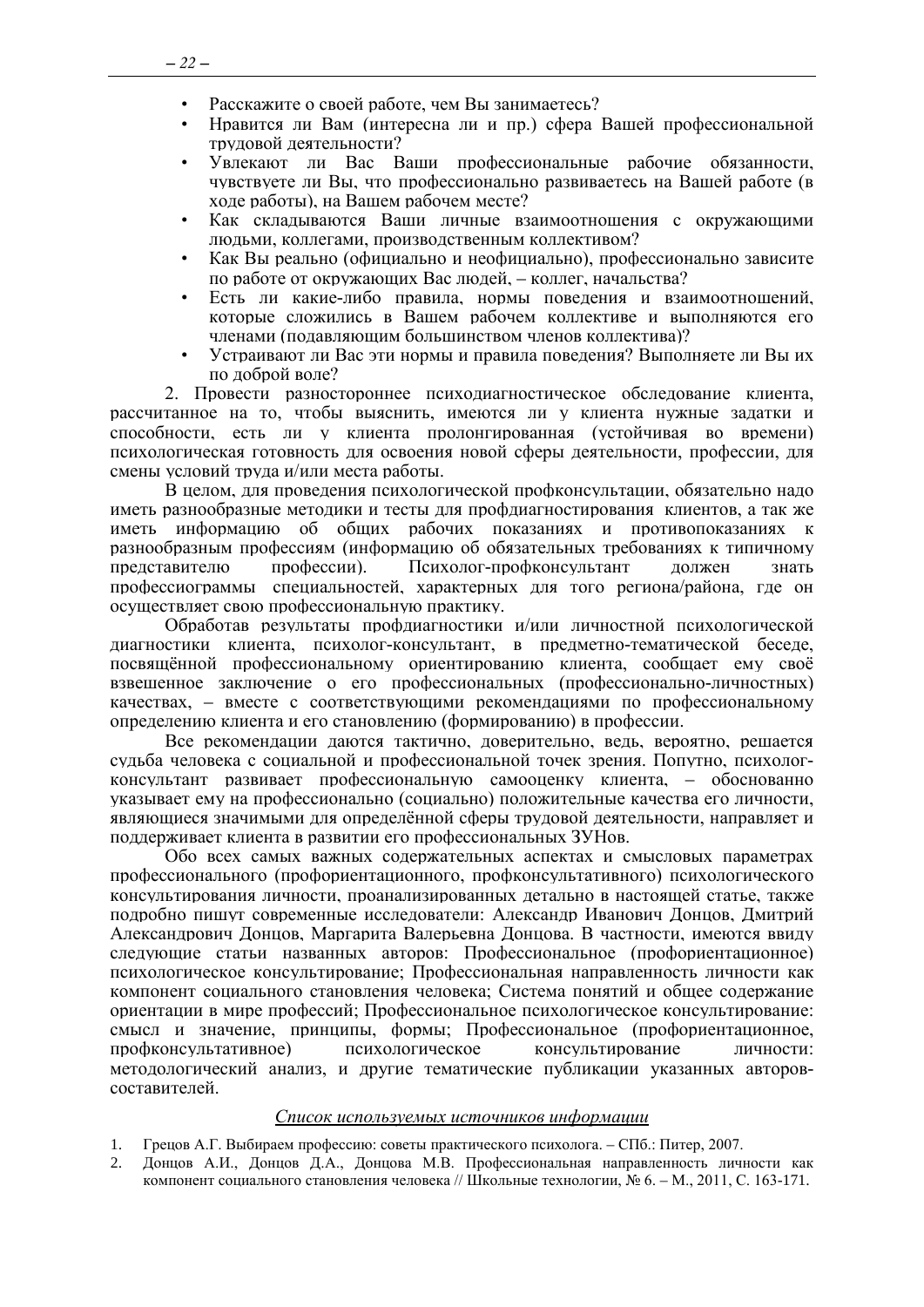- 3. Донцов А.И., Донцов Д.А., Донцова М.В. Система понятий и общее содержание ориентации в мире профессий // Вестник практической психологии образования, № 4 (29). – М., 2011, С. 71-75.
- 4. Донцов А.И., Донцов Д.А., Донцова М.В. Технологии профориентационного консультирования. Классический профориентационный подход Е.А. Климова // Прикладная психология как ресурс социально-экономического развития России в условиях преодоления глобального кризиса: материалы II межрегиональной научно-практической конференции, Москва, 11–13 ноября 2010 г.: Книга 1. – М.: Издательство Московского университета, 2010, С. 60-63.
- 5. Донцов Д.А. Профессиональное (профориентационное, профконсультативное) психологическое консультирование личности: методологический анализ // Научные исследования и образование, № 12, 2011.
- 6. Донцов Д.А., Донцова М.В. Методика профориентации // Актуальные вопросы современной науки и образования: Материалы V Общероссийской научно-практической конференции с международным участием. Вып. 2. / Под общей редакцией Максимова Я.А. – Красноярск: Научноинновационный центр, 2010, С. 28-31.
- 7. Донцов Д.А., Донцова М.В. Профессиональное (профориентационное) психологическое консультирование // Вестник Московского городского педагогического университета, серия «Педагогика и психология», № 4 (29). – М., 2008. – С. 13-25.
- 8. Донцов Д.А., Донцова М.В. Профессиональное психологическое консультирование: смысл и значение, принципы, формы // Школьные технологии, № 5. – М., 2011, С. 164-172.
- 9. Зеер Э.Ф. Психология профессионального развития. М.: Академия, 2007.
- 10. Климов Е.А. Образ мира в разнотипных профессиях. М.: МГУ, 1995.
- 11. Климов Е.А. Психология профессионала. М.: Институт практической психологии; Воронеж: НПО «МОДЭК», 1996.
- 12. Климов Е.А. Психология профессионального самоопределения. М.: Академия, 2007.
- 13. Климов Е.А. Развивающийся человек в мире профессий. Обнинск: Принтер, 1993.
- 14. Кожухарь Г.С., Ковров В.В. Воспитательная работа в образовательных учреждениях и проблема безопасности отношений в представлениях подростков и старшеклассников // Российский научный журнал, 2013, № 7 (38), С. 145-153.
- 15. Носкова О.Г. Психология труда. М.: Академия, 2007.
- 16. Основы психологического консультирования. Учебное пособие / Донцов Д.А., Донцова М.В., Сенкевич Л.В., Поляков Е.А., Седых Р.К. – СПб.: Речь, 2013. – 224 с.
- 17. Поляков Е.А. Психология развития в отрочестве и юности. Учебное пособие. Воронеж : Научная книга, 2016. – 203 с.
- 18. Пряжников Н.С. Карточная профориентационная игра «Или–или». Методические рекомендации. М.: МГУ, 1991.
- 19. Пряжников Н.С. Карточные профконсультационные методики. Учебное пособие. М.: Профцентр, 1993.
- 20. Пряжников Н.С. Методы активизации профессионального и личностного самоопределения. Учебнометодическое пособие. 2-е издание, стереотипное. – М.: МПСИ; Воронеж: НПО «МОДЭК», 2003.
- 21. Пряжников Н.С. Профориентационные игры. Проблемные ситуации, задачи, карточные методики. М.: МГУ, 1991.
- 22. Пряжников Н.С. Профессиональное и личностное самоопределение. М.: Институт практической психологии; Воронеж: НПО «МОДЭК», 1996.
- 23. Пряжников Н.С. Психологический смысл труда. Учебное пособие. М.: Институт практической психологии; Воронеж: НПО «МОДЭК», 1997.
- 24. Пряжников Н.С. Теория и практика профессионального самоопределения. М.: МГППИ, 1999.
- 25. Пряжников Н.С., Пряжникова Е.Ю. Психология труда и человеческого достоинства. М.: МГППУ, 2001.
- 26. Психологические основы профессиональной деятельности. Хрестоматия. Составл. и общ. ред. В.А. Бодрова. – М.: Логос, 2007.
- 27. Психологический справочник популярных профессий. Под ред. Романовой Е.С. М.: МГПУ, 2000.
- 28. Психологическое сопровождение выбора профессии. Научно-методическое пособие. Под редакцией Л.М. Митиной. 2-е издание, исправленное. – М.: МПСИ, Флинта, 2003.
- 29. Романова Е.С. 99 популярных профессий. Психологический анализ и профессиограммы. 2-е изд. СПб.: Питер, 2003.
- 30. Романова Е.С., Суворова Г.А. Психологические основы профессиографии. М.: МПГУ им. В.И. Ленина, 1990.
- 31. Фадеева Е.И., Ясюкевич М.И. От выбора профессии к успеху в жизни. Учебно-методическое пособие. – М.: Перспектива, 2008.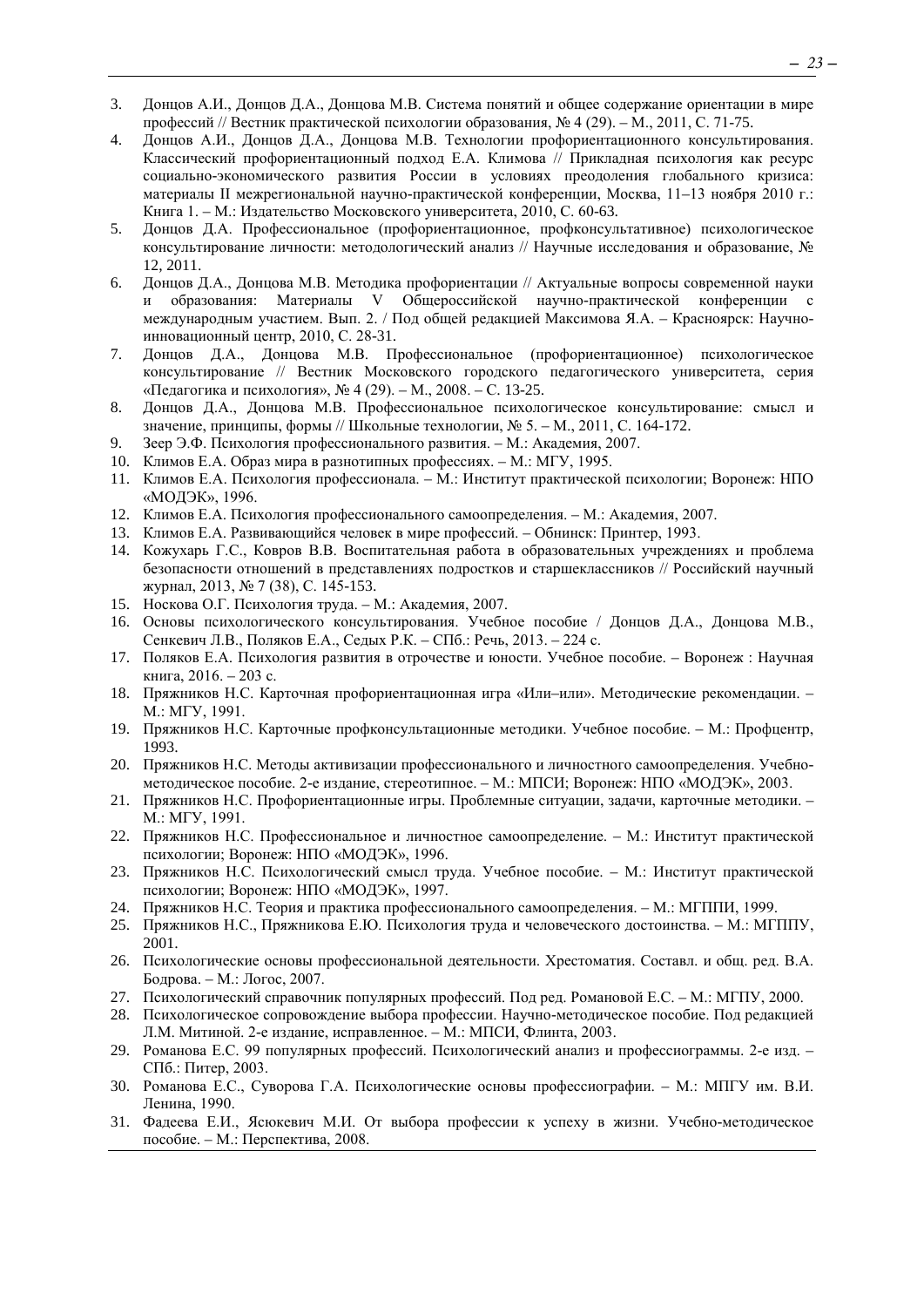#### **Кузнецов А.А.**

#### <span id="page-23-0"></span>**Ответственность лиц, совершающих преступления с использованием служебного положения, по уголовному законодательству некоторых зарубежных стран**

*Доцент кафедры уголовного права Омской академии МВД России (Россия, Омск)*

#### *doi 10.18411/gdsn-28-02-2017-06 idsp 000001: gdsn-28-02-2017-06*

В середине XX в. зарубежные исследователи отождествляли экономическую преступность с преступностью так называемых «белых воротничков». Этот термин был введен в криминологию американским профессором Э. Сатерлендом. Он рассматривал «беловоротничковую» преступность как самостоятельную форму преступности, отличающуюся от «обычной», «традиционной». Данное им в 1939 г. определение этого вида преступности предполагало включение в него преступлений, совершаемых респектабельными лицами, занимающими высокое социальное положение, в процессе своей профессиональной деятельности. Ученый прежде всего рассматривал незаконную деятельность корпораций итаким образом появился новый тип преступника, ранее неизвестный криминологической науке. Однако в дальнейшем в своих работах ученые постепенно отошли от этого понятия, так как в поле их зрения стали попадать и те преступники, которые занимали не столь высокое социальное положение, хотя их действия также причиняли ущерб экономике. В последних работах круг исследования преступных деяний, совершаемых в ходе профессиональной деятельности, был существенно расширен. Неизменным оставался критерий ущерба, причиняемого экономике государства в целом, и в том числе частнопредпринимательской деятельности. При этом сложилось понятие «экономическая преступность», а преступления, совершаемые «белыми воротничками», стали лишь ее частью.

Анализируя уголовно-правовые нормы, регулирующие ответственность за преступления, совершаемые с использованием своего служебного положения, представляется необходимым сосредоточить внимание на правовом регулировании отношений, которые складываются при совершении деяний, причиняющих особенно значительный ущерб и оказывающих существенное влияние на общую картину преступности.

Так, в США к числу рассматриваемых видов, точнее, групп преступлений, относят, например, следующие: взяточничество, мошеннические махинации «белых воротничков» (в том числе и преступления, совершаемые ими с использованием служебного положения), налоговые преступления, нарушения законодательства в области охраны окружающей среды и некоторые другие В рамках настоящего исследования наибольший интерес представляют первые две группы преступлений, тем более, что на их примере можно видеть один из путей решения обозначенной вышепроблемы.

Говоря о взяточничестве, следует отметить, что в американском уголовном законодательстве и в уголовно-правовой доктрине принято различать четыре основные формы этого преступления: 1) собственно взяточничество, представляющее собой посягательство на деятельность публичной администрации; 2) так называемое коммерческое взяточничество; 3) взяточничество, связанное с деятельностью профсоюзов; 4) взяточничество в области спорта. Этими видами отнюдь не исчерпывается коррупция, но с точки зрения законодателя и на федеральном, и на уровне штатов эти четыре сферы деятельности представляются наиболее существенными и заслуживающими того, чтобы подкуп лиц, занимающих в них соответствующее положение, стал объектом уголовного преследования.

Наиболее подробно в американском законодательстве изложены нормы, регулирующие ответственность за взяточничество в сфере деятельности публичной администрации. Общеупотребительный термин «публичный служащий» разъясняется применительно к данной категории преступлений в п. 7 ст. 240.00 Примерного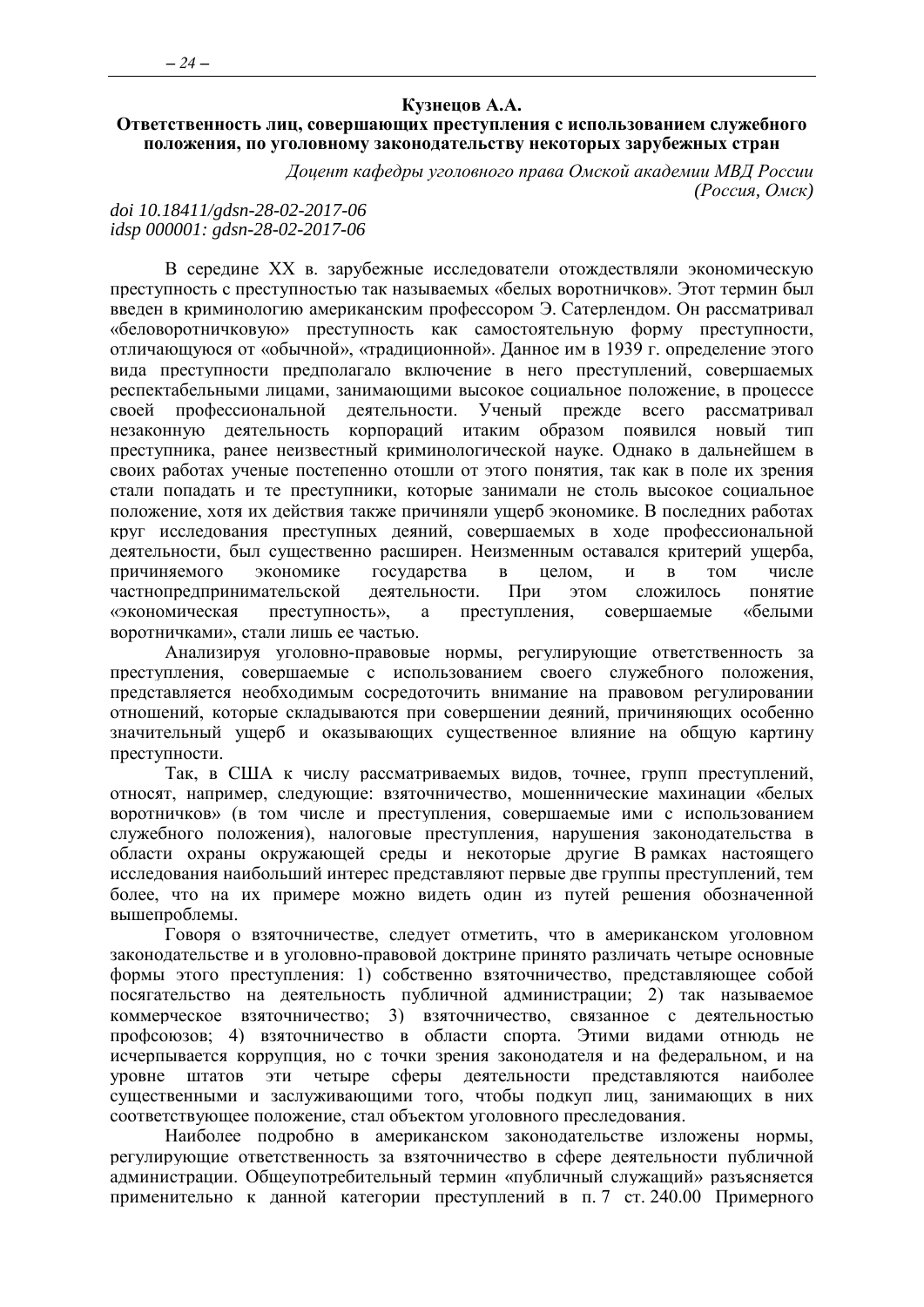Уголовного кодекса: Публичный служащий - это любое должностное лицо или служащий государства, включая законодателей и судей, и любое лицо, принимающее участие в осуществлении государственной функции в качестве присяжного заседателя, советника или консультанта или в каком-либо ином качестве.

Как должностное преступление рассматривается также злоупотребление служебным положением публичными и частными банковскими контролерами. Наряду с публичными служащими уголовную ответственность за должностные преступления несут партийные чиновники.

Что касается служащих, которые крадут имущество в учреждениях или на предприятиях, где они работают, не будучи законными распорядителями этого имущества, то их преступления подпадают под признаки обычной кражи и подлежат квалификации в качестве таковой (например, действия служащих аэропорта, похищающих перевозимые грузы, или клерка, включающего в ведомость на заработную плату фиктивные фамилии, и т. п.). Однако, как признают американские исследователи, раскрытие таких преступлений оказывается настолько сложной задачей, что многие фирмы вообще отказываются от попыток борьбы с ними и предпочитают перекладывать убытки от них на потребителей.

Нужно сказать, что в американских условиях очень сложным оказывается вопрос об отличии мошенничества как традиционного посягательства против собственности от одного из преступлений «белых воротничков». Так же остро стоит проблема разграничения мошеннической леятельности и обычной леловой практики бизнесменов. Границы понятия обмана подвижны и изменяются по мере развития «этики бизнеса», которая время от времени заставляет законодателей признавать мощенничеством тот или иной вид «деловой активности». Ни американской доктрине уголовного права, ни судебной практике не удается выработать достаточно четких критериев такого разграничения.

Следует сказать, что законодательство в области борьбы с преступлениями, совершаемыми служащими коммерческих и иных организаций, определяется в основном особенностью развития экономики США, которая состоит в том, что государственное регулирование частнопредпринимательской деятельности в разные временные периоды осуществляется неодинаково. Происходит то усиление контроля со стороны государства, то его ослабление что зависит от уровня развития экономики. В отличие от западноевропейских стран, в США никогда не был значительным государственный сектор, не осуществлялась крупномасштабная национализация, в соответствии с которой государственное регулирование преобразовывалось бы в его прямое управление. Американское правительство никогда широко не применяло политику поощрения картелизации, используемую другими странами в целях усиления своих позиций в конкурентной борьбе на мировом рынке.

Это происходит прежде всего потому, что законодательства стран Запада поразному определяют круг деяний, относимых к должностным преступлениям. При этом важную роль играет понятие должностного лица. Дело в том, что традиционно доктрина уголовного права исходит из построения особенной части уголовного кодекса в соответствии с системой объектов преступления. В этом смысле должностные преступления существенно отличаются от других групп преступлений, поскольку для их квалификации важны особенности не только объекта, но и субъекта преступления. Естественно, что разная трактовка понятия должностного лица может приводить к самым различным определениям круга деяний, относимых к должностным преступлениям. Подчас их трудно отличить от иных преступлений, составы которых определены в других разделах. В основном это касается преступлений, совершаемых ЭТИХ служащими коммерческих организаций, наделенными  $\overline{B}$ структурах управленческими полномочиями. На пути решения возникающих здесь вопросов возможны различные варианты,  $\overline{O}$ чем свидетельствует ОПЫТ развитых капиталистических стран. Причем законодатели отдельных государств нередко меняют свои позиции, сокращая или, напротив, расширяя круг должностных преступлений.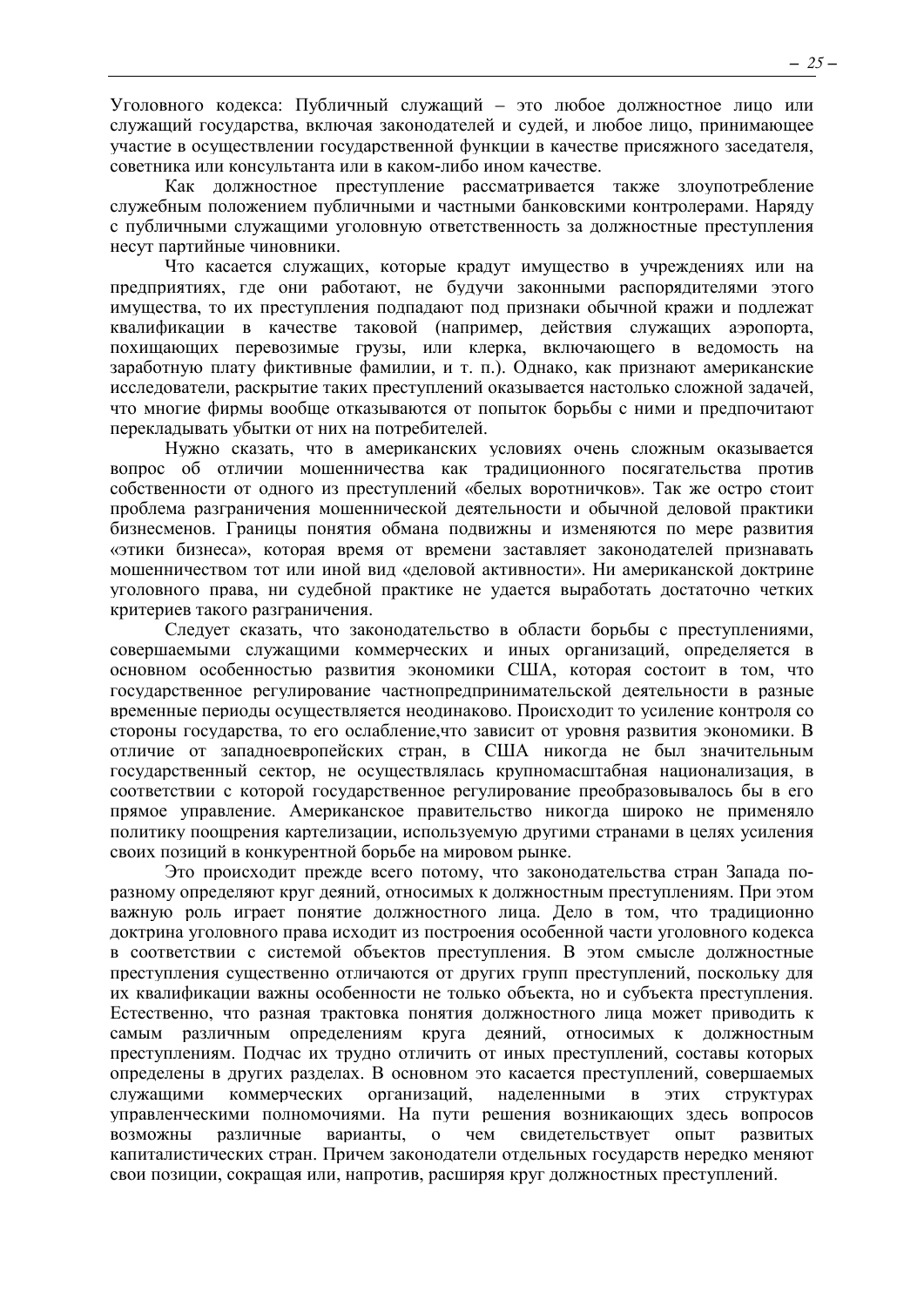Особый интерес вызывает законодательство тех стран, где были разработаны и приняты новые уголовные кодексы.

Так, в 1992 г. был принят новый УК во Франции. Он пришел на смену классическому наполеоновскому Кодексу 1810 г. Не всегда бесспорными являются многие новеллы этого Кодекса, однако, они интересны и заслуживают внимания. В нем существенное изменение претерпели нормы, относящиеся к должностным преступлениям. Новый УК вывел из числа должностных преступлений злоупотребление доверием, совершаемое государственными служащими. Отделение I «О злоупотреблении доверием» главы IV содержит нормы, предусматривающие уголовную ответственность за злоупотребление доверием должностными лицами (ст. 314-3 УК) и злоупотребление доверием руководителями или служащими какоголибо промышленного или коммерческого предприятия (ст. 314-2). Интересно, что, с одной стороны, законодатель разграничивает эти преступления, предусматривая две отдельных нормы, с другой, помещает их в одной главе. В отличие от руководителей и служащих промышленных или коммерческих предприятий, которые в соответствии со ст. 314-2 несут наказание в виде лишения свободы до 7 лет, должностные лица, согласно ст. 314-3 УК, несут более строгую ответственность за это преступление. Они наказываются тюремным заключением на срок до 10 лет.

Интерес представляют также нормы главы II «О посягательствах на государственные органы управления, совершенных лицами, находящимися на государственной службе». Так, в отделе 3 «О нарушении долга честности» § 3 «О незаконном получении выгод» в примечании к ст. 432-13, предусматривающей уголовную ответственность публичных должностных лиц за «любое участие в форме работы, консультаций или же капиталов в частном предприятии», указывается, что в смысле настоящей статьи «к частному предприятию приравнивается любое государственное предприятие, осуществляющее свою деятельность в секторе, в котором существует конкуренция, и в соответствии с нормами частного права». Далее говорится о том, что эти положения применимы к сотрудникам государственных учреждений, национализированных предприятий, компаний смешанной экономики, в которых государству или государственным органам принадлежат непосредственно или косвенно более 50% капитала, и государственных фирм по предоставлению услуг связи, относящимся к государственной службе связи. Таким образом, законодатель выводит из числа субъектов данного преступления служащих указанных выше коммерческих предприятий.

Что касается уголовного законодательства других развитых капиталистических стран, то вопрос о разграничении преступлений, совершаемых должностными лицами коммерческих и иных организаций и служащими государственного аппарата, решается также не однозначно.

Например, в Италии в 1990 г. был принят Закон № 86, внесший значительные изменения в главу Уголовного кодекса о должностных преступлениях. В соответствии с этим Законом, в частности, введен новый состав преступления (ст. 316-2) – растрата, нанесшая ущерб государству. Субъектом данного преступления является не должностное лицо, а лицо, злоупотребившее государственными средствами. Оно подлежит уголовной ответственности, если, получив от государства или публичного учреждения денежные средства, предназначавшиеся для выполнения задач или развития деятельности общественного интереса, использует их по другому назначению. Таким образом, к уголовной ответственности по данной статье может быть привлечено любое частное лицо, в том числе и служащий коммерческой (некоммерческой) организации.

Закон 1990 г. определил должностное лицо, к которому применяются положения УК, как лицо, которое выполняет законодательные, судебные либо административные функции. В соответствии со ст. 358 УК Италии уголовной ответственности за должностное преступление подлежат также лица, исполняющие обязанности должностного лица под любым титулом.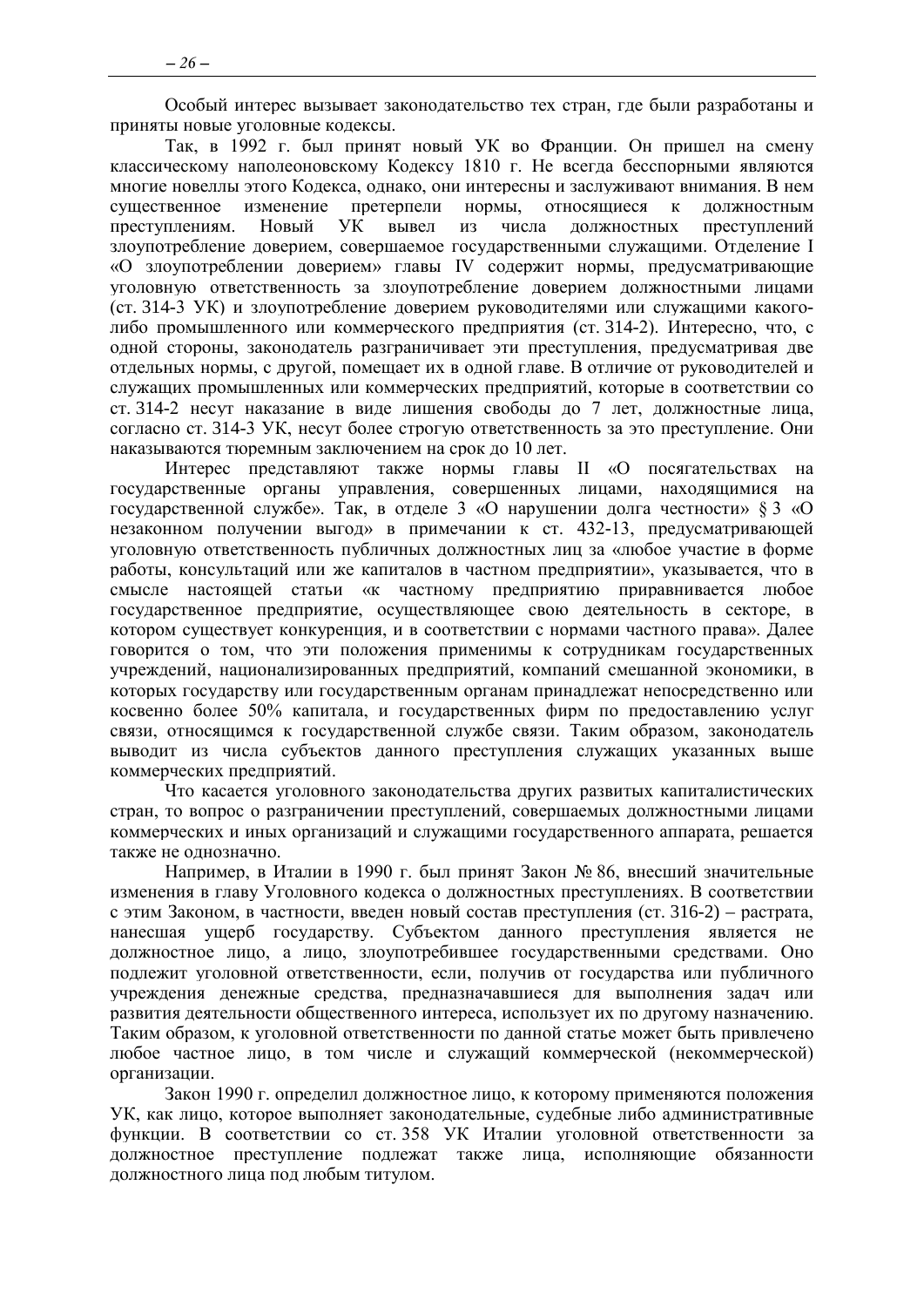Кроме того, субъектом ответственности за должностные преступления являются лица, несущие службу, связанную с общественной необходимостью (ст. 359 УК). К ним относятся частные лица, занимающиеся адвокатской практикой или осуществляющие деятельность в санитарной сфере, а также любой другой профессией, которая без специального разрешения государства запрещена. Сюда же отнесены частные лица, выполняющие функцию, определенную как функцию общественной необходимости в нормативном акте, изданном публичной администрацией.

Если согласно определению должностного лица, данному в прежней редакции главы УК Италии о должностных преступлениях, к таковым относились и служащие государственных предприятий, что представляется не совсем оправданным, то приравнивание ответственности частных лиц, несущих службу общественной необходимости, к ответственности государственных служащих, то новый закон еще более расширяет круг субъектов должностных преступлений. Думается, что такое решение вопроса является не совсем верным, так как действия частных лиц и действия государственных служащих различны по своей социальной сущности и юридическим последствиям.

Тенденция приравнивания ответственности служащих в коммерческих организациях к ответственности служащих государственных учреждений в настоящее время наблюдается в Уголовном кодексе Российской Федерации. Так, в 2015 году были внесены изменения в примечание к ст. 285 УК РФ, в соответствии с которыми к лолжностным лицам приравниваются лица, выполняющие соответствующие функции в государственных и муниципальных учреждениях, государственных компаниях, акционерных обществах, контрольный пакет акций которых принадлежит государству.

Трудно не согласиться с французским правоведом М.Анселем, писавшим, что изучение зарубежного права открывает перед юристом новые горизонты, позволяя ему лучше узнать право своей страны, ибо специфические черты этого права особенно отчетливо выявляются в сравнении с другими системами. Сравнение способно вооружить юриста идеями и аргументами, которые нельзя получить даже при очень хорошем знании только собственного права.

#### Список используемых источников информации

- $1.$ Ансель М. Методологические проблемы сравнительного права // Очерки сравнительного права. -M., 1981.
- Государство и управление в США. М., 1985.  $2.$
- Дементьева Е. Е. Экономическая преступность и борьба с ней в странах с развитой рыночной  $3<sub>1</sub>$ экономикой (на материалах США и Германии) // Актуальные вопросы борьбы с преступностью в России и за рубежом. - М., 1992. - Вып. 5.
- Никифоров Б. С., Решетников Ф. М. Современное американское уголовное право. М.: Наука, 1990.  $4.$ Новый уголовный кодекс Франции. - М., 1993.  $5<sub>1</sub>$
- Ответственность за должностные преступления в зарубежных странах. М., 1994. 6.
- <span id="page-26-0"></span>Примерный уголовный кодекс США / под ред. Б. С. Никифорова. - М., 1969.  $7\overline{ }$

# Оликова Д.О., Алонцева А.И.

#### Психические свойства водителей практикующих опасное вождение

Новокузнецкий институт (филиал) федерального государственного бюджетного образовательного учреждения высшего образования «Кемеровский государственный университет» (Россия, Новокузнецк)

doi 10.18411/gdsn-28-02-2017-07 idsp 000001: gdsn-28-02-2017-07

#### Аннотация

В работе представлены теоретические предпосылки исследования психических свойств водителей, результаты исследования психических свойств водителей, сравнительный анализ психических свойств волителей с опасным и безопасным вожлением.

Ключевые слова: опасное вождение, психические свойства, темперамент, самооценка, интеллектуальная лабильность.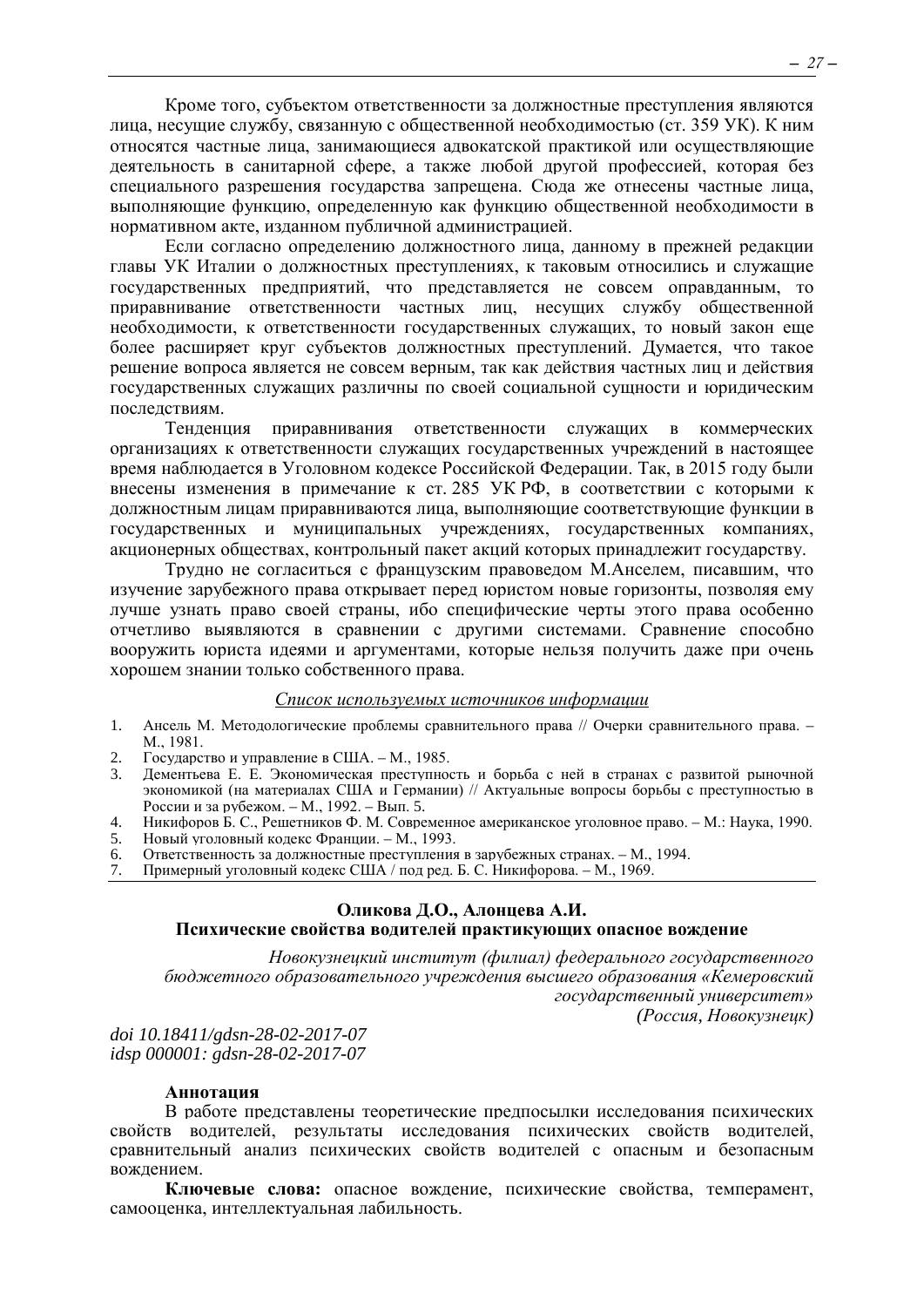#### **Annotation**

This work is presenting theoretical research's supposition of psychological attributes of drivers, research results of psychological attributes of drivers, benchmarking study about psychological attributes of drivers with dangerous and defensive driving.

**Key words:** dangerous driving, psychological attributes, temperament, self-esteem, mental lability.

В настоящее время, как на практике, так и в научных исследованиях, большое внимание уделяется чрезвычайным ситуациям, во время которых жертвами оказываются люди. Исключением не являются ситуации на дорогах. В течение последних десятилетий отмечается постоянный рост дорожно-транспортных происшествий. Так по данным ГИБДД УВД РФ, за последние 10 лет в дорожнотранспортных происшествиях погибло 515 тыс. человек, около 2 млн. получили ранения [5]. До 80 % ДТП происходит с участием водителей, практикующих опасное вождение. Таким образом, Постановлением Правительства Российской Федерации от 30 мая 2016 г. N 477 г. Москва «О внесении изменения в Правила дорожного движения Российской Федерации» был утвержден термин «опасное вождение». Этому может служить множество причин: неадекватная оценка возможностей своего автомобиля, тормозной системы, неумение и нежелание водителей контролировать себя и проявлять уважение на дорогах к другим участникам движения, недостаток личной культуры и воспитания, а также психические особенности участников дорожного движения, практикующих «опасное вождение». Манера вождения автомобиля отражает психические особенности водителей.

Важной задачей является исследование психологических особенностей водителей, которые практикуют опасное вождение. Опасным вождением может считаться:

- невыполнение при перестроении требования уступить дорогу транспортному средству, пользующемуся преимущественным правом движения — перестроение при интенсивном движении, когда все полосы движения заняты, кроме случаев поворота налево или направо, разворота, остановки или объезда препятствия.
- несоблюдение безопасной дистанции до едущего впереди транспортного средства, несоблюдение бокового интервала и резкое торможение (если оно не требуется для предотвращения ДТП), препятствование обгону [1].

В ходе анализа психологической литературы нами было обнаружено, что недостаточно полно выявлены психические свойства водителей практикующих опасное вождение. В связи с этим, нами была сформулирована цель – исследование психических свойств водителей практикующих опасное вождение. Мы выделяем несколько существенных психологических свойств, по нашему мнению обуславливающих безопасность дорожного движения, такие как темперамент, самооценка и интеллектуальная лабильность водителя.

В связи с этим в качестве объекта исследования выступили психические свойства водителей. Предметом – психические свойства водителей практикующих опасное вождение.

Нами выдвинуто предположение, что существуют значимые различия между психическими свойствами водителей практикующих опасное и безопасное вождение, а именно в темпераменте, самооценке и интеллектуальной лабильности.

Наиболее важными свойствами личности является темперамент — так как он является врожденной характеристикой человека, определяющей силу эмоций, скорость восприятия, темп и ритм деятельности, быстроту мышления, скорость переключения [2]. Самооценка — так как является оценочной стороной человека, которая в свою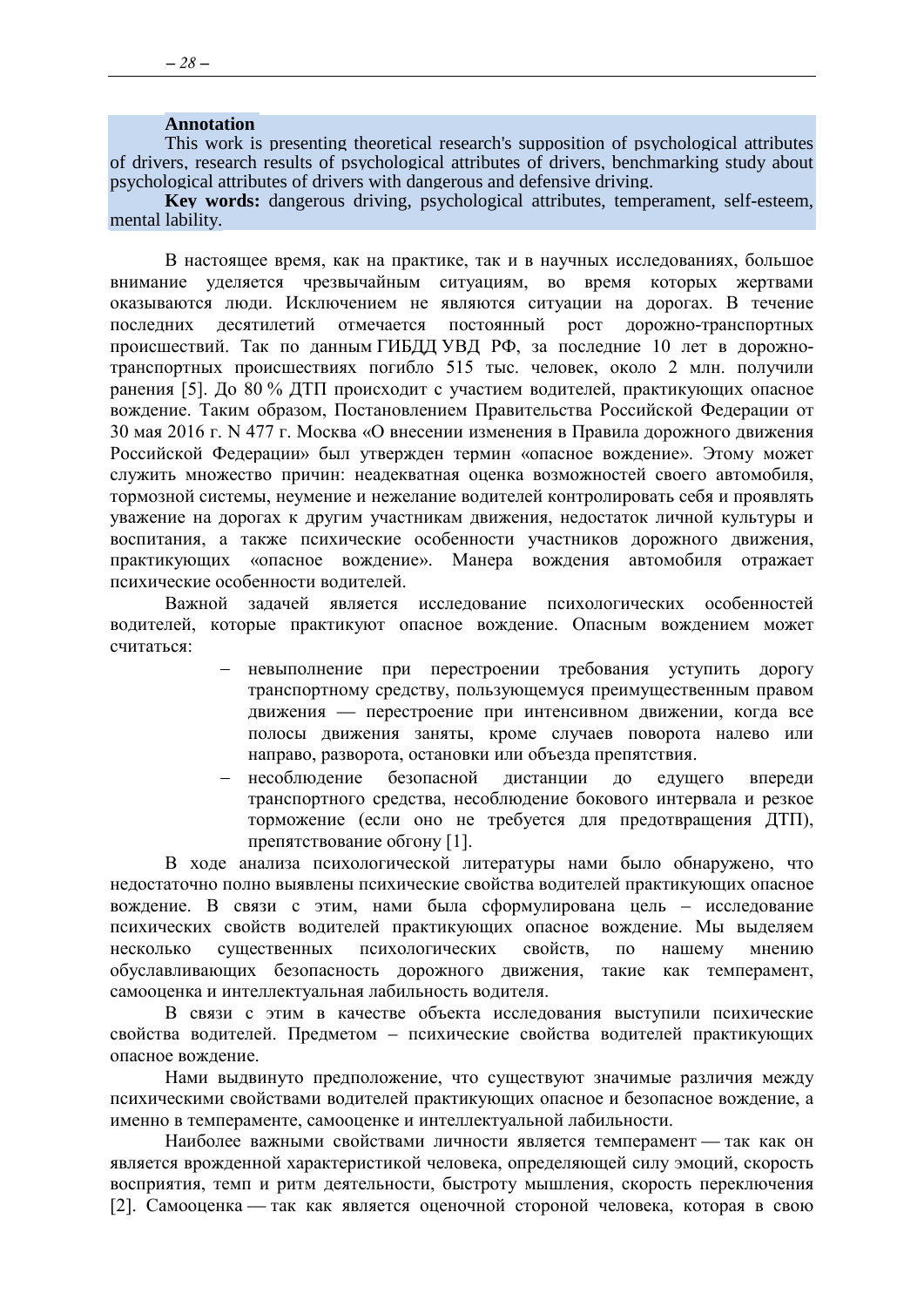очередь показывает, насколько критичен к себе человек, как он оценивает скорость своего/другого автомобиля, как производит расчет времени, необходимого для обгона [3]. Интеллектуальная лабильность — так как это свойство подразумевает способность быстро переключаться от одного задания к другому, сохраняя высокое качество выполнения [4].

По результатам личностного опросника «Тип темперамента», было выявлено, что у 53,33 % испытуемых сангвинический тип темперамента, они характеризуются большой работоспособностью, быстро приспосабливаются к новым условиям, быстро сходятся с людьми, общительны.

Темпераментом холерика обладают 26,67 % респондентов, они отличаются повышенной возбудимостью, действия прерывисты.

Исходя из полученных результатов, темперамент флегматика присущ 13,33 % респондентам. Они характеризуются сравнительно низким уровнем активности поведения, новые формы которого вырабатываются медленно, но являются стойкими.

Темпераментом меланхолика обладают 6,67 % водителей, они плохо сопротивляются воздействию сильных стимулов, поэтому они часто пассивны и заторможены.

Для исследования психических свойств, а именно самооценки водителей в данной работе использовался тест-опросник «Определение уровня самооценки» под авторством С. В. Ковалёва. Результаты теста-опросника «Определение уровня самооценки» показывают, что у 6,67 % высокий уровень самооценки, у 53,33 % средний уровень самооценки, у 40,00 % низкая самооценка.

Для исследования интеллектуальной лабильности водителей мы использовали методику «Интеллектуальная лабильность» (автор С. Н. Костроминой). Результаты методики показывают, что у 33,33 % водителей высокий уровень, у 53,33 % средний уровень, и у 13,33 % низкий уровень интеллектуальной лабильности.

Результаты опросника «Манера вождения автомобиля» показали, что 46,67 % водителей имеют опасную манеру вождения. Это говорит о том, что они неоднократно, намеренно препятствуют обгону; используют резкое торможение; часто перестраиваются в момент интенсивного движения; двигаются с несоблюдением безопасной дистанции и бокового интервала; не предоставляют права преимущества другому участнику движения; практикуют «дрифт». Оставшиеся 53,33 % водителей имеют безопасную манеру вождения, это характеризует их как водителей, которые оставляют достаточно места впереди своего автомобиля, соблюдают боковой интервал, всегда передвигаются со скоростью потока, не препятствуют обгону и предоставляют права преимущества другому участнику движения. Результаты данной методики позволил нам сформировать две подвыборочные совокупности, а именно, группу водителей практикующих опасное вождение и группу водителей практикующих безопасное вождение.

Чтобы установить различие между психическими свойствами водителей практикующих опасное и безопасное вождение, а именно в темпераменте, самооценке и интеллектуальной лабильности мы использовали t критерий Стьюдента. Результаты представлены в таблице 1.

*Таблица 1*

| u ocoonuchou municipou oomeochum  |                    |                     |        |  |  |  |  |
|-----------------------------------|--------------------|---------------------|--------|--|--|--|--|
| Психические свойства              | Манера вождения    | Среднее<br>значение | t эмп. |  |  |  |  |
|                                   | Опасная            | 10,00               |        |  |  |  |  |
| Невротизм (свойство темперамента) | Безопасная         | 12,50               | 1,4    |  |  |  |  |
| Самооценка                        | Опасная            | 37,29               |        |  |  |  |  |
|                                   | Безопасная         | 50,00               | 0,7    |  |  |  |  |
|                                   | Опасная            | 9,14                |        |  |  |  |  |
| Интеллектуальная лабильность      | 5,00<br>Безопасная |                     | 1,7    |  |  |  |  |

*Показатели взаимосвязи психических свойств с опасной и безопасной манерой вождения*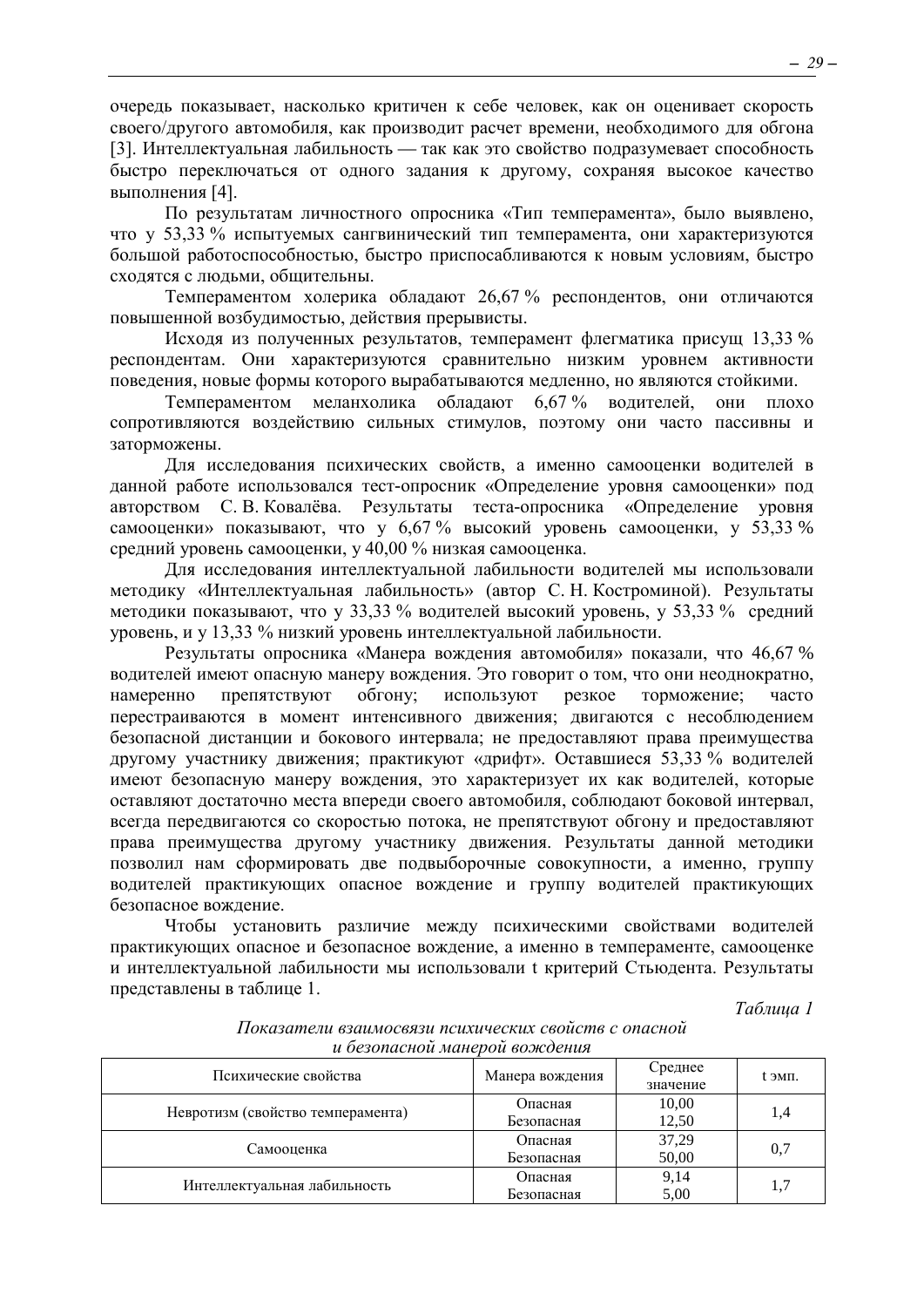T-критерий на уровне значимости  $p \le 0.05$ , составляет 2,16. Результаты позволяют сделать выводы, что все различия находятся вне зоны значимости, показатели невротизма, самооценки и интеллектуальной лабильности не имеют значимых отличий.

При отсутствии значимых различий, мы можем констатировать, что присутствует тенденция, что уровень нейротизма ниже у водителей опасного вождения, у этих же водителей самооценка находится на среднем уровне, интеллектуальная лабильность очень низкая у водителей практикующих опасное вождение. У водителей, практикующих опасное вождение, уровень нейротизма ниже, чем у водителей безопасного вождения, но при детальном анализе, мы выявили, что все показатели нейротизма у водителей опасного вождения крайне выражены высоким или низким уровнем, а у водителей безопасного вождения, все показатели нейротизма находятся в диапазоне среднего уровня. По результатам методики «Определение уровня самооценки» под авторством С. В. Ковалёва у водителей, практикующих, опасное и безопасное вождение самооценка находится на среднем уровне. По результатам методики «Интеллектуальная лабильность» мы обнаружили, что водители опасного вождения допускают больше ошибок, чем водители безопасного вождения, это говорит о том, что у водителей опасного вождения интеллектуальная лабильность находится на низком уровне, а у водителей безопасного вождения интеллектуальная лабильность находится на среднем и высоком уровнях.

Таким образом, в начале нашего исследования мы предположили, что существует значимое различие между психическими свойствами водителей практикующих опасное и безопасное вождение, а именно в темпераменте, самооценке и интеллектуальной лабильности. Данное различие в ходе эмпирического исследования с помощью t-критерия Стьюдента не подтвердилось. Предположение, выдвинутое в начале нашего исследования, не подтверждено.

Дальнейшие перспективы изучения данной проблематики нам видятся в расширении перечня явлений раскрывающих психические свойства личности и изучении различий в ценностно-смысловой сфере водителей практикующих опасное и безопасное вождение.

#### *Список используемых источников информации*

- 1. Бернс Р. Что такое Я-концепция [Электронный источник] / Р. Бернс. Режим доступа: http://psyberlink.flogiston.ru/internet/bits/burns0.htm (Дата обращения 05.09.2016 г.)
- 2. Воронина И.С. Показатели дорожно-транспортной аварийности и деятельности ГИБДД по обеспечению безопасности дорожного движения [Электронный источник] // – Режим доступа: http://www.gibdd.ru/stat/ (Дата обращения 31.08.2016 г.)
- 3. Маклаков А. Г. Общая психология [Текст] / А. Г. Маклаков. Санкт-Петербург: «Питер», 2008. 583 с.
- 4. Мерсианова А. П. Оптимальная лабильность как характеристика образовательной среды вуза [Электронный источник] // Вестник КАСУ. – 2005. – №5 – Режим доступа: http://www.vestnikkafu.info (Дата обращения 15.09.2016 г.)
- 5. Российская Федерация. Законы. О внесении изменения в Правила дорожного движения Российской Федерации [Электронный источник] / постановление от 30 мая 2016 №447. – Режим доступа: http://www.consultant.ru (Дата обращения 15.09.2016 г.)

#### **Россолова О.А.**

#### <span id="page-29-0"></span>**Структурно-прагматические составляющие коммуникативной ситуации запрета**

*Камчатский государственный университет имени Витуса Беринга (Россия, Петропавловск-Камчатский)*

*doi 10.18411/gdsn-28-02-2017-08 idsp 000001: gdsn-28-02-2017-08*

Характер ответных речевых действий адресата обусловливает существование различных коммуникативных ситуаций (*далее КС – О.А.Р.*), например, КС благодарности, КС отказа, КС обещания, КС согласия, КС молчания и т.д.В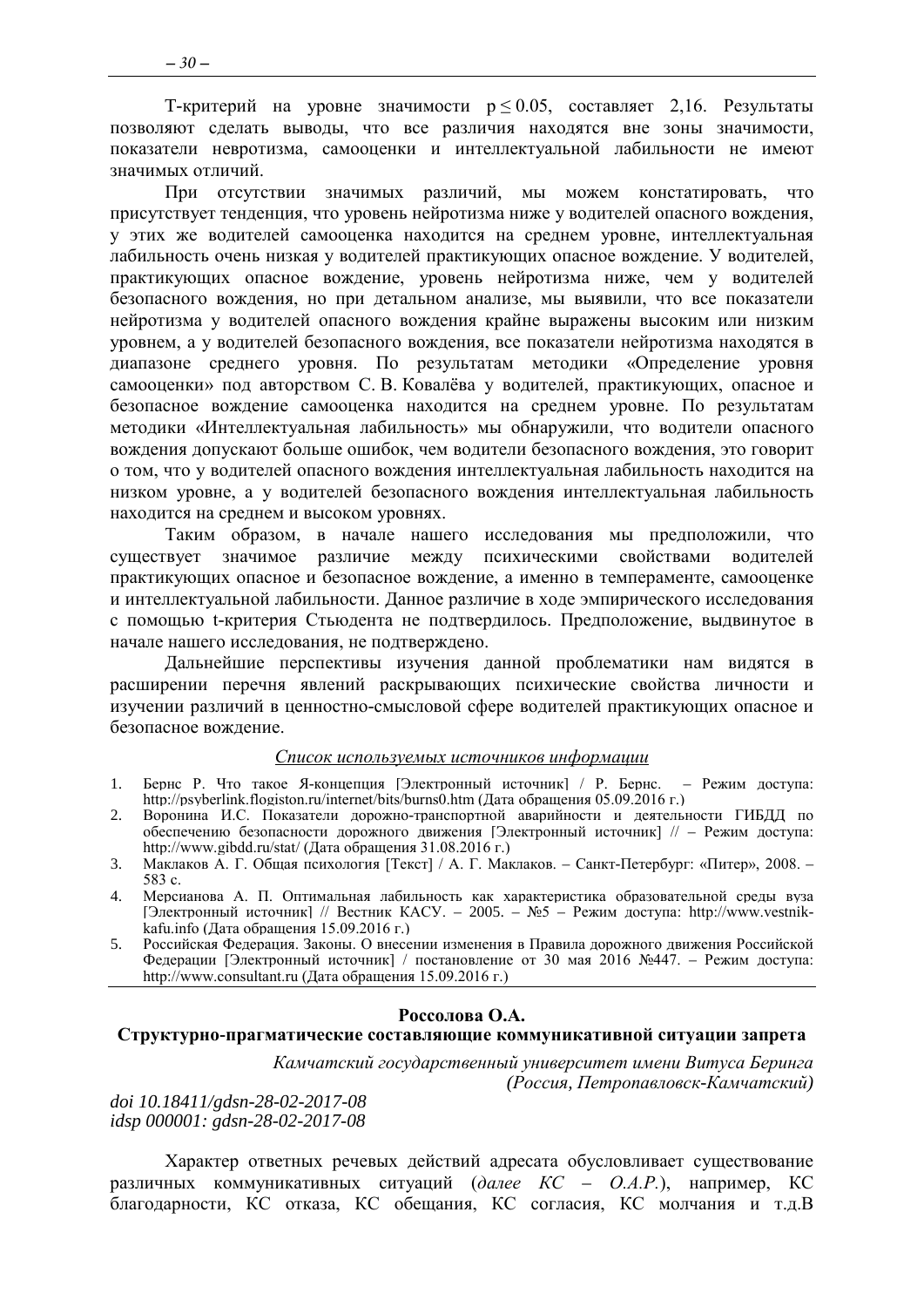зависимости от результата речевых действий коммуникантов все коммуникативные ситуации членятся на КС с успешным исходом и КС с неудачным исходом.

Основными компонентами КС являются время, пространство, тема, участники коммуникации с их социальными и личностными характеристиками, а также мотивы и языковые / неязыковые средства общения, используемые для достижения цели общения. Наличие и взаимодействие в акте общения всех этих составляющих обусловливает формирование, развитие и результат КС.

Первичными компонентами КС являются адресант и адресат, имеющие следующие характеристики, как структура, социальный статус, социальная и ситуативная роли, стратегия и тактика, отношения между коммуникантами.

Порождение и восприятие коммуникативного смысла в значительной степени зависит от социальных статусов участников общения. Социальный статус - это формально установленное положение человека в социальной иерархии, включающей права, обязанности и ожидаемое коммуникативное поведение. Статус характеризует человека с точки зрения места, которое он занимает в обществе. Таким образом, КС может характеризоваться как симметричная (когда статусы участников общения равны или статусы собеседников не имеют значения) и асимметричная (когда статус одного из коммуникантов выше или ниже статуса другого).

Статусно-ролевое общение предполагает, что каждый участник интеракции будет соблюдать речевые нормы, свойственные его положению в социальной иерархии и определяемые характером взаимоотношений с собеседником. Без учета важнейшей особенности - направленности на личность партнера по коммуникации и принятия во внимание его социального статуса - речевая коммуникация в условиях социума несостоятельна.

Каждая ситуация общения характеризуется своей коммуникативной стратегией, т.е. речевым поведением говорящего, направленным на успешную реализацию контакта; сюда включаются такие компоненты, как осознание говорящим ситуации в целом, определение направления развития и характера средств воздействия для достижения цели общения. Стратегия реализуется в коммуникативных тактиках речевых приемах, позволяющих достичь поставленных целей в конкретной ситуации общения. Выбор стратегии и тактик воздействия зависит в целом от ситуации общения и личных свойств участника коммуникации, осуществляющего этот выбор.

Статусно-ролевые отношения участников речевого контакта позволяют определить КС запрещения как асимметричную, представляющую чаще всего результат несогласованности действий коммуникантов. Причиной рассогласованности являются действия адресата, которые оцениваются адресантом как не соответствующие КС. Следовательно, можно говорить о том, что КС запрещения спровоцирована, т.е. речевые действия запрета носят реактивный характер. Инициативные запреты менее регулярны, это прерогатива предостережения.

Центральными составляющими КС запрета является:

1. Сфера человеческой деятельности, в которой происходит общение. Наиболее регулярно запрета реализуются в деловой (производственной, речевой акт административной, учебной) и бытовой (семейной, дружеской) сферах общения. Сферы делового и бытового общения обусловливают выбор коммуникантами языковых средств для реализации интенций запрещения: одни средства преимущественно используются в деловой сфере общения (например, глаголы и глагольные формы лексико-семантической группы запрещения: «запрещается / воспрещается / запрещено / воспрешено»: при этом использование определенных конструкций ведет к тому, что общение приобретает ритуализованный характер), другие - в бытовой сфере (лексема со значением запрещения «нельзя», особенно в ситуации взрослый - ребенок, старший - младший), третьи являются нейтральными и могут быть использованы в любой сфере (инфинитив и императив с оператором отрицания «не»).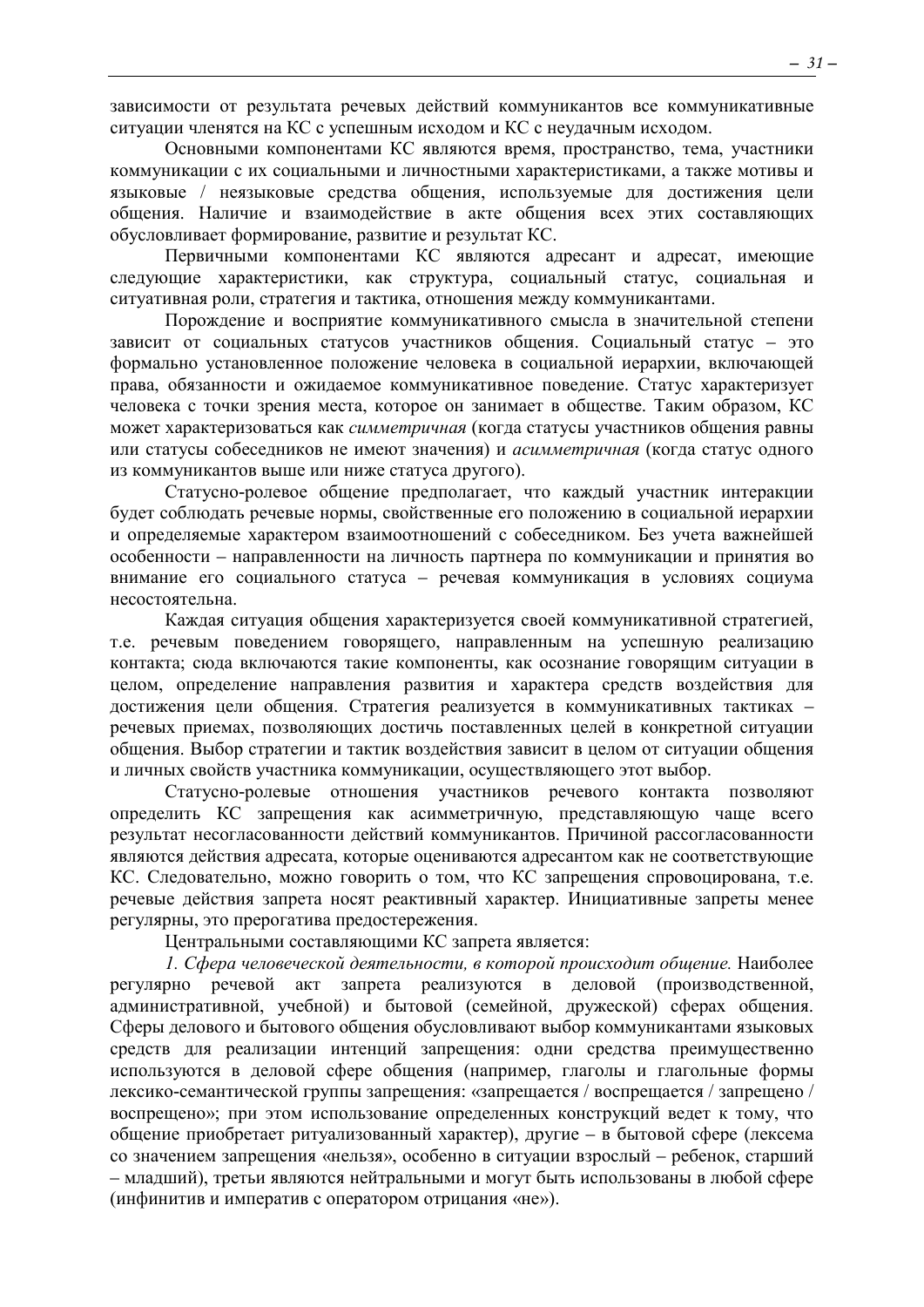Как пример функционирования запрета в официальной сфере можно использовать выдержку из правил поведения в Московском Метрополитене:

*2.11. На территории метрополитена запрещается:*

*2.11.1. Распивать пиво и напитки, изготавливаемые на его основе, алкогольную и спиртосодержащую продукцию, потреблять наркотические средства или психотропные вещества, появляться в состоянии опьянения.*

*2.11.2. Курить.*

*2.11.3. Создавать ситуации, мешающие движению пассажиропотока.*

В данном случае коммуникация массовая, т.к. рассчитана на восприятие различными людьми, объединенными лишь местом. Запрет выражен прямо и реализуется с помощью использования лексемы «запрещается» и инфинитива.

Функционированиезапрета в бытовомобщении:

*Два детские голоса (Степан Аркадьич узнал голоса Гриши, меньшого мальчика, и Тани, старшей девочки) послышались за дверьми. Они что-то везли и уронили.*

*– Я говорила, что на крышу нельзя сажать пассажиров, – кричала поанглийски девочка, – вот подбирай!* (Л. Толстой) – в данной коммуникативной ситуации межличностная коммуникация происходит между коммуникантами, статусы которых не равны, инициатор запрета – старшая девочка, имеющая более высокий статус по возрасту, по жизненному и социальному опыту, адресат запрета – ее младший брат.

2. *Адресант запрещения, его мотив и цель, адресат запрещения.*

Адресант и адресат запрещения в официальной обстановке общения связаны между собой иерархическими отношениями типа «начальник – подчиненный», в неофициальной – типа «старший – младший»; сюда же относится и оппозиция «имеющий моральное право запрещать – не имеющий такого права».

Запрещая что-либо, говорящий призывает адресата к невыполнению названного действия, используя при этом языковые (лексические, морфологические, синтаксические) средства выражения семантики запрета. Также при выражении запрета адресант опирается на экстралингвистические знания партнера по общению (например, на коммуникативную компетенцию), которые необходимы для успешной коммуникации. Причины и мотивы запрета адресату, как правило, не разъясняются, что связано с существенной разницей в социальном статусе общающихся или ситуативной ролью в общении. Адресат обязан исполнить волю говорящего, а в случае отказа на адресата накладываются определенные санкции. Исполнение/неисполнение названного говорящим действия, как правило, преследует интересы говорящего.

Адресант запрещения наделен правом препятствовать адресату в осуществлении некоторого действия, если это действие, по мнению говорящего, не укладывается в рамки норм, принятых в данной социальной среде; отправитель речевого акта запрета располагает властью распоряжаться и корректировать действия собеседника, если они противоречат планам говорящего.

Речевое поведение адресанта направлено на успешную реализацию контакта как в условиях межличностной, так и в условиях массовой коммуникации.

В межличностной коммуникации адресант строго определен, это начальник, взрослый / старший, обладающий знанием / информацией / полномочиями и т.д.

Рассмотрим пример:

*К Остапу быстро вернулись вся его решительность и хладнокровие.*

*– Ну, вы, дамский любимец, стойте здесь и никуда не выходите. Я через пять минут приду. А вы тут смотрите, кто и что. Чтоб ни один стул не ушел* (И. Ильф, Е. Петров) – в данном случае адресант (Остап) находится на позиции лидера, и, следовательно, обладает правом запрещать Воробьянинову отлучаться.

3. *Мотив запрещения – причина, побуждающая адресанта к запрещению.*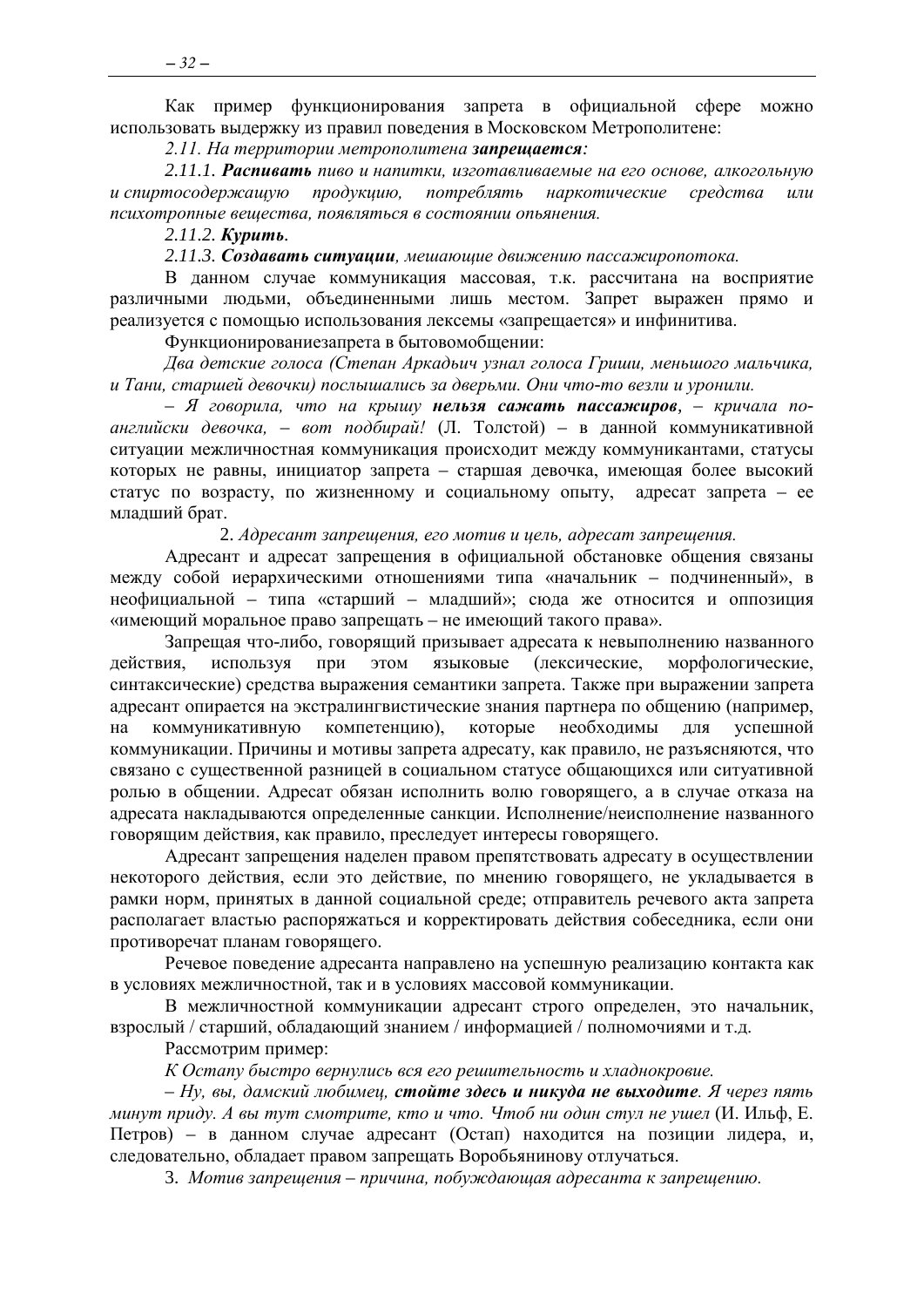Мотивами запрещения служат физические, психические или вербальные действия собеседника, которые, по мнению говорящего, недопустимы в целом или недопустимы в определенной ситуации. Коммуникативная цель говорящего определяется мотивами его речевого поведения.

Цель запрета состоит в попытке говорящего предотвратить, прекратить, приостановить или видоизменить планируемое или совершаемое собеседником действие, при этом говорящий обладает властью для осуществления запрета. Рассмотрим пример:

*Увидев в своей комнате человека, уносящего опечатанный стул, Авессалом Владимирович взмахнул только что выглаженными у портного брюками, подпрыгнул и заклекотал:*

*– Вы с ума сошли! Я протестую! Вы не имеете права! Есть же, наконец, закон! Хотя дуракам он и не писан, но вам, может быть, понаслышке известно, что мебель может стоять еще две недели!.. Я пожалуюсь прокурору!.. Я уплачу, наконец!*(И. Ильф, Е. Петров) – в данном контексте адресант выражает протест и запрет в ответ на действия адресанта, который уносит из комнаты стул, при этом адресант ссылается на закон, согласно которому стул должен остаться у него.

4. *Любая речевая ситуация рассчитана на определенную модель адресата.*

Адресату принадлежит значительная роль в формировании говорящим текста сообщения. Коммуникативный портрет адресата будет определять развитие ситуации общения в том или ином направлении.Адресат – лицо (или группа лиц), которому предназначается высказывание, исходящее от говорящего, и от которого ожидается реакция на это высказывание.

Изучение адресата как равноправного участника коммуникации привело к формированию множества типологий адресата, при этом лингвистами избираются различные основания для классификации. Адресат может быть:

- диалогическим и монологическим, если за основу классификации берется тип речевой ситуации;
- активным и пассивным (в основе ситуативная роль адресата);
- единичным (интерперсональным), групповым и массовым по количественному составу;
- устным и письменным по типу речевых взаимодействий между людьми;
- прямым (эксплицитным) и косвенным (имплицитным) по характеру представления и т.д.

И.Д. Чаплыгина выделяет три основных вида адресатов на основе общего критерия участия/неучастия в речевом контакте. Таким образом, в классификации представлены реальный, потенциальный и виртуальный адресаты, каждый из которых имеет свои характеристики [1, 18].

*Реальный адресат*, как правило, диалогический, активный, единичный/массовый, устный/письменный, эксплицитный, прямой, конкретный, фактический участник речевого контакта, например:

*Лишь после того как она была уже готова и на голове у нее было темное покрывало, в домике послышался ее голос:*

*– Если меня кто-нибудь спросит, скажи, что я ушла в гости к Энанте.*

*Послышалось ворчание старой служанки в темноте:*

*– К Энанте? Ох уж эта Энанта! Ведь запретил же муж ходить к ней! Сводница она, твоя Энанта! Вот скажу мужу…* 

*– Ну, ну, ну, замолчи, – отозвалась Низа и, как тень, выскользнула из домика. Сандалии низы простучали по каменным плитам дворика. Служанка с ворчанием закрыла дверь на террасу. Низа покинула свой дом* (М. Булгаков) – в данном случае оба собеседника реальны, активны и являются фактическими участниками устного контакта.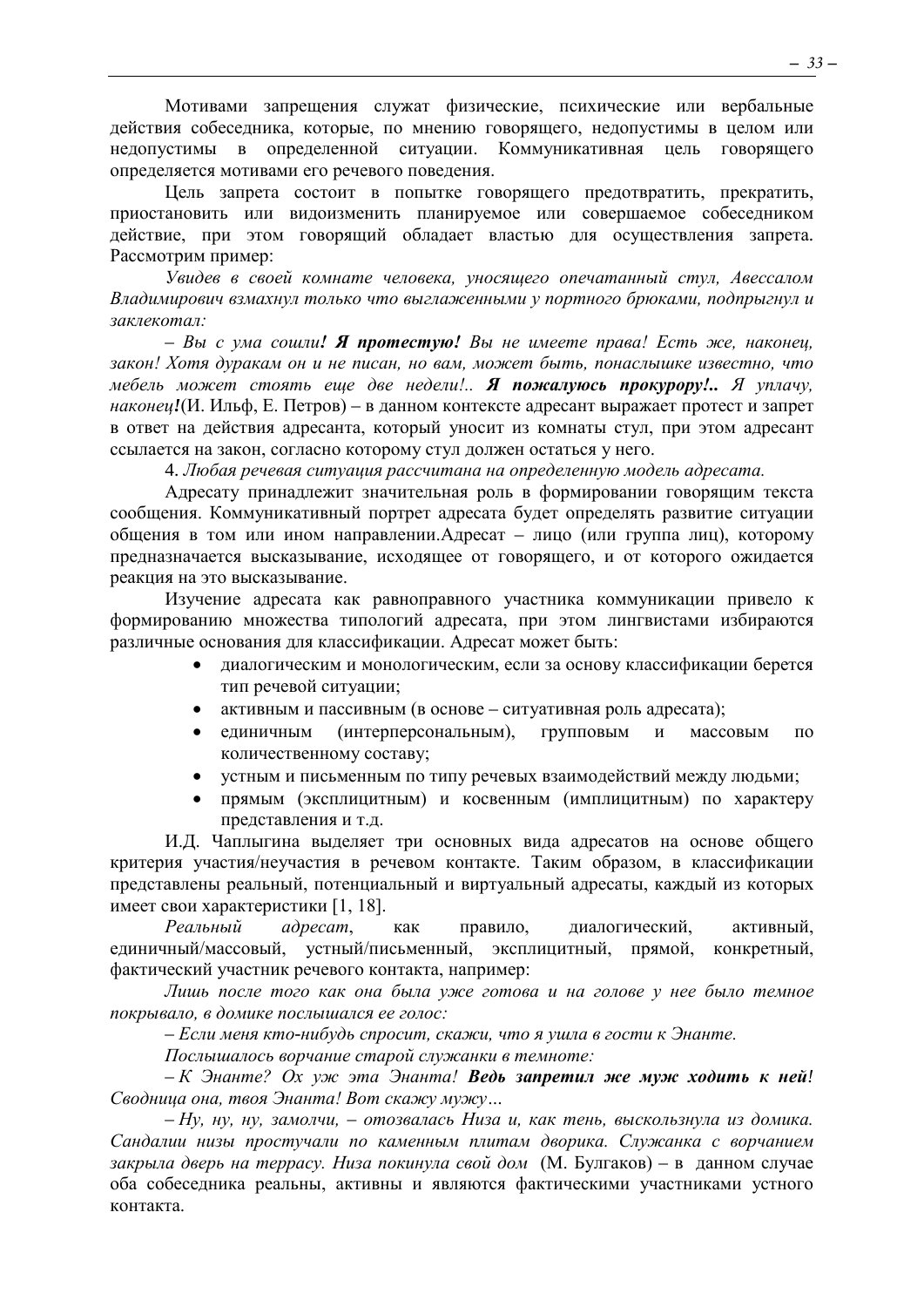Потенциальный  $adpecam$ , как правило, монологический, пассивный. потенциально возможный, гипотетический, единичный/массовый, устный/письменный, эксплицитный/имплицитный, прямой/косвенный, конкретный/частно-обобщенный. формальный участник речевого контакта. Чаще потенциальный адресат присутствует при коммуникации, относящейся к официально-деловой сфере, например:

О заградительных надписях можно было бы написать иелую книгу, но это в планы авторов сейчас не входит.

Надписи эти бывают двух родов: прямые и косвенные.

К прямым можно отнести:

ВХОД ВОСПРЕЩАЕТСЯ

#### ПОСТОРОННИМИ ЛИЦАМ ВХОД ВОСПРЕЩАЕТСЯ

**ХОДА НЕТ** (И. Ильф, Е. Петров) – адресат не принимает непосредственного участия в коммуникации, является лишь возможным получателем сообщения.

Виртуальный адресат, как правило, монологический, потенциально невозможный, имплицитный, косвенный, формальный, риторический «участник» речевого контакта, который реально не станет получателем сообщения.

Учитывая специфику речевых действий запрета (запрещение непосредственно или опосредованно адресовано, но адресат запрещения в любом случае должен получить переданную ему информацию сразу или спустя какое-то время) в КС запрещения невозможно выделение виртуального адресата.

коммуникативной ситуации Исходом запрещения может быть либо успех, либо коммуникативная неудача и, как следствие коммуникативный коммуникативной неудачи, приостановка или полное прекращение речевого контакта.

КС с успешным исходом предполагает полное совпадение целевого замысла адресанта с действенной реализацией этого замысла адресатом. Рассмотрим пример КС с успешным исходом:

Анатолий и еще двое подрядились в школе провести заново электропроводку (старая от известки испортилась, облезла). Анатолий проводил как раз в учительской, когда этот маленький попросил:

- А один конец вот сюда спустите: здесь будет настольная лампа.

- Никаких настольных ламп, - ответствовал Анатолий. - Как было, так и будет – по старой ведем.

- Старое отменили.

 $-Kozda$ ?

 $-B$  семнадцатом году.

Анатолий обиделся.

- Слушайте... вы сильно ученый, да?

 $-$  Так... средне. А что?

 $-A$  то, что... не надо здесь острить. Ясно? Не надо.

– Не буду, – согласился учитель. Взял конец провода, присоединил к общей линии и умело спустил его к столу. И привернул розетку (В. Шукшин) – в данном примере иллокутивное намерение адресанта (Анатолия) спровоцировано обидой, нанесенной ему адресатом (учителем). РА запрета реализуется с помощью слов «не надо острить», а эффект данного РА заключается в согласии адресата с позицией Анатолия и выражается посредством счетания«не буду» и невербальных действий (взял провод. присоединил его к общей линии).

В КС с неудачным исходом целевой замысел адресанта не находит реализации в действиях адресата.

И вот тут прорвало начисто, и со всех сторон на сцену пошли женщины. В общем возбужденном говоре, смешках и вздохах послышался мужской голос: «Я не позволю тебе!» - и женский: «Деспот и мещанин, не ломайте мне руку!».Женщины исчезали за занавеской, оставляли там свои платья и выходили в новых (М. Булгаков) -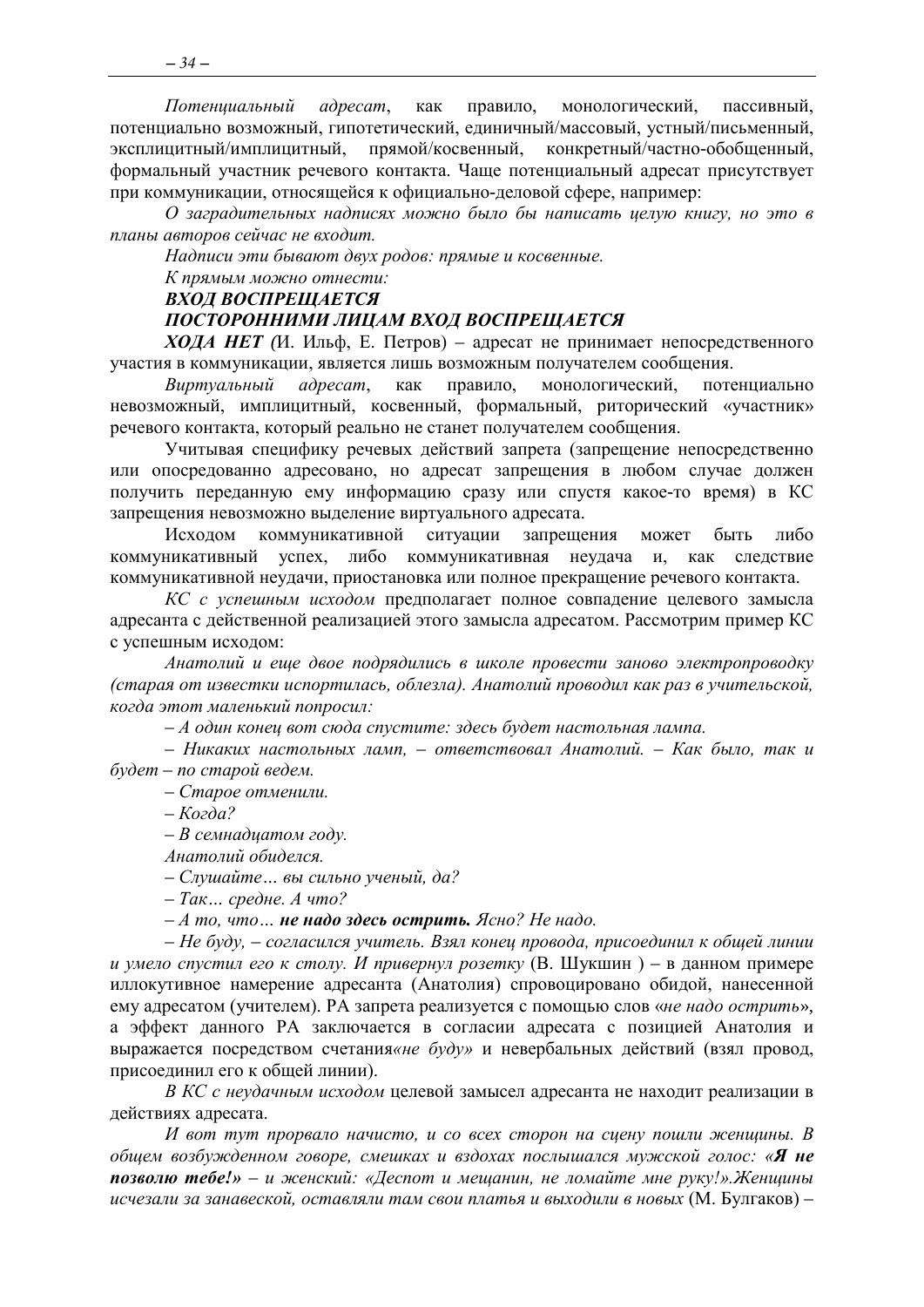в данном случае общение происходит между мужем и женой: муж запрещает выходить на сцену, а жена отвечает ему неподчинением, т.е. происходит столкновение интересов собеседников, при этом жена при ответе также использует речевой актугрозы («*не ломайте мне руку»).*Речевой актзапрета заключается в попытке адресанта (мужчины)удержать адресата (женщину) словесно и физически, препятствуя ее выходу на сцену.

К *успешному результату* КС запрещения ведет определенная последовательность действий коммуникантов:

- адресат намерен совершить действие физического, психического или вербального характера;
- говорящий допускает, что слушающий намерен совершить действие физического, психического или вербального характера;
- говорящий не хочет, чтобы слушающий совершил действие физического, психического или вербального характера и сообщает ему об этом;
- адресат подчиняется воле говорящего.

*– Ага. Вот и сделай так, чтобы этих видеокарт и тому подобной мерзости на стульях не валялось.*

*– Ради взгляда прекрасной дамы я готов на любые страдания, – галантно заявляет Сергей* (А. Экслер) – результатом данной КС запрета является коммуникативный успех. Это объясняется тем, что адресат запрета принимает иллокутивную цель адресанта и готов не нарушать запрет в будущем.

Запрет является самостоятельным сематическим типом побуждения, потому что обладает особыми семантическими, функциональными, прагматическими характеристиками и имеет свой диапазон языковых средств выражения семантики запрета. Семантика запрета подразумевает побуждение собеседника к прекращению, несовершению или видоизменению действия:

1. *– Надо только удивляться, что у нас у всех нет еще расстройства этого нерва, – зловеще заметил старик Кукушкинд, глядя на сослуживцев сквозь овальные никелированные очки.*

*–Не каркайте, – сказала Чеважевская. – Вечно он тоску наводит* (И. Ильф, Е. Петров) *–* реализовано побуждение собеседника к прекращению действия.

2. *Между тем бревна закрепили, тросы подровняли… сейчас взревут тракторы и произойдет нечто небывалое в деревне – упадет церковь. Люди постарше все крещены в ней, в ней отпевали усопших дедов и прадедов, как небо привыкли видеть каждый день, так и ее…*

*Опять стали раздаваться голоса.*

*– Николай, кто велел-то?*

*– Да сам он!.. вишь, морду воротит, черт.*

*–Шурыгин, прекрати своевольничать!*(В. Шукшин) *–* адресант побуждает адресата не совершать действие.

3. – *Я вот, Леня, не понимаю, – сказал однажды моему отцу папа Арчи. – Ну что у меня, прости господи, за сын? Другие вон с горки катаются, бегают, в прятки играют. А этот красавец сидит – куличики лепит.*

*– Да уж, – поддержал мой папа. –Ну-ка давайте-ка, ребятки, вставайте! Насиделись в песке. Идите с горки кататься. Слышишь, Андрей! Марш отсюда! Хватит тут уже ковыряться, как жук в навозе!*(А. Аствацатуров) *–* реализовано побуждение адресата к видоизменению действия.

Таким образом, коммуникативная ситуация запрета отражает условия общения, непосредственно влияющие на содержание общения, и индивидуальные характеристики собеседников. КС характеризуется различно: по составу участников, по иллокутивной цели адресанта, по эффекту коммуникации и т.д. Состав КС подразумевает обязательное наличие адресата и адресанта речевого акта. По составу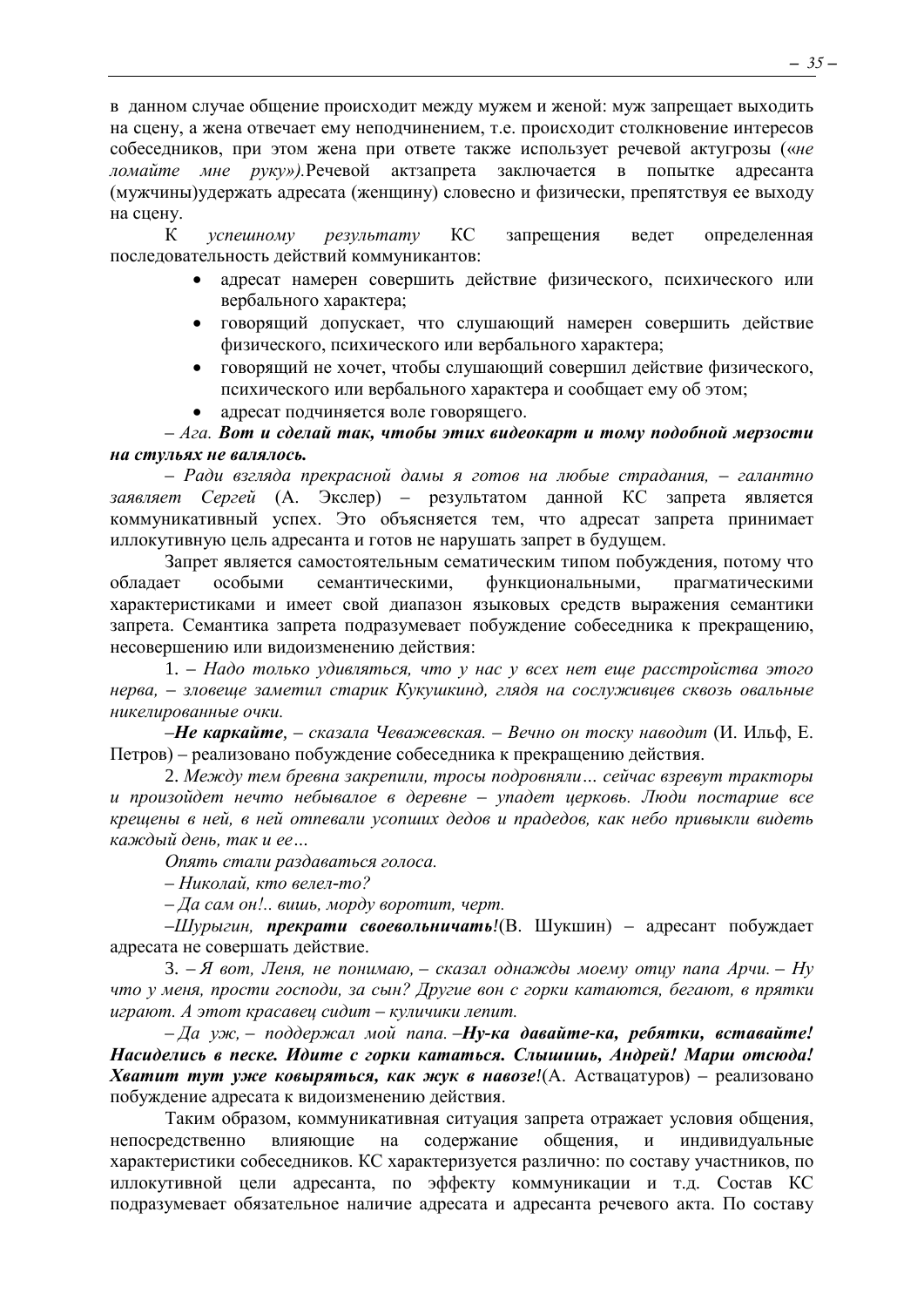участников КС запрета может быть межличностной, групповой или массовой. Адресат КС запрета по участию в коммуникации характеризуется как реальный или потенциальный. Также в зависимости от цели говорящего и характера ответных действий коммуникация может иметь успешный или неуспешный исход. Успешный исход реализуется в случае понимания и принятия адресатом цели адресанта, неуспешный – в случае неприятия.

Результатом КС запрета может быть коммуникативный успех или неудача. Исход КС зависит от специфических особенностей адресата и адресанта (наличия общего фонда знаний у коммуникантов, различия социальных статусов и ролей, принадлежности к одной или разным нациям, психо-эмоциональных и физических характеристик и т.д.), от особенностей ситуации, в которой осуществляется РА запрета.

Результат коммуникативного взаимодействия может соответствовать или не соответствовать иллокутивному намерению адресанта, поставленной им цели, этот результат можно расценивать как коммуникативный успех или как коммуникативную неудачу. Если результатом общения является коммуникативный успех, то взаимодействие собеседников в ситуации запрета будет успешным или компромиссным, если результатом является коммуникативная неудача, то взаимодействие коммуникантов будет неуспешным или конфликтным.

#### *Список используемых источников информации*

<span id="page-35-0"></span>1. Чаплыгина И.Д. Ты-категория : семантика и структура. – Петропавловск-Камчатский : Изд-во КГПУ, 2003. – 350 с.

#### **Солтанова Н.Б.**

#### **Институт физики и математики Академии наук Азербайджана (Азерб.ССР) – головная организация по физике Se и Tl в СССР (вторая половина XX века)**

*Институт физики Национальной Академии Наук Азербайджана (НАНА) (Азербайджан, Баку)*

*doi 10.18411/gdsn-28-02-2017-09 idsp 000001: gdsn-28-02-2017-09*

#### **Soltanova N.B.**

#### **Institute of Physics and Mathematics of the Academy of Sciences of Azerbaijan (Azerb. SSR) - the parent organization for physics Se and Tl in the USSR(Second half of the XX century)**

#### **Abstract**

The article deals with the leading role of the Institute of Physics, Academy of Sciences of the Azerb.SSR on "Physics of selenium and tellurium. Techniques and instrument engineering based on them "throughout the Soviet Union (USSR). Institute of Physics of the Azerbaijan Academy of Sciences. SSR in the world of science has been recognized as a leading scientific institution for the study of the physical properties of GaSe and Se.

Вторая половина ХХ века .Технический прогресс, широкая применяе-мость полупроводников в промышленности, в технике, в быту уже громко го-ворили в мире о себе. Сильно потребовалось уделение внимания данной пробле ме. Зарубежные ученые по этой теме далеко опережали советскую науку. Од-ним из затруднений для советских ученых была закрытость Советского Союза. Т.е. советским ученым было не так-то уж и легко добраться до зарубежной науч ной информации, литературы, до зарубежных научных новостей. Советским ученым приходилось работать самостоятельно, с нуля, вслепую.

1955 год. В Институте Физики и математики АН Азерб.ССР активизи-руется деятельность доктора физ.-мат. наук, член-корреспандента АН Азерб. ССР Г.Б.Абдуллаева. В годовом плане (1955г.) уже появилась Проблема под его руководством («Полупроводники и их техническое применение») .Г.Б.Абдуллаев был одним из тех, кто ясно видел актуальность проблемы. Его научная интуиция помогла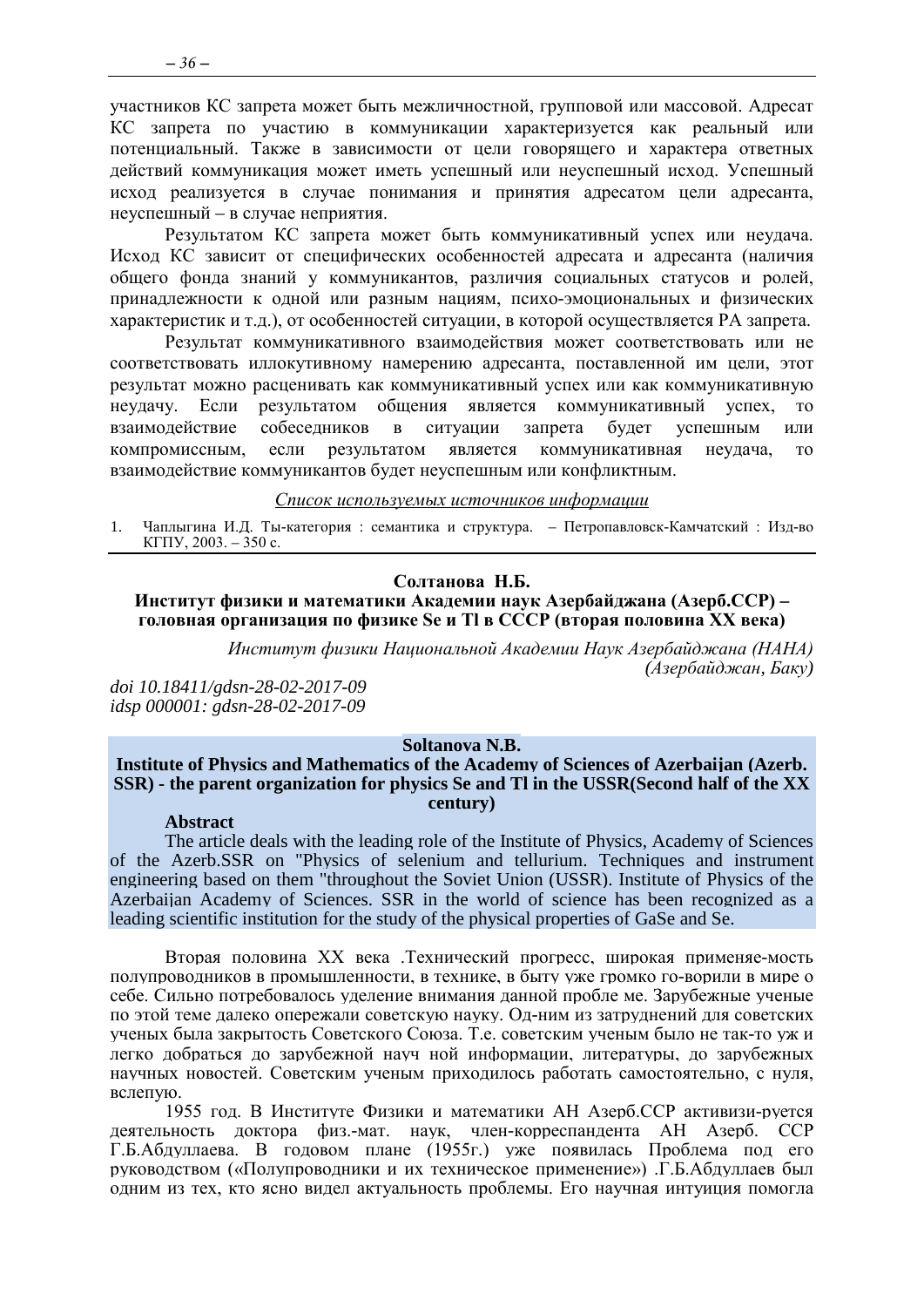уловить пульс времени. И будучи энергичным и влюбленным в свою работу, он усердно вступил на научную тропинку, по ко- торой нужно было не идти, а бежать.

Наука и промышленность - это два взаимосвязанных поля деятельности Человечества. Путь науки к промышленному внедрению проходит через фундаментальные исследования, которые порождают многочисленные ветви приклад ных научных направлений, а последние, в свою очередь, являются движущими силами развития различных отраслей промышленности. Промышленность, в свою очередь, ставит новые задачи перед наукой. Таким образом, наука и про-мышленность, как взаимосвязанные звенья одной цепи, способствуют взаим-ному обновлению и развитию.

В отделе физики - ведущем отделе Института физики и математики АН АзССР – основными проблемами, над которыми работали физики, были физика нефти и физика полупроводников. Эти две проблемы постепенно сменились местами. Первое место уже заняла физика полупроводников.

Методом меченных атомов изучена диффузия примесей брома, железа, се ры, ртути, цинка, стронция в селен. Получены результаты, позволяющие выяс нить физический механизм процессов, приводящих к старению, самозакора-чиванию и расформовке селеновых выпрямителей.

Изучено влияние примесей брома и йода на электронные спектры погло-щения селена. Исходя из полученных результатов, предложен оптический ме-тод для обнаружения в селене примесей брома, что имеет важное значение для экстренного опрелеления чистоты селена. потребляемого  $\Pi$ D $\Pi$ изготовлении се-леновых выпрямителей. Селен постепенно становится центром обсуждений. Бы ло изучено влияние примесей брома и йода на физические свойства селена. В Азербайджанском Государственном университете в 1956г. по инициативе Г.Б. Абдуллаева была открыта физики полупроводников -это одна из пер-вых кафедр кафедра физики полупроводников в Советском Союзе. В 1959г. же открыт самостоятельный физический факультет в АГУ. В 1957 году Г.Б.Абдуллаев наз-начен директором Института физики и математики АНАзССР. За короткий про межуток времени Институт физики и математики, благодаря работам Г.Б.Абдуллаева и его учеников по получению кристаллов селена, теллура, их сложных соединений, комплексному изучению их физических свойств и соз- данию новых полупроводниковых преобразователей приобрел авторитет одно- го из ведущих научных центров Советского Союза.

В 1957 г. Институт физики и математики АНАзССР утвержден головной организацией в СССР научно-технического направления «Физика и техника приборов на основе селена». Полученная репутация была последствием высо -кого уровня исследований. Институт уже официально приобрел свое научное направление.

Тема о полупроводниках существовала в Азербайджане еще с 30-х годов. Вопросами физики твердого тела занимались проф. С.Н.Усатый (20-е годы), проф. Е.Б.Лопухин, проф. Х.И.Амирханов. Одним из первых, ярких работ было открытие теплового выпрямления (1939 г.). Руководителем-консультантом в этом направлении был сам проф.А.Ф.Иоффе. Резкое взмывание ввысь за корот кий промежуток времени становление Института головной организацией по физике Se в Союзе в истории Института физики и математики АНАзССР-яркий пик. Головная организация по всему Союзу - это не простая заслуга. Это очень ответственная и сложная работа. Г.Б.Абдуллаев- талантливый ученый, чувство вал, видел актуальные проблемы и ветви, которые отходили от проблем, сумел найти подход к решению появившихся вопросов, сумел решить ряд сложных задач. Сильная научная ИНТУИНИЯ. большая трудоспособность, научная актив- ность, стремление к поставленной цели были опорой на творческом пути ученого. Он за короткое время стал директором Института физики и матема-тики АНАзССР, сумел собрать вокруг себя талантливых, активных ученых. В Институте появилась живая, энергичная атмосфера. Г.Б.Абдуллаев сам направ- лял молодых ученых, увлеченных наукой, учиться у ведущих ученых, мастеров. Так назревала, зарождалась научная школа. Школа - это такой мир, в пред-дверии которого стоишь: полон энергии, умен, талантлив, но не совсем знаешь как всем этим пользоваться, а перешагнув через ворота и пройдя школу, уже вы ходишь мастером, специалистом – увидев явление, причину ловишь налет. За 1957 г. были получены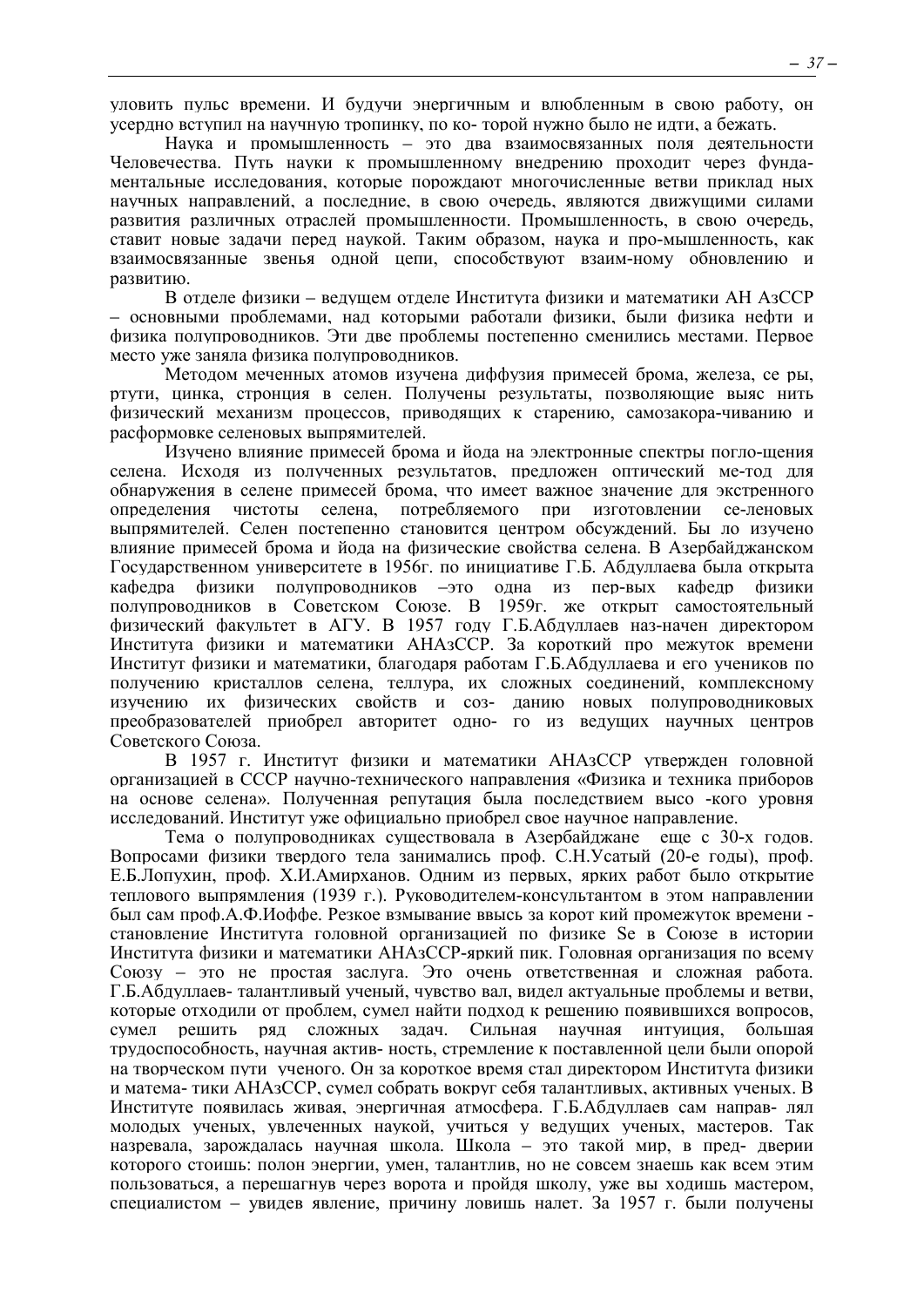ценные результаты. Методом меченных атомов прове -дено экспериментальное исследование диффузии железа, таллия, сурьмы, рту- ти, серы, индия, цинка в германие, селене, а также диффузия компонент в полу- проводниках BiSe, Bi2Se3, T12Se3, InSe и в сплавах CdSn, CdSn-Tl в зависимости от температуры, электрического поля в степени разрыхленности кристалла. Для всех указанных элементов изучены механизм перемещения атомов в решетке, зависимость коэффициента диффузии от атомного радиуса, установ- лен экспоненциальный закон зависимости коэффициента диффузии от темпера- туры; найдены значения энергии активации и влияния на него степени чистоты полупроводника. Эти результаты позволили выяснить причину ряда важных яв- лений, происходящих в селеновых и германиевых выпрямителях.

Исходя из результатов исследований диффузии таллия и индия в селене получены селеновые выпрямители с искусственными слоями, допускающие большое рабочее напряжение и высокую температуру .Синтезированы вещес- тва: Tl2Se, SnSe, Bi2Se3, BiSe, CdSb, SnSb, InSe и методом меченных атомов изу- чена в них диффузия компонент.

Было изучено влияние примесей хлора, брома, и йода на электро-проводность, термо-э.д.с., теплопроводность и оптические свойства селе на.

Было получено влияние металлических примесей (Sn и Sb) на теплопроводность селена. Для изготовления образцов сконструирована и изготовлена специальная вакуумная печь с вибрационным устройством.

Был предложен экспериментальный метод для определения поглощения, рентгеновского,  $\gamma$  - и  $\beta$  - лучей в слое вещества, заключенного между плоскими поглотителями. Даны расчетные формулы для вычисления к.п.д. и квантового выхода фотоэлементов, непосредственно превращающих энергию рентгенов- ского,  $\gamma$  и  $\beta$  лучей в электрическую.

Выяснено, что электрическая формовка увеличивает в несколько раз фото ток и фото э.д.с. селеновых фотоэлементов и смещает их спектральную чувстви тельность в область коротких волн

Исслелования велись с большой интенсивностью и на высоком уровне. На ряле полупроводников и полупроводниковых систем испытывались про- цессы диффузии, упругости насыщенных паров, влияние примесей на фотоэлек трические, оптические и др. свойства.

Исследовано влияние электрической формовки на фотоэлектрическую характеристику селеновых фотоэлементов. Исследовано также влияние терми-ческой обработки на фотоэлектрическую характеристику селеновых фото-элементов.

В конце 50-х голов применение селеновых полупроволниковых приборов возросло весьма значительно. В Институте для очистки сырого Se высокой сте- пени была собрана установка, дающая возможность дистиллировать Se в вакууме. Исследованы электрические свойства Se с чистотой 99,999%.

Велись исследования при низких температурах уже в Криогенном кор-пусе ИФАНАзССР.

Расширяются международные связи Института. Проф. Г.Б.Абдуллаев участвует в 1961 г. в Совещании по исследованию полупроводников сложного химического состава (США), в 1962 г. - Международном конгрессе по физике полупроводников (Англия), в 1963 г. – в Польше, на Совещании по сложным полупроводникам.

В 1963 г. была завершена работа, выполненная Э.Ю. Салаевым совместно с Физическим институтом АНСССР, в результате которой впервые показана возможность получения в селениде галлия инверсной заселенности и создан полупроводниковый лазер с электронной накачкой.

В 1968 г. Основное внимание было уделено исследованию ряда важных полу проводников типа AIII BV, AIII BVI, AIV халькогенидов меди и серебра, полупроводников сложного химического состава - типа АІІ В2III С4VI полупроводниковых твердых растворов, антиферромагнитных полупроводников и физических процессов, происходящих в селеновых и кремниевых р-п пере-ходах и соединения AIII BV.

Исследования по разделу «Физики полупроводников» велись по неко-торым вопросам теории кинетических явлений и энергетического спектра полу-проводников.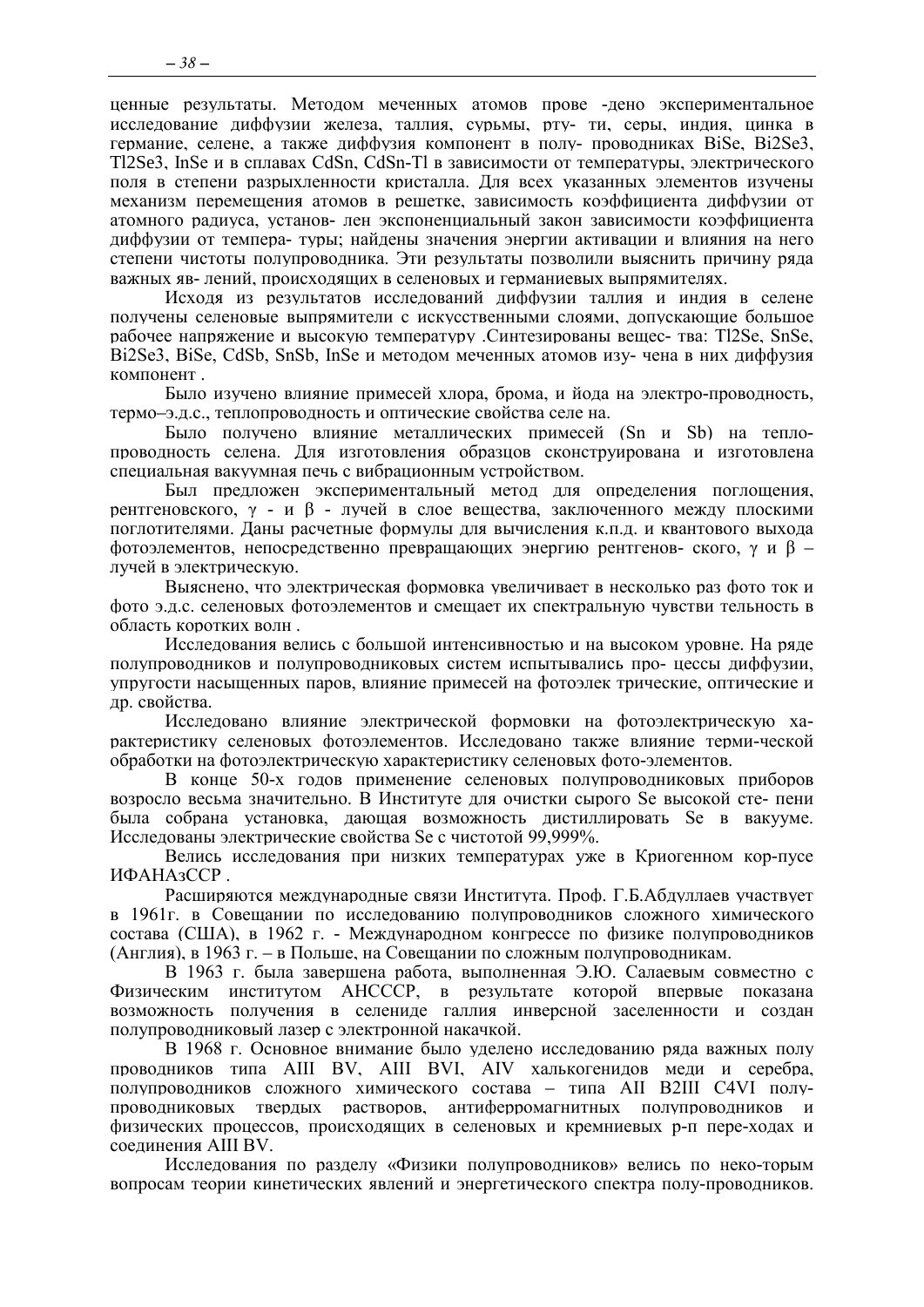Получены температурная и полевая зависимости магнито-сопротивления в квантовом пределе для полупроводников с непароболической зоной.

На основе развитой ранее теории косвенного обмена построена микроскопическая теория появления обмено-связанного дипольного электрического момета и электрического момента, связанного с существованием слабого ферро-магнетизма.

Установлено, что независимо от валентности вводимых примесей, теплопроводность решетки в образцах р-типа больше чем п-типа. Выявлена общ- ность этого факта как лля соелинений AIII BVI, так и полупроволников AIV и объяснена взаимодействием между примесями и заряженными вакансиями.

На примере тройных систем Jn-Sb-Te и Ga-Sb-Te показано, что при нали-чии собственных дефектов политропия примесей элементов группы IV прояв-ляется при их более низких концентранциях. По-видимому, это носит общий характер для всех тройных систем AIII - BV - CVI.

Исследования, проведенные в Институте, позволили выявить новый класс сложных полупроводников, приставляющих собой двойные и тройные соеди-нения селена и теллура, оказавшихся перспективными для квантовой элек-троники, радио и электротехники. Впервые на монокристаллах селенида галлия было получено индуцированное излучение и созданы оптические квантовые ге- нераторы видимого лиапазона.

Институт успешно выполнил цикл работ по физике и химии тонких полупроводниковых пленок. Результаты этой работы нашли широкое применение на заволах микроэлектроники МЭП СССР.

Из ЭПР исследований впервые установлено, что Se имеет две характеристические температуры: -620 0 К, при которой происходит крошение длинных це-пей в короткие и -740 0 К, выше которой цепочечная структура селена пол-ностью разрушается.

Впервые получены монокристаллы гексагонального селена с электронной проводимостью ниже 2000 К, что является предпосылкой разработки р-п пере-ходов, работающих при низких температурах.

Другое важное направление проблемы «Физика полупроводников» - это исследование энергетического спектра элементарных возбуждений в полупроводниках, их взаимодействий друг с другом. В этом направлении получен ряд интересных результатов.

Теоретические и экспериментальные исслелования зонной структуры и явлений переноса в полупроводниковых соединениях AIII BV и AII BVI, а также твер дых растворов на их основе позволили определить степень влияния не-параболичности зоны проводимости на рассеяние электронов.

Впервые обнаружено появление полос люминесценции в кристалле селени да галлия, легированного оловом, германием и йодом.

Под действием пучка быстрых электронов получены сильные рекомбинационные излучения в соелинениях типа AIII B2VI C4VI (Cd Jn2 S4. Cd Ga2S4. Cd Jn2 Se4, Cd Ga2 Se4) и исследованием оптических фотоэлектрических и фотомагнитных свойств интерпретированных в спектрах спонтанного излучения. Большое значение придавалось излучению взаимодействия ультразвука с элек- тронами проводимости полупроводника в связи с возможностью создания УЗ-х генераторов.

благодаря научным изысканиям Г.Б.Абдуллаева. Впервые электронографически было показано, что механизм выпрямления в фотоэлементах и выпрямителях обусловлен образованием в них гетеро-переходов, вследствие электрической формовки. Исследования физических процессов в селеновых разработать выпрямителях позволили научные основы совершенствований существующих технологий и создание новых высо-коэффективных технологий изготовления селеновых диодных структур. Работы Г.Б.Абдуллаева по исследо-ванию селена привели к созданию новых высокоэффективных селеновых преоб разователей и десятков устройств на их основе. Эти приборы и устройства по категории качества находились на уровне мировых стандартов. В середине 60-х годов проф. Г.Б.Абдуллаев выдвинул вопрос об изучении новых сложных струк турных аналогов анизотропных полупроводников. Группа сотрудников Института физики под руководством Г.Б.Абдуллаева первой в Союзе присту- пила к получению и всестороннему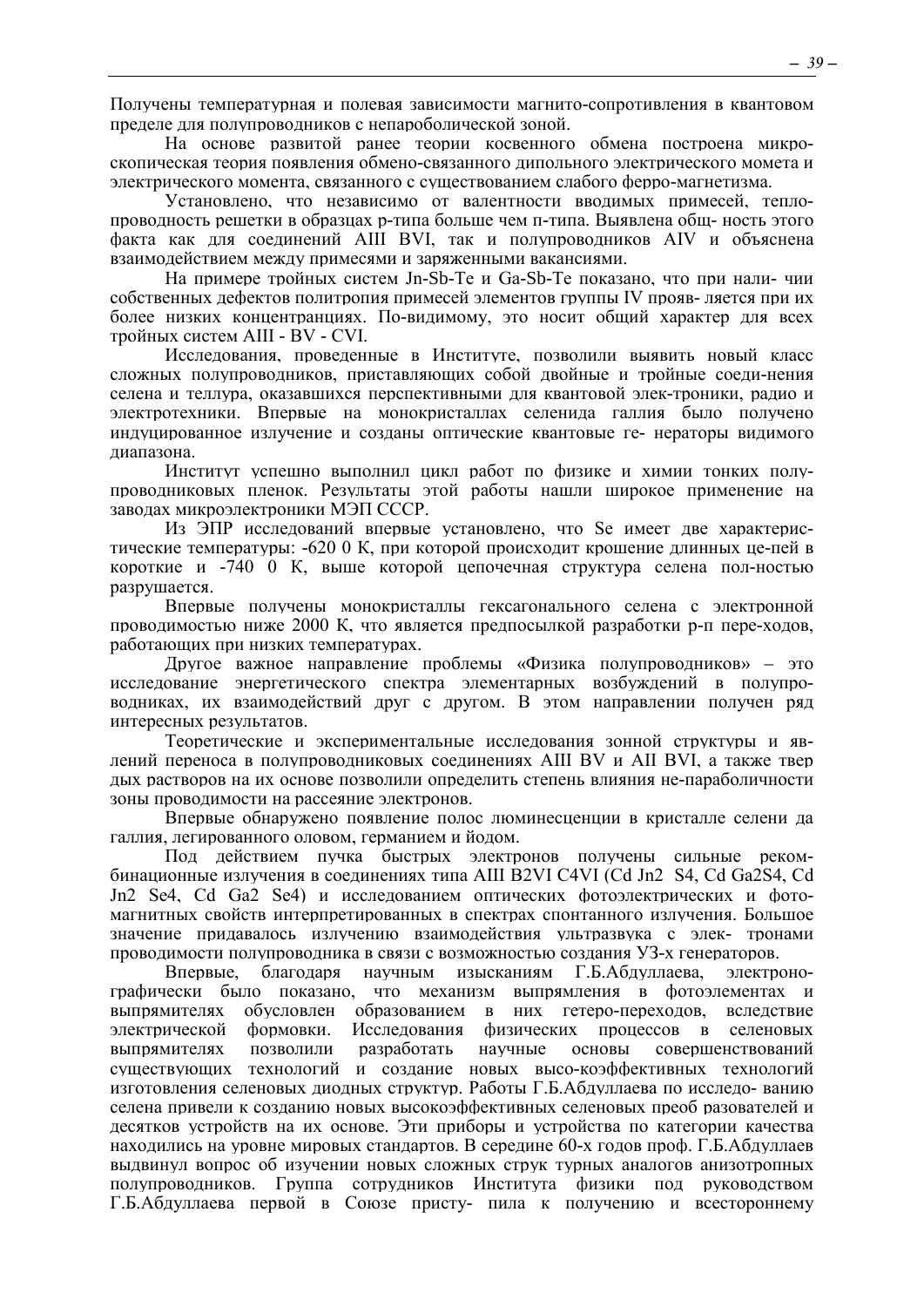систематическому изучению физических особенностей новых к тому времени бинарных полупроводниковых соеди- нений. Была разработана технология получения совершенных монокристаллов типа АIII ВVI , их твердых растворов и сложных аналогов.

С именем Г.Б.Абдуллаева связан цикл фундаментальных работ по исследованию оптических свойств и энергетической структуры полупроводников типа АIII ВVI , который значительно расширил возможности полупроводниковой электроники. Было установлено, что кристаллы селенида галлия по многим параметрам значительно превосходят в настоящее время другие нелинейные кристаллы в ИК- области и являются перспективными для квантовой электро- ники, нелинейной оптики и создания генераторов с перестраиваемой частотой излучения. Была разработана система оптической связи с применением часто- тной модуляции лазерного излучения. В приемном устройстве системы связи преобразователем частотно-модулированных сигналов в амплитудно-моду лированные служил «Дешифратор» на основе кристалла GaSb.

Исследования физических свойств халькогенидов первой и третьей групп таблицы Менделеева и процессов в диодных структурах на их основе впервые привели к обнаружению управляемых эффектов, полярнозависимых и незави-симых переключений и памяти.

На основе монокристаллов соединений АIII ВVI был создан практически идеальный бистабильный прибор, в котором высокоомное состояние обладает металлической проводимостью. Созданы многофункциональные переключа-ющие приборы с памятью, управляемые электрическим полем и освещением. В результате изучения халькогенидов первой группы Г.Б.Абдуллаевым с авто рами установлено, что эти полупроводниковые кристаллы имеют деффектную кристаллическую структуру, обуславливающую эффект самолегирования. Высо кая концентрация носителей тока в этих материалах, сравнительно большая ширина запрещенной зоны, а также высокая температура плавления дали возможность установить, что управляемые эффекты полярно-зависимых переключения и памяти основаны на инжекции высокоподвижных ионов меди и серебра. Эти исследования позволили впервые разработать в Институте физи- ки накопитель информации для постоянного запоминающего устройства с электрической переписью информации на основе переключателя с долговре- менной электрической памятью.

В 1969 г. Институт физики АН Азербайджана был повторно утвержден головным в Советском Союзе по теме «Физика селена и теллура. Техника и при боростроение на их основе». Институт физики АН Аз ССР в мировой науке был признан ведущим научным учреждением по исследованию физических свойств GaSe и Se.

На основе комплексного исследования нестационарных электронных процессов в структурах на основе Si, Ge и GaP предложен способ определения основных параметров полупроводникового диода, основанный на измерении напряжения инверсии реактивного сопротивления в прямом направлении. Впер вые разработан способ изготовления переключателя на основе n-Si, предложена ячейка памяти с электрической перезаписью и диодная матрица с идентичными параметрами прямого падения напряжения.

В 70-х, 80-х годах академиком Г.Б.Абдуллаевым совместно с сотруд-никами предсказано и получено большое число новых более сложных полу-проводникованалогов АIII ВVI. Исследования фотоэлектрических особенностей монокристаллов новых тройных аналогов АIII ВVI выявили, в частности, перспек тивность практического применения их в качестве эффективных приемников для видимой и ИКобластей спектра. Особенно эффективными оказались детек торы рентгеновских и нейтронных излучений на их основе. Академиком Г.Б.Абдуллаевым обнаружены явления световой памяти и эффект переклю-чения также в монокристаллах тройных соединений, показана возможность управления этим эффектом при помощи света, а также разработана технология создания чувствительных электрофотографических слоев на основе сложных соединений, позволяющих их многократное использование.

Под руководством академика Г.Б.Абдуллаева и при его непосредственном участии в Институте физики получили значительное развитие исследования в области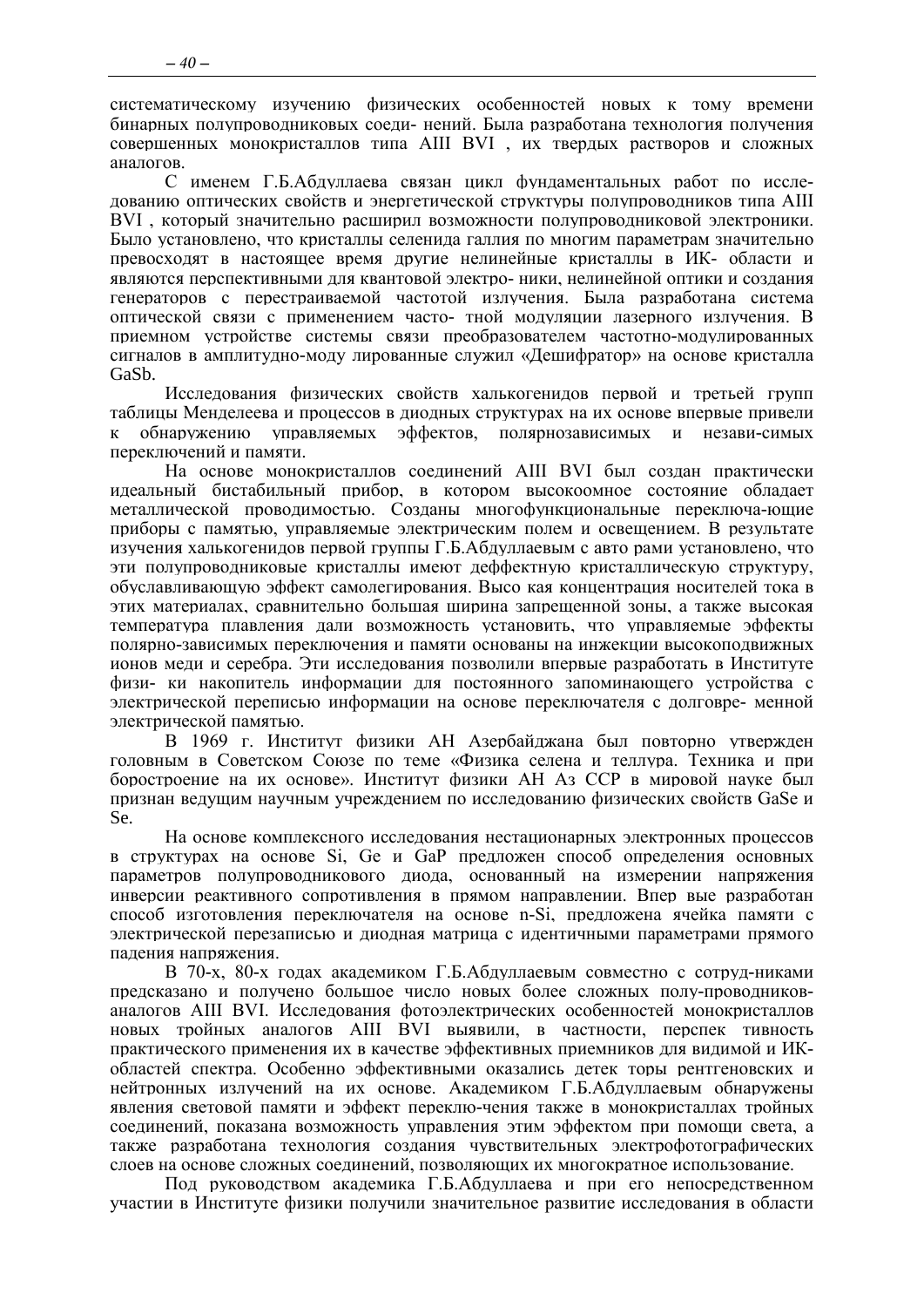низких температур, применение различных резонансных методов, таких как ЭПР, ЯМР, ЯГР, и т.д. Так, впервые в мире, было обнаружено явление ЭПР поглощения в селене. Поэтому, далеко не полному, перечню результатов, полу-ченных Г.Б.Абдуллаевым, можно судить о диапазоне его научных интересов, о глубине исследований, проводимых под его руководством. Открытий и изобре тений в тот период в Институте физики АНАзербайджана (Азерб.ССР) было вы-полнено и получено немало. Потому и Институт был повторно отмечен веду- щим, головным Институтом по всему СССР по определенной теме.

#### *Список используемых источников информации*

- 1. Солтанова.Н.Б. История развития физики в Азербайджане . Академик Г.Б.Абдуллаев. LAP,Германия , 2014, 270 с
- 2. Материалы архива НАНА (Отдела сбора и систематизации научного наследия Азербайджана Фонд 4;5;7;14 )

#### <span id="page-40-0"></span>**Унгурян Л. М., Беляева О.И., Прилипко Н.А., Вишницкая И.В., Каравелкова Ю.С. Асимметрия информации о фармацевтической деятельности в общественнополитической периодике**

*Одесский национальный медицинский университет (Украина, Одесса)*

*doi 10.18411/gdsn-28-02-2017-10 idsp 000001: gdsn-28-02-2017-10*

#### **Аннотация**

Показано, что авторы публикаций в профессиональной периодике побуждают фармацевтических специалистов к скрытым действиям на пациента, которые в большинстве случаев являются административными правонарушениями. Вследствие этого возникают ситуации морального риска, что приводит к неблагоприятному выбору пациентом лекарственных средств и росту у него транзакционных издержек, в т. ч. дополнительных расходов на терапию лекарственной болезни, вызванной полипрагмазией.

По результатам анализа информации социально-политической периодики выявлено наличие восьми сообщений об изъятии фальсифицированных лекарств в ноябре 2015 г. (Одесса). Установлено, что публикации одержат расхождения в количестве изъятых лекарств и их названиях. При этом объем фальсификата указывали по стоимости, количеству названий и упаковок, в ящиках и тоннах. В публикациях приводился различный перечень изъятых лекарств.

**Ключевые слова:** асимметрия информации, профессиональная и общественнополитическая периодика, фармацевтический специалист, пациент, надлежащая аптечная практика, фальсификация лекарственных средств.

Асимметрия (несовершенство, неполнота, неравенство) информации (АИ) является такой ситуацией, когда одна часть участников рынка владеет информацией, которой не обладает другая их часть. Теорию АИ проработали американские экономисты Дж. Эйкерлоф, М. Спенс и Дж. Стиглиц, которые за это в 2001 г. были награждены Нобелевской премией [2].

АИ, как фактор неустойчивости, оказывает существенное негативное влияние на поведение участников фармацевтического рынка и механизм его функционирования, проявляется в снижении эффективности принятых участниками решений и жизнедеятельности собственно самого фармацевтического рынка.

Профессиональная и общественно-политическая периодика имеет большое влияние на общество, принимает активное участие в формировании индивидуального, массового сознания и конструировании представлений о социальной реальности [9].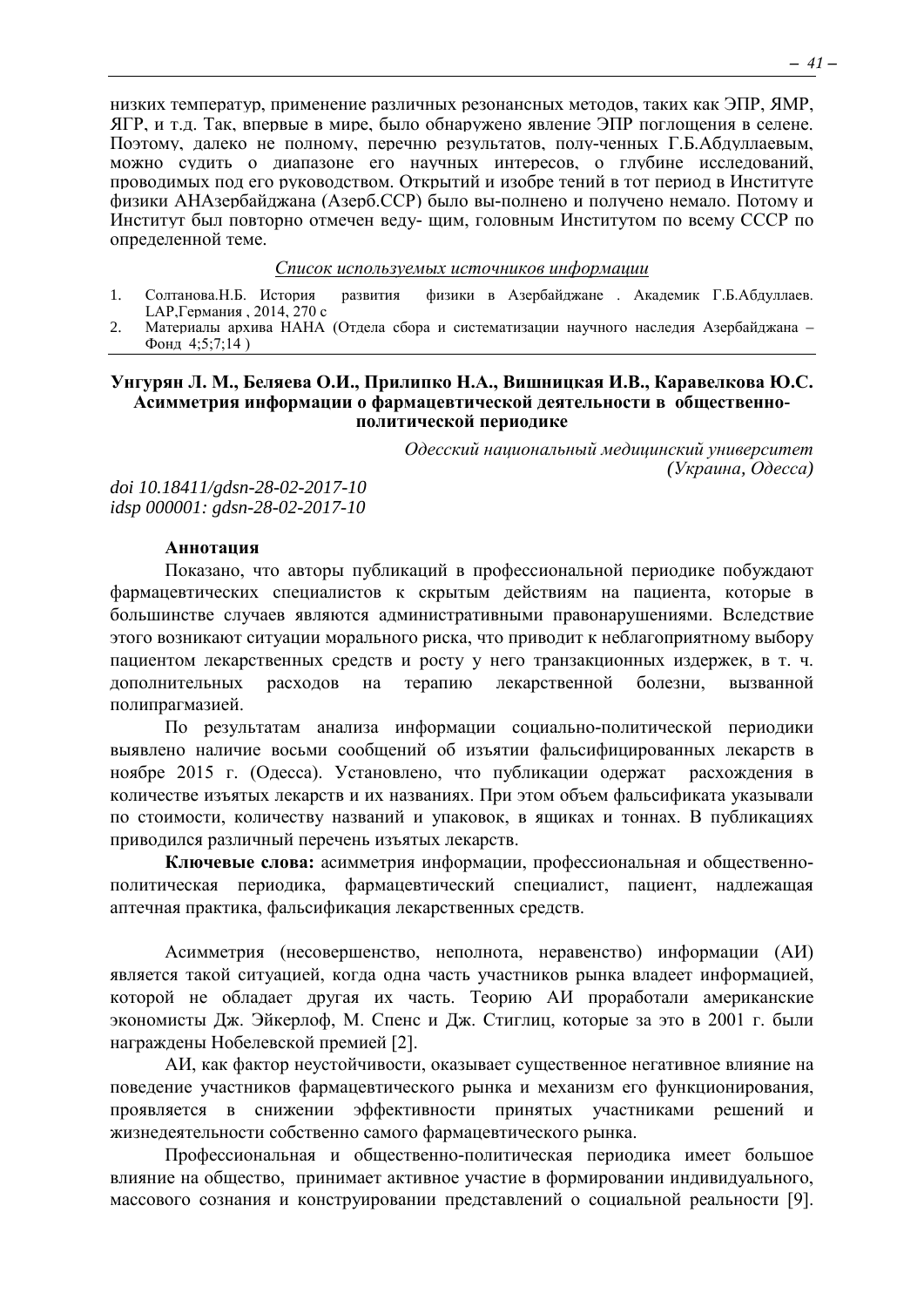Она являются важным регулятором общественного мнения, поскольку любые суждения формируются только в отношении тех явлений и фактов, которые являются информационно доступными сообществу. Собственно с этой точки зрения актуальной является проблема распространения в периодике информации о фармацевтической деятельности, в частности, влияние этой информации на формирование общественного мнения и доверия к аптекам и фармацевтическим работникам. Однако данный вопрос не нашел достаточного освещения с точки зрения АИ.

В силу нарастающей конкуренции на фармацевтическом рынке приоритетными стали задачи коммерческой, а не медико-социальной составляющей в деятельности фармацевтических организаций. Собственно на это направлена деятельность многих бизнес-тренеров, которые через профессиональную периодику основное внимание и не всегда в правовых рамках сосредотачивают на реализации аптекой торговой функции.

Так в одной из публикаций популярного фармацевтического журнала приводится отчет с семинара по увеличению аптечных продаж. В частности, внимание одного из бизнес-тренеров было сосредоточено на ролевом анализе лекарственных средств (ЛС), при котором выделяют ключевые показатели, по его мнению, деятельности провизора - генераторы потока (лидеры продаж в упаковках) и генераторы наличности (лидеры в деньгах) [12].

На одном из примеров, когда посетитель аптеки обращается за Эссенциале форте (генератор потока), рекомендуется дополнительно продать еще и Гепабене (генератор наличности) под предлогом лучшей защиты печени. Однако употребление больным этих двух ЛС, в отличие от приема только Эссенциале форте, не показано при острых воспалительных заболеваниях печени и желчевыводящих путей, остром гепатите и холангите, острых отравлениях различной этиологии, желчнокаменной болезни, обструкции желчевыводящих путей. Оно может привести к проблеме через синергическое проявление побочных реакций ЛС - тошноты, рвоты, диспепсии, изжоги, диареи, повышения диуреза, аллергических реакций, усиление алопеции и вестибулярных нарушений [1].

В этой же публикации приводятся слова тренер-консультанта по ритейлу и мерчандайзинга, который по своему усмотрению определил приоритет аптеки: «Часто фармацевты говорят о том, что аптека - это медицинское учреждение, а не магазин. Такие стереотипы губят продажи. Давайте говорить прямо: аптека - это розничная торговля, и в ней работают те же принципы, что и в любой другой точке продаж».

Однако тренер-консультант злоупотребляет АИ, поскольку, в соответствии с действующим на то время нормативным документом [6], аптека - учреждение здравоохранения, основной задачей которого является обеспечение населения, учреждений здравоохранения и предприятий ЛС путем осуществления розничной торговли. При этом розничная торговля ЛС - это деятельность по приобретению, хранению и продаже готовых ЛС через аптеку и ее структурные подразделения (в т.ч. ЛС, изготовленных в условиях аптеки) непосредственно гражданам для их личного потребления, учреждениям здравоохранения (кроме аптечных заведений), а также предприятиям, учреждениям и организациям без права их дальнейшей перепродажи.

Непосредственно торговлю ЛС могут осуществлять провизоры-специалисты и молодые специалисты с фармацевтическим образованием с соблюдением требований действующего законодательства [7]. Согласно Надлежащей Аптечной Практикой первой задачей фармацевтического специалиста является благополучие пациентов. Главным же в их деятельности является помогать пациентам наилучшим образом применять ЛС. Среди основных функций - предоставление соответствующей информации и консультации пациентов, а также содействие рациональному и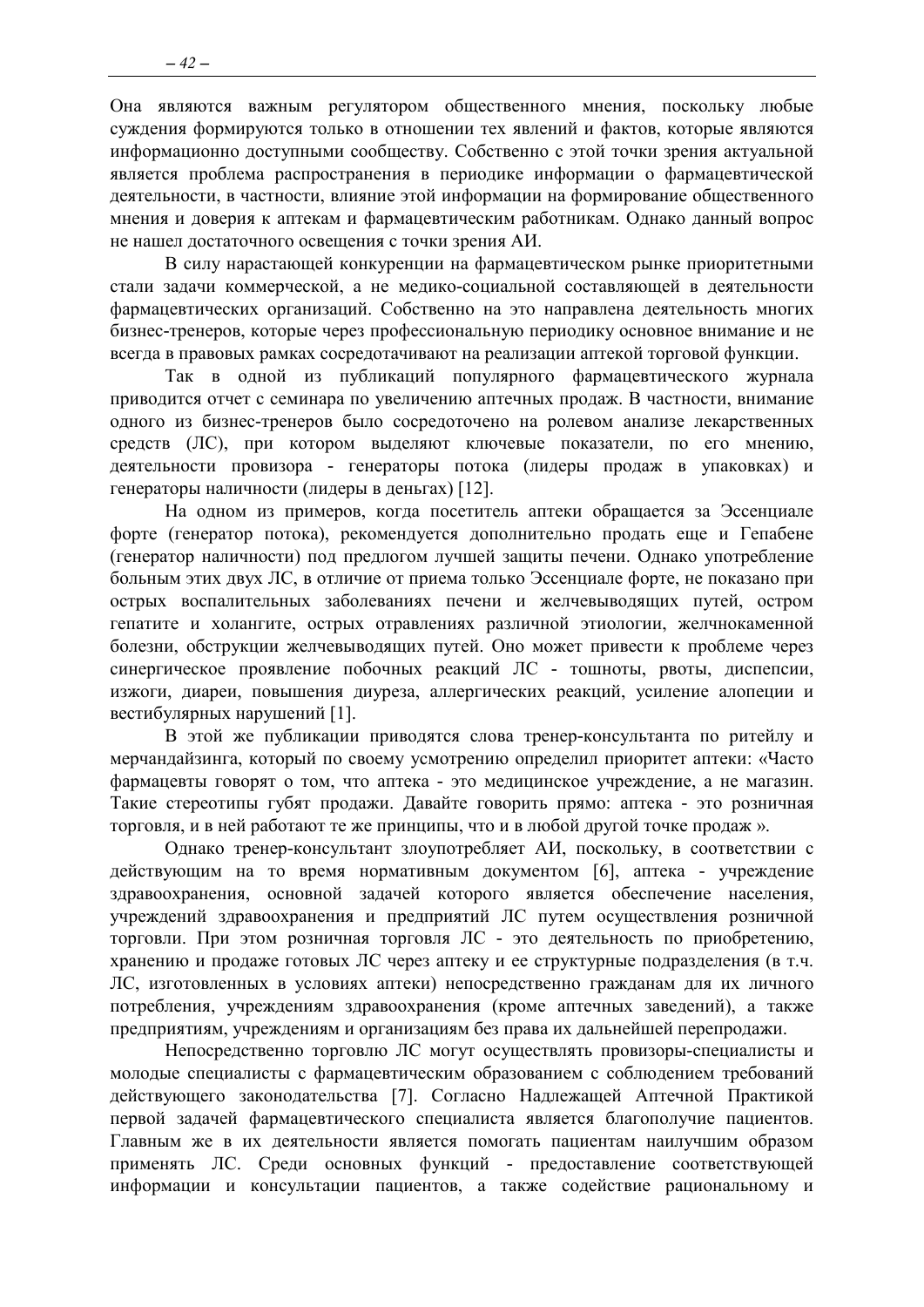экономическому назначению, а также отпуска ЛС. При этом фармацевтические работники должны предоставлять пациентам достаточно информации о состоянии здоровья, заболевания и лекарства для принятия решения по общему плану лечения. Эта информация должна быть направлена на поддержку соблюдения пациентами лечения и расширения прав и возможностей пациентов

Кроме этого существует четкое распределение ЛС на рецептурные и безрецептурные. Рецептурный ЛС должен отпускаться из аптеки только по рецепту врача и здесь правила магазинной торговли не актуальны [13].

В процессе отпуска безрецептурных ЛС перед осуществлением торговой операции фармацевтический работник должен осуществить фармацевтическую опеку, в частности выяснить следующую информацию [8]:

- у кого возникла проблема (пациент, члены семьи, знакомые дети или взрослые);
- как давно возникло недомогание и сколько времени длится;
- − какие меры приняты перед обращением в аптеку;
- которые ЛС уже приняты для облегчения состояния.

Таким образом, аптека является неотъемлемой частью системы здравоохранения, конечной целью которой является обеспечение пациентов необходимыми ЛС [14].

Учитывая вышесказанное, в дальнейшем нами был проведен контекст-анализ публикаций дайджеста «Рецепты аптечных продаж», который основан в 2011 г. Агентством медицинского маркетинга. Данный журнал сначала позиционировал себя как практическое издание для фармацевтов, а с 2012 г. - как практическое издание для провизоров и фармацевтов.

Уже в первом номере журнала отмечается, что «Отличие аптечных продаж от других заключается в том, что покупатель вообще не должен догадываться, что именно ему продают» [5]. Это несмотря на то, что согласно Этического кодекса фармацевтических работников Украины фармацевт должен предоставлять пациенту всестороннюю и в доступном виде информацию относительно применения, противопоказаний, побочных действий ЛС и ИМН, даже вопреки собственным интересам или коммерческим интересам учреждения [3] .

В 31 номере рассматриваемого журнала бизнес-тренер приводит основные стадии развития першостольника [11]. Автор считает, что отпуск конкретного ЛС при обращении за ним посетителя аптеки (первая стадия) не является продажей - «это могут делать аптечные работы, в такой работе нет дополнительных ценностей ни для аптеки, ни для потребителя».

Сложной процедурой является консультирование пациента (вторая стадия), потому что «как минимум нужно знать, от чего помогает та или иная таблетка. Однако, имея профильное образование, это не так уж и трудно».

Третьей стадией является убеждение посетителя провизором собственным опытом, о чем говорилось выше. Четвертой - формирование новой не всегда целесообразной необходимости через удовлетворение существующей потребности.

Таким образом, авторы приведенных выше рекомендаций побуждают провизоров в скрытых действиях на пациента в результате чего возникают ситуации морального риска, что приводит к неблагоприятному выбору пациентом ЛС и рост у него расходов. При этом провизор нарушает правила отпуск рецептурных ЛС, что является административным правонарушением, и как, следствие, наступает ответственность за безрецептурный отпуск лекарственных средств [4].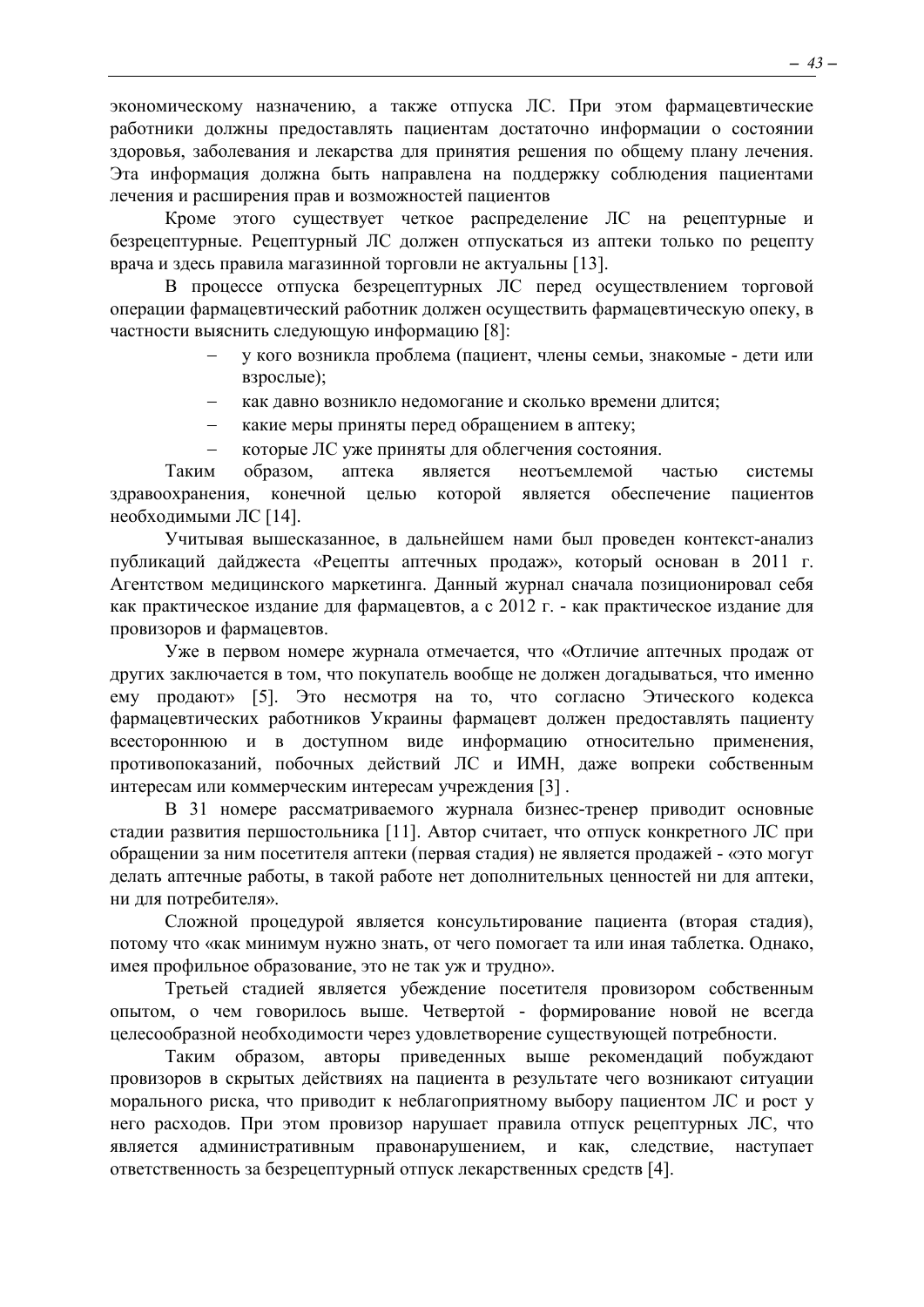Далее для установки АИ в общественно-политической периодике нами был проведен анализ сообщений социально-политических газет (СПГ) национального уровня по случаям выявления фальсифицированных ЛС в Украине, которые датировались ноябрем 2016 (м. Одеса). Всего было проанализировано 226 номеров 15 СПГ национального уровня за указанный месяц: Аргументы и факты в Украине, Газета по-украински, Голос Украины, Демократическая Украина, День, Зеркало недели, Еженедельник 2000 Известия в Украине, Комсомольская правда в Украине, Профсоюзные вести, Сегодня, Сельские вести, Украина молодая, Правительственный курьер, Факты и комментарии.

Установлено, что только 7 СПГ поместили сообщение об обнаружении фальсификации ЛС. При этом наблюдается манипулирование информацией, а именно с частичным ее освещением.

На основании анализа публикаций тренингового характера в профессиональных СМИ установлено, что их авторы побуждают провизоров в скрытых действиях на пациента в результате чего возникают ситуации морального риска, что приводит к неблагоприятному выбору пациентом ЛС и рост у него расходов. Указанная АИ объясняется использованием отдельными журналистами СПГ манипулятивной, а не гуманистической программы воздействия на аудиторию через эксплуатацию потребности аудитории в безопасности и сохранении здоровья, а также закрепление в массовом сознании читателей СПГ негативного образа аптечной службы.

#### *Список используемых источников информации*

- 1. Государственный реестр лекарственных средств Украины [Электронный ресурс]. Режим доступа : http://www.drlz.kiev.ua/.
- 2. Довбенко М. Нобелевская премия за разработку теории асимметричной информации / М. Довбенко // Экономика Украины. – 2003. – №10. – С.86–90.
- 3. Этический кодекс фармацевтических работников Украины [Электронний ресурс]. Режим доступа: http://nfau.in.ua/?page\_id=2840.
- 4. Кодекс Украины об административных правонарушениях (редакция от 07.07.2014) [Электроный ресурс]. – Режим доступа: http://zakon3.rada.gov.ua/laws/show/80731-10.
- 5. Кравец А. Об активних аптечных продажах / А. Кравец // Рецепты аптечных продаж. 2011.– №1. С.20–25.
- 6. Приказ Государственной инспекции по контролю качества лекарственных средств МЗ Украины № 340 от 21.09.2010 "Об утверждении Лицензионных условий осуществления хозяйственной деятельности по производству лекарственных средств, оптовой, розничной торговли лекарственными средствами" [Электронный ресурс]. - Режим доступа : лекарственными средствами" [Электронный ресурс]. – Режим доступа : http://zakon4.rada.gov.ua/laws/show/z0968-10.
- 7. Приказ МОЗ Украины № 723 від 31.10.2011 «Об утверждении Лицензионных условий осуществления хозяйственной деятельности по производству лекарственных средств, оптовой, розничной торговли лекарственными средствами» [Электронный ресурс]. – Режим доступа : http://zakon4.rada.gov.ua/laws/show/z1420-11/page.
- 8. Приказ МЗ Украины № 875 от 11.10.2013 «Об утверждении протоколов провизора (фармацевта)» [Электронный ресурс]. - Режим доступа: http://www.apteka.ua/article/267027.
- 9. Трепачко Д.Ю. Особенности применения контент-анализа в исследованиях новостных сообщений СМИ /Д.Ю. Трепачко/ Вестник Национального технического университета Украины «Киевский политехнический институт». Политология. Социология. Право: сб. наук. работ. - М.: ИВЦ «Политехника». 2010. – №1 (5) – С. 56-61.
- 10. Чертков Ю. Правила продаж что работает в аптеке? / Ю.Чертков // Рецепты аптечных продаж.  $2013. - N99(21) - C.6-9.$
- 11. Чертков Ю. Скрипты допродажи: мне ний много решение одно! / Ю.Чертков // Рецепты аптечных продаж. – 2014. – №8 (31). – С.6–12.
- 12. Чибисова М. Аптечная машина продаж / М. Чибисова // Провизор.– 2010. № 24. С. 7–14.
- 13. Joint FIP/WHO guidelineson good pharmacypractice: standards forquality ofpharmacy services from the WHO technical reportseries, No. 961, 45th reportof the WHO Expert Committeeon specifications for pharmaceutical preparations © World Health Organization 2011. – 20 р.
- 14. WhatisPharmacy? ttp://www.psnz.org.nz/public/home/careers/intro.aspx.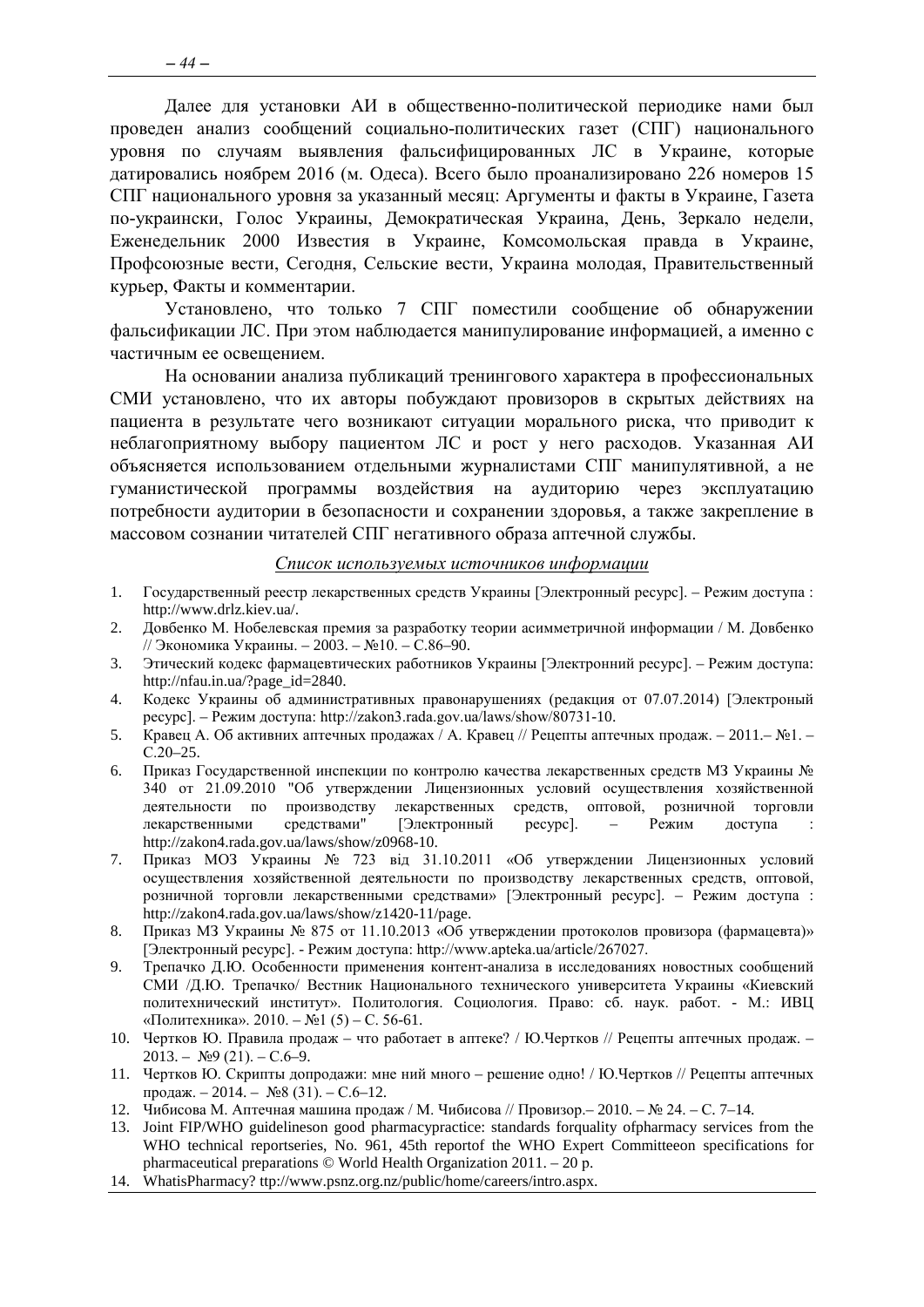#### <span id="page-44-0"></span>**Филиппова Т.Я., Благодер Т.П. Стоимость: актуальные аргументы для управления на основе методологических подходов**

*Брянский государственный инженерно-технологический университет (Россия, Брянск)*

*doi 10.18411/gdsn-28-02-2017-11 idsp 000001: gdsn-28-02-2017-11*

#### **Filippova T.Y., Blagoder T.P.**

#### **Cost: the actual arguments to management on the basis of methodological approaches Аbstract**

Currently the market value is one of the main indicators of economic efficiency of the facility. Despite the fact that in theoretical studies, this concept is interpreted in different ways, currently there is a fairly well-established practice of estimating market value and generally accepted definition, as embodied in the standards of valuation, and in the Civil code of the Russian Federation.

The complexity of the task of assessing the value of real estate associated with the ambiguity of the positions of specialists of the methodology for determining the market value of the object of study, the diversity and heterogeneity of the structure of the tasks which it is designed, restitute

Вопросы управления и принятия решений изучались, анализировались и обсуждались на протяжении многих десятилетий. Каждая новая теория или методика имеет свои преимущества и недостатки. Эти теории можно условно разделить на три группы: традиционные (классическая школа), бихевиористские (неоклассическая школа) и теория системного подхода (современная школа).

Родоначальником традиционной теории является немецкий ученый Макс Вебер,который считал, что для индустриального общества присуща новая форма организации, называемая теорией бюрократии, авторитета и власти.

Продолжателями классической школы былиАнри Файоль(начало XX века), который выделил пять ключевых функций эффективного управления - планирование, организация, руководство, координация и контроль; Лютер Гулик расширил основные функции управления, включив в него такие, как подбор персонала, составление отчетности исоставление бюджета. Значительным вкладом в становление классической школы являются работы Ф. У. Тейлора, Френка и Лилии Гилберт, Джеймса Д. Муни и А. К. Рейли.

Фредерик Тейлор и его современники фактически признавали, что работа по управлению - это определенная специальность, и что организация в целом выиграет, если каждая группа работников сосредоточена на том, что она делает успешнее всего. Целью классической школы было создание универсальных принципов управления, соблюдение которых приведет организацию к успеху.

Такими принципами являются:

- − функциональный принцип, который отражает процесс разделения труда, т. е. уровень специализации развивается по мере роста организации. Организация стремится к объединению родственных видов деятельностив единое подразделение (специализированная бригада, участок (цех) и т. д.), т. е. наблюдается горизонтальный рост организации;
- скалярный (линейный) принцип связан с ростом организации по вертикальным связям. При этом выделяются два основных аспекта принцип единоначалия, в соответствии с которым подчиненный подотчетен только одному начальнику, и принцип строгой иерархии, в соответствии с которым разрывы и пересечения в иерархии нежелательны;
- линейно-штабной принцип определяет основные направления взаимодействия между производственными и вспомогательными (консультант) функциями. Руководящие (линейные) функции положены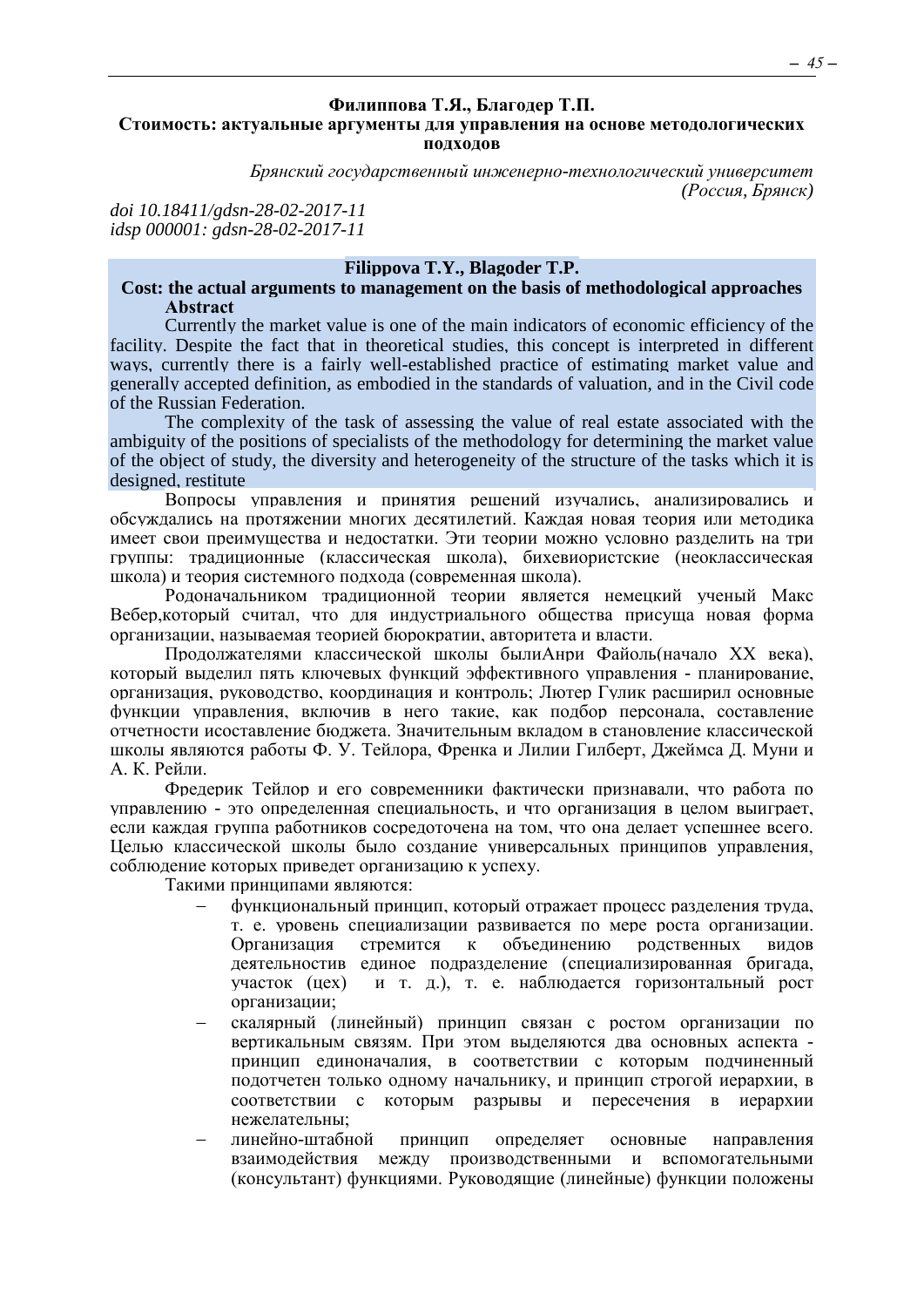по нисходящей вертикальной линии, вспомогательные функции осуществляют специалисты, консультирующие сотрудников;

принцип нормы управляемости устанавливает оптимальное количество служаних, нахолянихся пол началом олного руковолителя.

Главное, что обнаружили исследователи Э. Мэйо, Л. Лж. Фай-шесбергер и Е. Н. Уйатхед, и что положило основу развития бихевиористской (неоклассической) теории, что была выявлена общая тенденция повышения производительности со временем, которая проявлялась независимо от применяемого освещения. Был сделан важный вывод о том, что рабочие откликаются на проявленное к ним внимание и что этот отклик важнее многих деталей условий труда. Еще одним вкладом в развитие неоклассического подхода явилась работа «Функции руководящего персонала», написанная Честерном Бернардом в 1938 году, где главная идея состояла в кооперативной системе всех организаций. Задача же управления заключается в том, чтобы создать систему и поддерживать ее в состоянии, которое удовлетворяло бы как организационные, так и человеческие потребности.

Последователи неоклассической школы разрабатывали различные модели частичного участия работников в процессе принятия решений на предприятии, имеющие целью увеличение роста производительности труда за счет повышения заинтересованности работников в своей деятельности.

В России эти принципы нашли отражение в конце 70-х - начале 80-х годов в форме бригадного подряда в строительстве с участием рабочих в определении коэффициента их трудового участия и т. д.

Неоклассическая школа в целом критически относилась к большинству принципов. провозглашенных классическим направлением. полагая. что численности работающих установить невозможно, что универсальных норм оптимальная норма управляемости зависит  $\overline{0}$ способностей конкретных производителей, эффективности организационных связей и производственного контроля, политики которой придерживается организация в отношении степени централизованности принятия решений, а также от результатов ее деятельности.

Современный подход интегрирует и расширяет классические и неоклассические представления, рассматривая организацию в качестве «единого функционирующего организма» на всем этапе ее жизненного цикла.

Рассматривая организацию как систему, которая должна быть устойчивой, с организационной структурой, ориентированной на стимулирование гибкой индивидуальности и творческого потенциала руководящих кадров и сотрудников. можно выделить основные принципы современной теории управления:

- -изменения, внесенные в какие-либо составляющие элементы системы. влекут за собой изменения в других ее компонентах;
- любая система после возможных изменений, вызванных внутренними или внешними факторами, стремится найти новую точку равновесия:
- система в целом и каждый ее элемент в отдельности имеют определенные границы своего развития, которые могут быть как полностью открыты (они более чутко реагируют на внешние возлействия), так и полностью закрыты (полностью изолированы от внешних факторов и имеют тенденцию к саморазрушению в долгосрочной перспективе);
- системам присуща определенная иерархия, которая обладает как формальными таки неформальными властными структурами  $\rm{co}$ сложными взаимодействиями.

В настоящее время особого внимания заслуживает стоимостной подход к управлению предприятием.

Стоимость – это общеэкономическое понятие, которое не имеет общепринятого определения.

Сушествует МНОГО вилов стоимости: рыночная. ликвиланионная. налогооблагаемая, инвестиционная стоимость и др. Однако, в общем, стоимость может быть разделена на две большие категории: стоимость в обмене и стоимость в пользовании.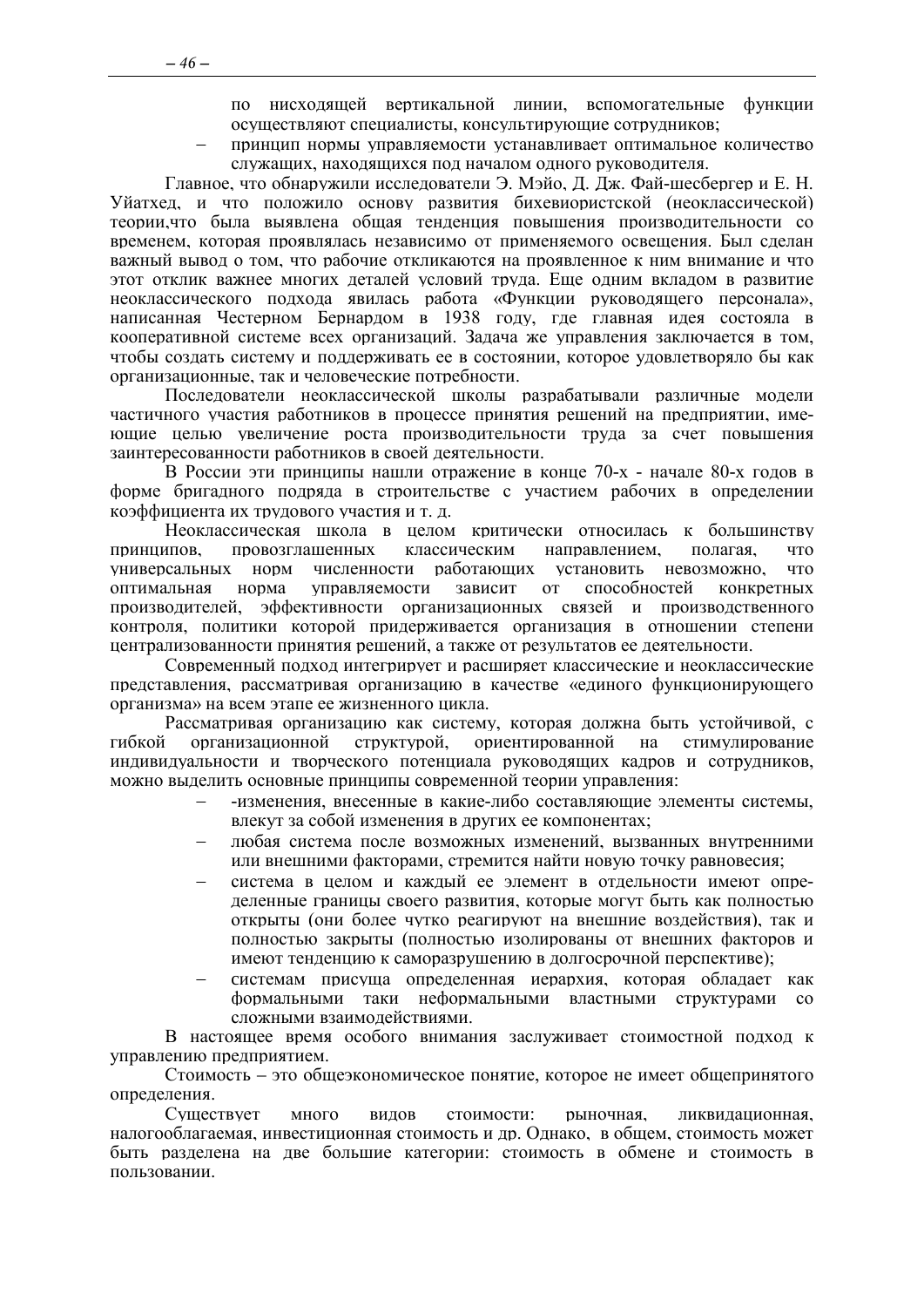Стоимость в пользовании (стоимость использования) - стоимость веши с точки зрения конкретного пользователя, использующего или собирающегося использовать эту вещь определенным образом для удовлетворения собственных потребностей. Она устанавливается одним лицом (пользователем), поэтому является субъективной.

Стоимость в обмене (стоимость обмена) - стоимость, рассматриваемая в связи с отчуждением вещи и проявляющаяся в форме цены при обмене этой вещи на деньги. В определении имеется в виду цена, которая будет преобладать на свободном, открытом конкурентном рынке на основе равновесия устанавливаемого факторами  $\overline{M}$ предложения и спроса. Поэтому стоимость в обмене является объективной. Она рассматривается как обобщенная характеристика привлекательности вещи как предмета обмена с позиций неопределенного числа ее потенциальных обладателей, в совокупности называемых рынком.

Наиболее ярким примером стоимости в обмене является рыночная стоимость. Следовательно, рыночная стоимость является результатом справедливой сделки, осуществляемой при соблюдении ряда условий: открытости рынка, на котором совершается сделка; конкурентности рынка; типичной мотивации сторон; разумной информированности сторон; достаточного времени, в течение которого объект оценки предлагается на рынке для продажи;использование **ТИПИЧНЫХ** средств платежа; отсутствие необычных финансовых условий сделки.

Содержание понятия стоимость просматривается в таких характеристиках, как:

- стоимость мера полезности, способности вешей содействовать благосостоянию или приносить удовлетворение;
- стоимость должна быть адекватной размеру умственных и физических усилий, затраченных на ее создание (существующая сегодня стоимость вещи является мерой затрат, которые необходимо понести для создания точно такой полезной веши):
- стоимость связывается также с относительной редкостью вещей: для того чтобы можно было говорить о стоимости вещи, потребность в таких вешах лолжна превышать предложение:
- стоимость, как категория обмена характеризует привлекательность вещи как предмета обмена и, следовательно, ее способность обмениваться на другие вещи или деньги.

На протяжении всей истории развития экономической мысли многие ученые пытались обозначить данную научную категорию. Первое известное исследование стоимости принадлежит Аристотелю. Он был убежден в существовании причин пропорций обмена, имеющих общественный характер.

Четкая формулировка закона стоимости впервые была высказана У.Петти. Он показал, что между величиной полных затрат труда на единицу продукции и средней ее ценой, наблюдаемой на рынке, существует устойчивая зависимость, присущая всем благам, произволство, обмен и потребление которых имеют массовый характер [10].

Среди современников А.Смитта к осознанию механизма того, как люди на рынке могут узнать, сколько труда затрачено на производство каждого товара близко полошел Д.Рикардо.

Однако, лишь благодаря работам К. Маркса трудовая теория стоимости, основы которой и были заложены У.Петти, приобрела современный вид и практически не претерпела принципиальных изменений до настоящего времени. Многие положения этой теории получили дальнейшее развитие в трудах таких советских ученых, как В.В. Новожилов [15], В.С. Немчинов [9] и других исследователей.

Включая последнее десятилетие XIX века трудовая теория стоимости была господствующей, пока не вышли работы австрийских экономистов Е. Бем-Баверка и К. Менгера. Они считали, что если даже связь пропорций обмена с затратами труда и существует, то она не всеобщая, и представляет собой лишь частное следствие подлинного закона стоимости, в основе которого лежит субъективная оценка людьми полезности благ.

Позже, в работах А.Курно, А. Маршала и Ф.Эджуорта было дано объяснение процесса рыночного ценообразования. Цена блага, выраженная в деньгах, при прочих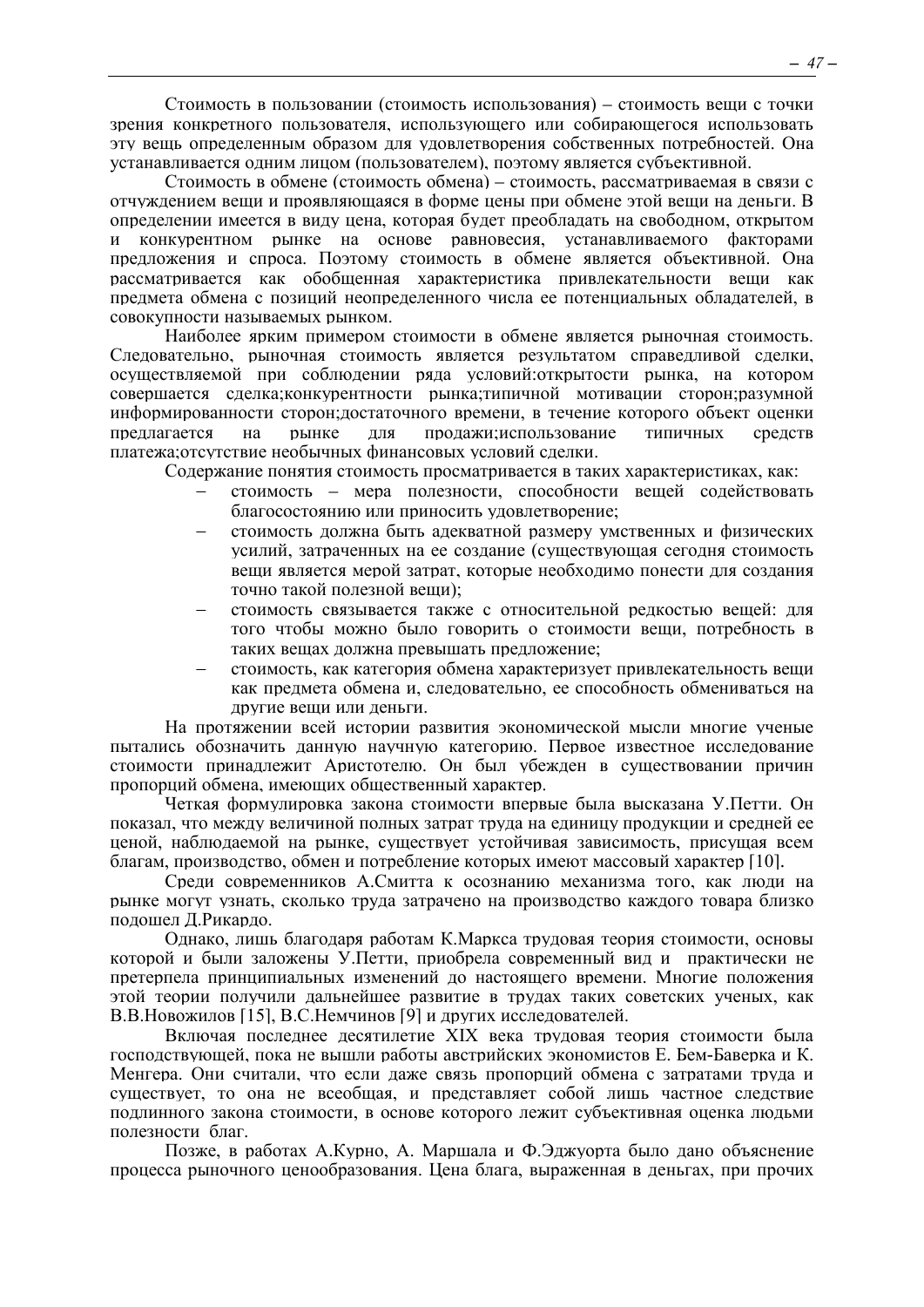равных условиях устанавливалась на уровне, равном одновременно предельным издержкам его производства и его предельной полезности.

К середине XX века неоклассическая теория стоимости получила новое изложение в терминах выявленных предпочтений, предложенных П. Самуэльсоном  $[13]$ .

В свою очередь, французским экономистом П.Л. де Буальгильбером рассматривалась проблема функций стоимости, которая, по его мнению, состояла в обеспечении пропоршиональности и сбалансированности хозяйства. В послелующем Л. Вальрас, впервые представит математическое описание потоков благ и алгоритма принятия решений в конкурентной экономике, основанной на частной собственности.

Благодаря работам Дж. Фон Неймана, а также Г. Данцига и Д. Гейла, которые развили идеи Л. В. Канторовича, сложились теоретические и методологические предпосылки решения вопроса о процессе ценообразования и количественных детерминантах стоимости на уровнях национального и мирового рынков.

Со временем неоклассическая теория цен, интегрировала результаты исследований, таких ученых, как Дж. Кейнс У. Баумоль, Р. Коуз, Э. Чемберлин и других, однако, целостной теории так создано и не было.

В результате, именно XX век стал переломным для экономистов, с точки зрения осознания стоимости, когда окончательно сформировались три стоимостные теории: **TDVJIORAS** теория стоимости. теория прелельной полезности. современная (неоклассическая) теория цен, что отражено на рисунке 1.



Рисунок 1 – Стоимостные теории

Пока не олна из теорий стоимости не получила бесспорного полтвержления.

Сторонники трудовой теории стоимости считали необходимым условием обмена различие потребительных стоимостей обмениваемых товаров, которые качественно разнородны и поэтому количественно несоизмеримы. По их мнению, обмениваемые товары имеют общую основу - трудовые затраты, которые и определяют меновую стоимость.

Анализ теории предельной полезности позволяет выделить связь категорий «стоимость» и «ценность». Прежде всего отметим, что стоимость товара представляет собой частный случай проявления экономической ценности в определенных конкретных условиях. Человечество не может существовать без экономической деятельности, а экономическая деятельность - без экономической ценности как единства цели и средства. В условиях товарного производства экономические ценности принимают форму стоимости. Современная неоклассическая теория объясняет величину цены на изолированном рынке одного или нескольких товаров, экономическую функцию цены - обеспечение конкурентного равновесия на рынке всех **TOB2DOB** 

Таким образом, проведенный анализ свидетельствует о ключевом значении понятия стоимость для современной экономической науки. Однако, в связи с многомерностью стоимостной категории не разработана единая теория, которая описывала бы все процессы, связанные с ней.

Вместе с тем, разработанные теории стали основой для возникновения и развития множества прикладных экономических направлений. Развивающаяся сегодня оценочная деятельность в ее научных и практических аспектах может рассматриваться как олно из направлений развития стоимостной теории.

 $\mathbf{B}$ рамках стоимостного подхода среди основополагающих критериев эффективности управленческой деятельности рассматривают максимизацию рыночной стоимости предприятия.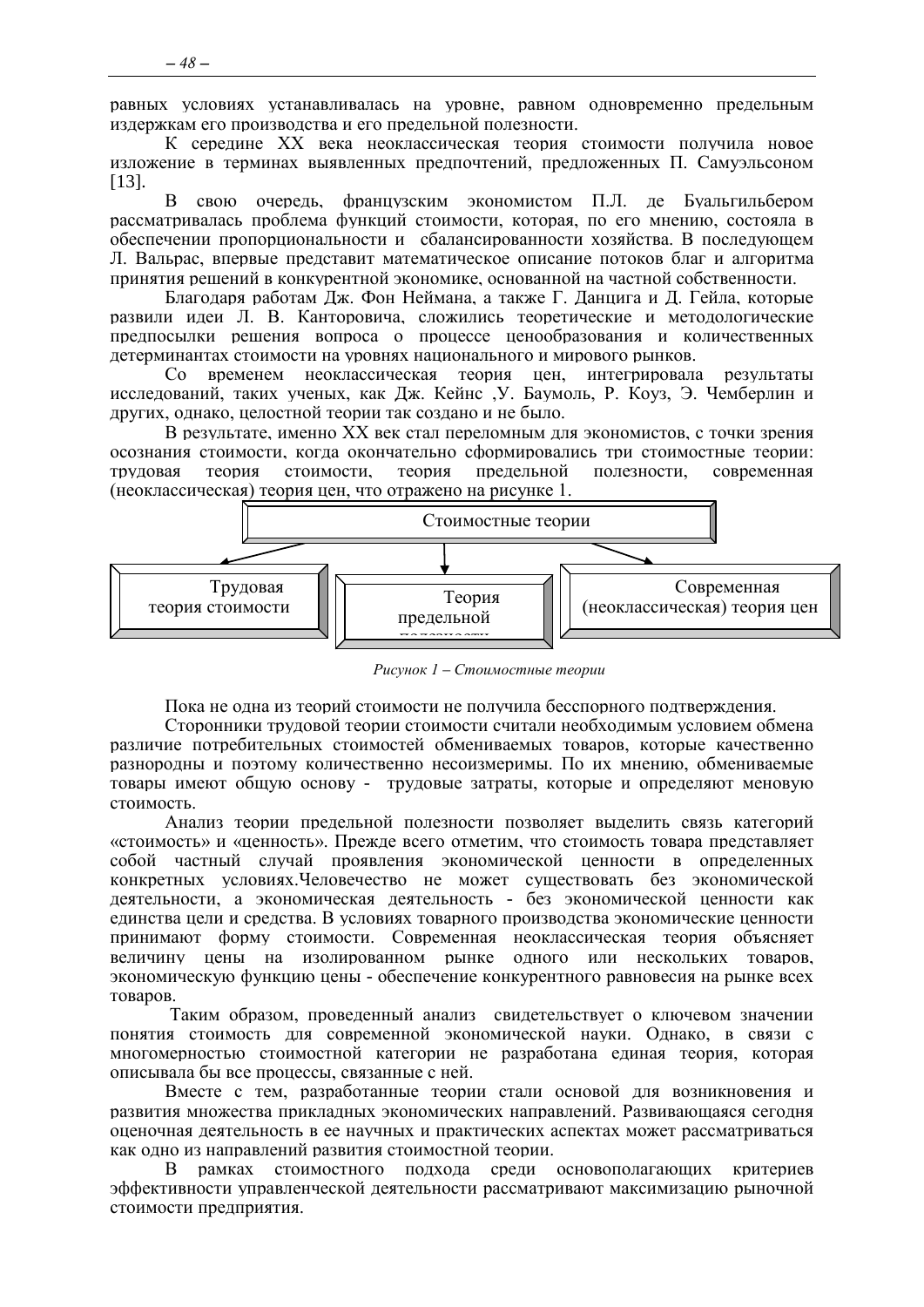Как правило, эффективность работы предприятия оценивается на основе таких финансовых показателей, как: чистая прибыль, рентабельность инвестиций и др.

Подавляющее большинство отечественных и зарубежных исследователей, к числу которых относятся Фишер С., Шмалензи Р., Боумен К., Васильев В.В., Завлин П. Н., Ковалев В. В. и др., в качестве основного показателя выделяют размер прибыли. Однако, как отмечали Брейли и Майерс, данный показатель обладает рядом существенных недостатков:

- не отражается величина реального движения денежных средств;
- не учитываются производимые в течение отчетного периода инвестиции, которые требуют вложения денежных средств;
- использование методов учета амортизации, приобретаемых активов и т.д. могут привести к искажению бухгалтерских показателей;
- размер прибыли существенно зависит от вида прибыли (бухгалтерская, налогооблагаемая, чистая и т.д.) и применяемой на предприятии системы бухгалтерского учета;
- показатель прибыли отражает результат деятельности предприятия за прошедший период времени, а не ее перспективные возможности и будущий потенциал [1].

Тем самым, основной недостаток традиционных показателей, таких как выручка, прибыль, производительность и т.д., состоит в том, что у них отсутствуют взаимосвязанные критерии эффективности деятельности предприятия.

Стоимость предприятия выступает наиболее обобщающим показателем. Ни один из других показателей не является столь всеобъемлющим, чем стоимость, т. к. стоимость отражает общий итог и характеризует сумму всех элементов и факторов. Поэтому именно на стоимость важно ориентироваться при управлении предприятием и стремиться к повышению стоимости своего предприятия.

Принципиальное отличие стоимостной модели анализа принимаемых решений от бухгалтерской - учет управленческой гибкости. Управленческая гибкость денежных потоков выражается в необходимости учета в показателе оценки:

- всех рыночных возможностей (потенциальных вложений средств в активы, альтернативных издержек и, соответственно, потенциальных потерь доходов от неиспользуемых возможностей);
- динамики, что выражается в учете возможных изменений (корректировки) стратегии: заморозить проект на некоторый срок, изменить характеристики проекта и т. п., а также в различной ценности денег во времени;
- неопределенности планируемых результатов (причем для разных уровней риска значимость результата разная: чем выше риск, тем выше требования к результату в абсолютном и относительном (процентном) выражении);
- возможности менять решения в зависимости от изменения внешних факторов.

С другой стороны, эта модель имеет ряд ограничений. Увязка инвестиционных и финансовых решений (а также анализа) с понятием требуемой доходности как типичной или нормативной ставки доходности (отдачи) инвестиций по альтернативным вариантам одного классариска накладывает определенные требования на степень развитиярынка и поведение инвестора [14].

Причинами, которые способствуют применению стоимостного подхода, выступают:

- динамичность факторов внешней среды и организации деятельности предприятий;
- уровень конкуренции среди предприятий;
- потребность учитывать интересы всех заинтересованных лиц (потребителей, сотрудников, собственников, инвесторов и т.д.).

Управление компанией, ориентированное на повышении ее стоимости (англ. valuebasedmanagement,VBM), уходит своими корнями в экономику Соединенных Штатов Америки, где в 80-е годы XX века стали заметно учащаться случаи так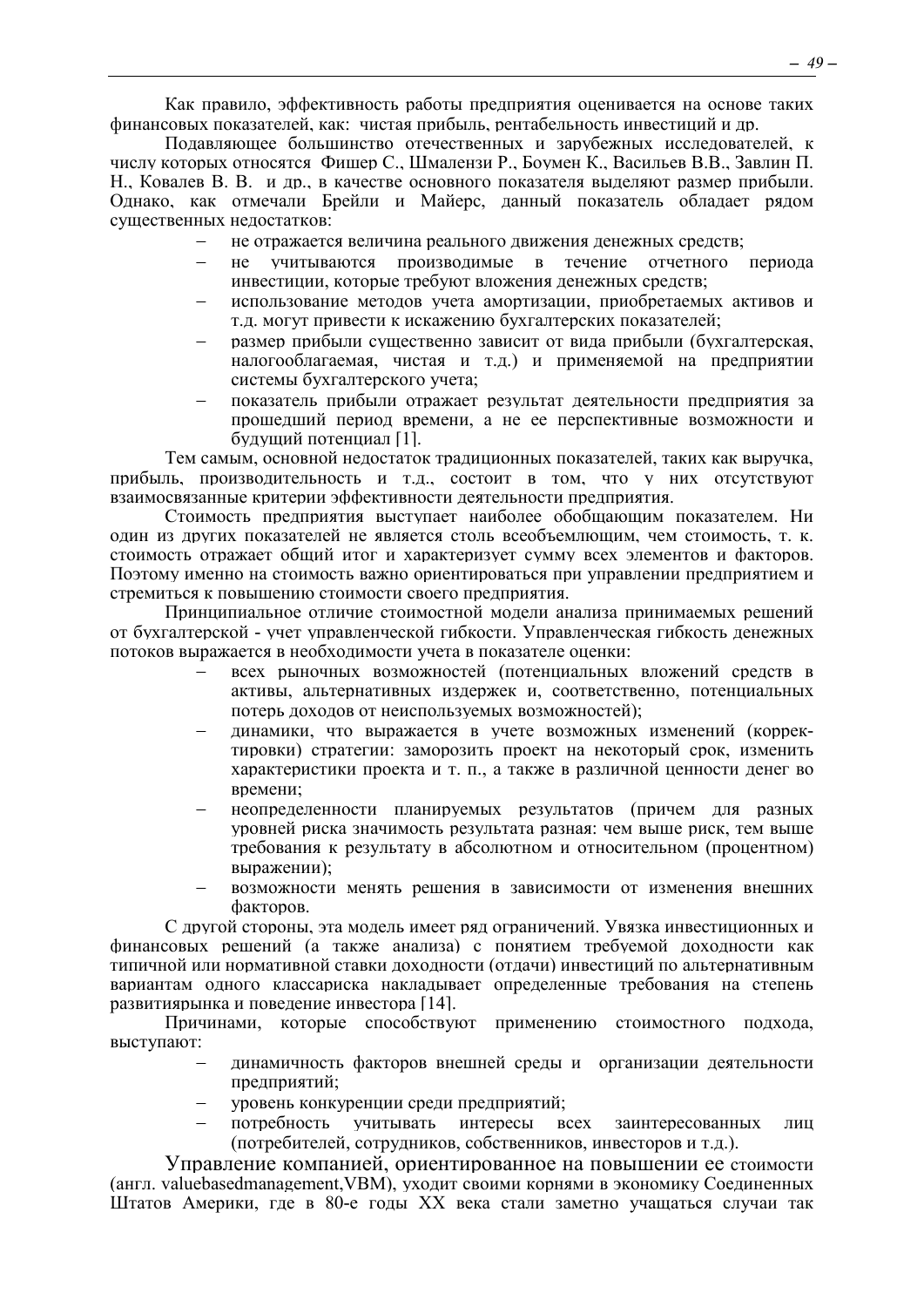называемого недружественного поглощения, или «корпоративного рейдерства». Суть VBM состоит в том, что при управлении компанией преследуется цель формирования ее адекватной рыночной стоимости. Соответственно, все усилия при управлении предприятием, должны быть направлены на достижение этой цели [4].

Различают концепции управления стоимостью Раппапорта (SHV - концепция). Штерна-Стюарта (EVA-концепция), Бостонской консультационнной группы, ЧТО представлено на рисунке 2.



Рисунок 2 - Концепции управления стоимостью [4]

Концепция стоимости для акционера (ShareHolderValue, SHV) была разработана Раппапортом в середине 80-х годов XX столетия. Под стоимостью предприятия согласно ей понимается разность между стоимостью компании и рыночной стоимостью заемного капитала.

Для определения стоимости собственного капитала Раппапорт предлагает использовать модель CAPM (CapitalAssetPricingModel - модель оценки капитальных активов) или модель арбитражных цен (ArbitragePricingTheory - модель арбитражных цен).

Оба подхода помогают инвестору определить уровень требований по размеру капитала с учетом систематического риска, рентабельности пол которым подразумевается та часть возможных колебаний будущего прироста стоимости актива, которую нельзя предотвратить посредством диверсификации портфеля. В рамках модели САРМ ожидаемая акционерами рентабельность вложений рассчитывается следующим образом:

$$
R_1 = i + \left[\mu(r_m) - i\right] \times \beta_1,\tag{1}
$$

где:

 $R_{1}$ ожидаемая рентабельность инвестиции  $\langle \langle 1 \rangle \rangle$ : і- безрисковаяставка процента;

 $\mu(r_m)$ - ожидаемая рентабельность рыночного портфеля;

 $\beta_1$ .  $\beta$ -фактор инвестиции «1», то есть, соотношение изменения стоимости инвестиций «1» к изменению рыночного портфеля.

Под чистым денежным потоком в данной концепции подразумевается часть положительного сальдо поступлений / выплат денежных средств, которая распределяется среди владельцев собственного и заемного капитала, то есть не идет на уплату налогов и инвестируется в развитие предприятия.

При расчете стоимости после планового периода (терминальной стоимости или стоимости реверсии) исходят из предпосылки, что предприятие не ликвидируется, а продолжает приносить положительные денежные наоборот. потоки. Тогла терминальная стоимость рассчитывается по формуле: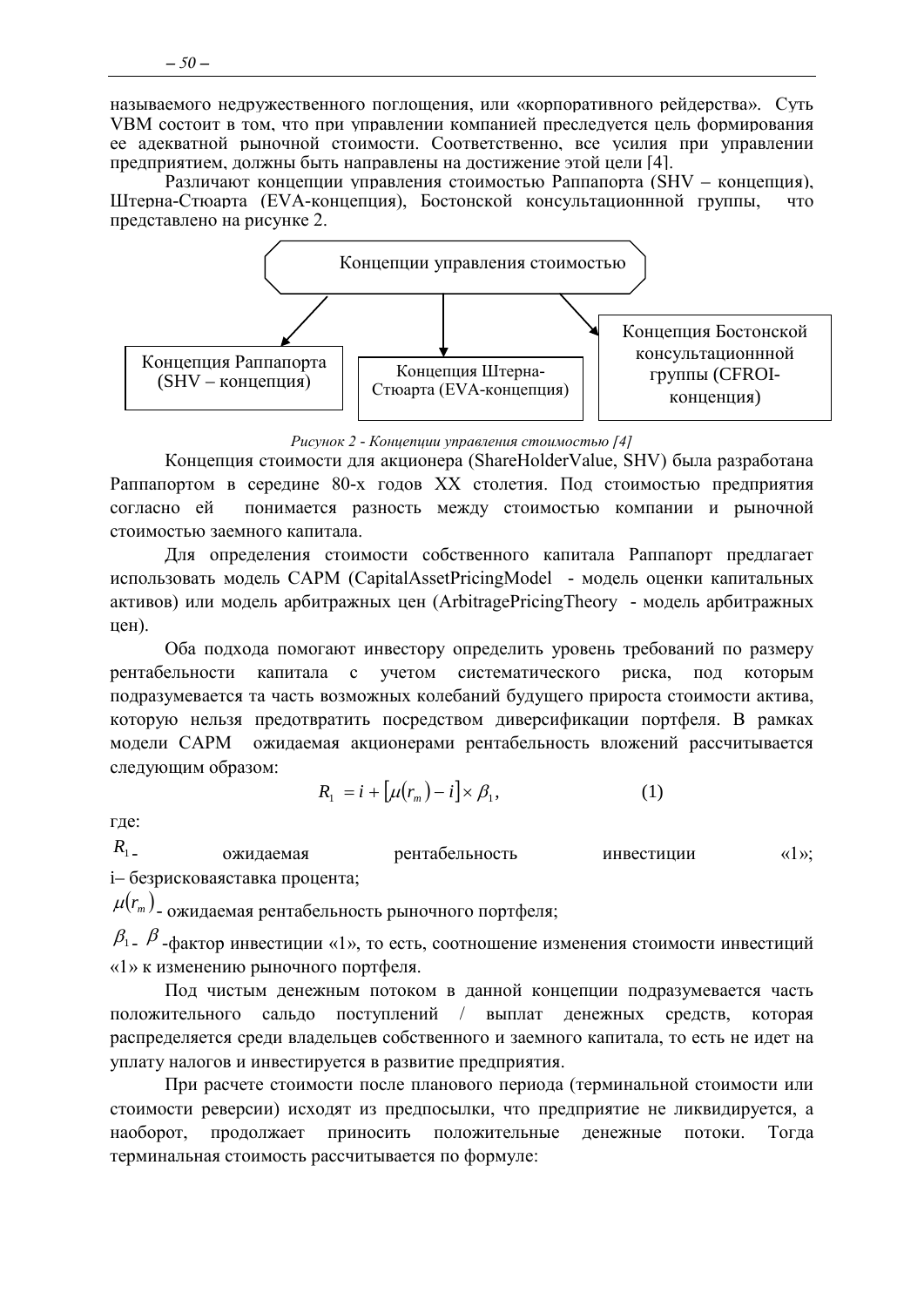# Последний чистый денежный поток

Терминальная стоимость = Стоимость капитала (ставка дисконтирования)

Концепция Штерна-Стюарта (ЕVА-концепция)это концепция. интерпретирующая понятие прибыли в экономическом, а не в бухгалтерском смысле слова, то есть с учетом альтернативных издержек. Таким образом, это произведение величины вложенного (инвестированного) капитала на разность между нормой возврата на вложенный капитал и ценой капитала, т. е.

$$
EVA = \left(\frac{NOPLAT_t}{u_{H6.Kanumaa}} - WACC\right) \times u_{H6} \times u_{H8} \times u_{H8} \times u_{H8} \times u_{H8} \times u_{H8} \times u_{H9} \tag{3}
$$

где:

WACC - стоимостькапитала:

**NOPLAT** NetOperatingProfitLosesAfterTaxes (чистаяоперационнаяприбыльпослеуплатыналогов).

Пена капитала, как и в концепции Раппапорта, определяется как средневзвешенная цена собственного и заемного капитала [3].

Концепция Бостонской консультационной группы (СFROI-конценция) базируется на известном из инвестиционного анализа методе внутренней нормы доходности. С помощью данной концепции рассчитывают ставку дисконтирования таким образом, чтобы сумма всех продисконтированных чистых денежных потоков равнялась бы первоначальным инвестиционным выплатам, то есть чистая приведенная стоимость была бы равна нулю. В случае, если реальная ставка дисконтирования превышает внутреннюю норму доходности, проект признается неэффективным.

Для получения CFROI необходимо знать величину брутто денежных потоков, брутто-инвестиции, срок использования активов и величину активов, не подлежащих амортизации. Базис для брутто денежных потоков (ВСF) - «очищенная» от инфляции прибыль после уплаты налогов и до уплаты процентов за вычетом амортизации и арендных платежей.

Базис для брутто-инвестиций (BIB) - сумма восстановительной стоимости основных средств, стоимости оборотных средств и капитализированных арендных выплат за вычетом беспроцентных обязательств и стоимости репутации (Goodwill) [4].

Срок использования активов рассчитывается как отношение стоимости приобретения имущества (первоначальных инвестиций) к величине годовой амортизации.

Активы, неподлежащие амортизации, складываются из стоимости земли, чистого оборотного капитала и финансовых активов.

Таким образом, CFROI рассчитывается по следующей формуле, как внутренняя норма доходности:

$$
-BIB + \sum_{t=1}^{BCF} \frac{BCF_t}{(1 + CFROI)^t} = 0.
$$
 (4)

Полученный таким образом CFROI, можно сравнить с реальной стоимостью капитала [2].

Рассмотрение концепций управления стоимостью позволяет определить, что для всех концепций остается открытой проблема прогнозирования. Также, в подходе Раппапорта сложность представляет также оценка терминальной стоимости в общей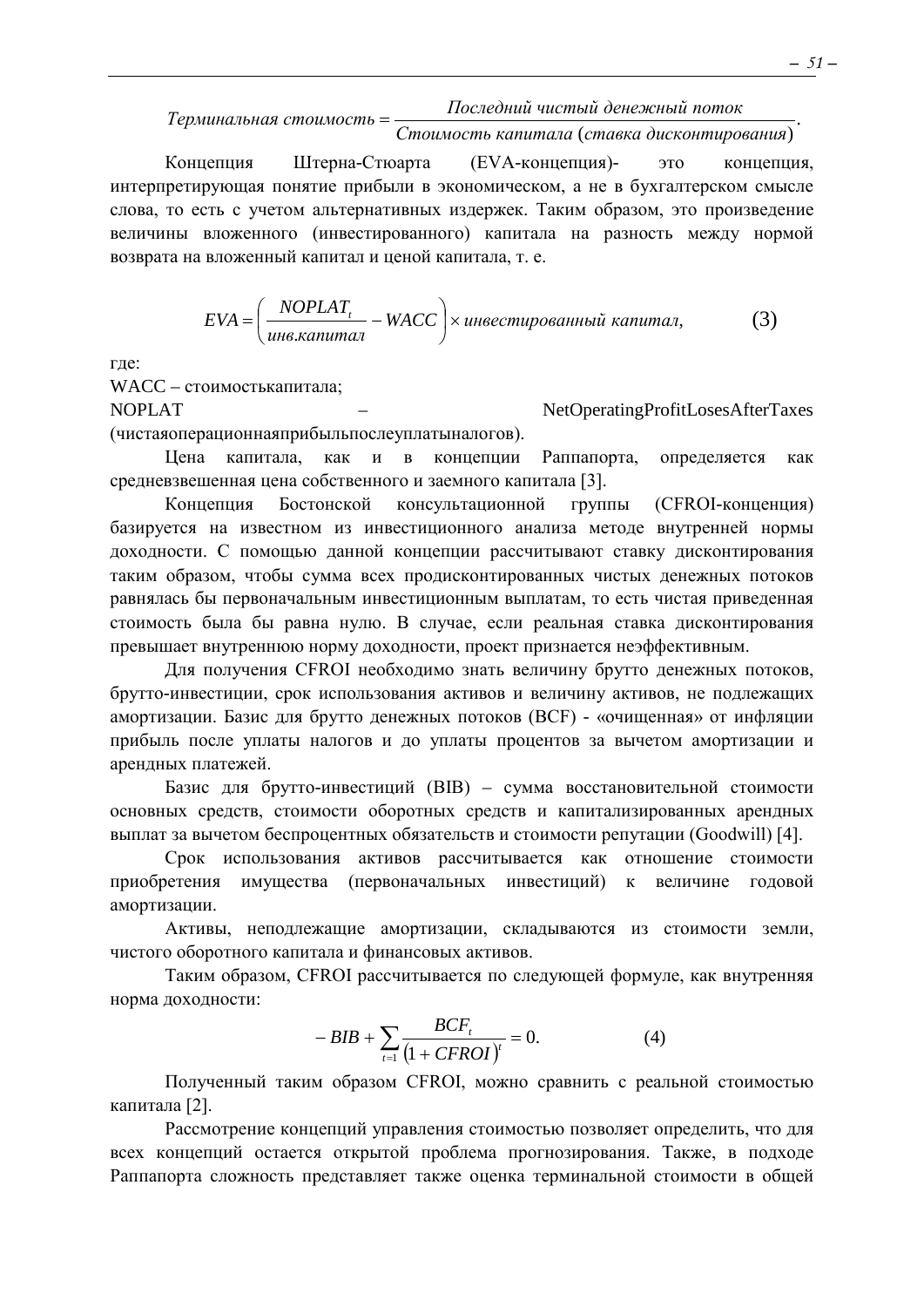оценке предприятия и одним из важных ее недостатков является зависимость от бухгалтерских показателей.

Знание величины рыночной стоимости дает возможность собственнику объекта усовершенствовать процесс производства, разработать комплекс мероприятий, направленных на увеличение рыночной стоимости имущественного комплекса и бизнеса. В этой ситуации необходимо учитывать тот факт, что специфика бизнеса, как объекта оценки - рассмотрение деятельности, направленной на получение прибыли и основе функционирования имушественного осушествляемой на комплекса организации.

В настоящее время рыночная стоимость является одним из основных показателей, характеризующих экономическую эффективность объекта. Несмотря на то, что в теоретических исследованиях данное понятие трактуется различным образом. в настоящее время существует достаточно устоявшаяся практика оценки рыночной стоимости и общепринятые ее определения, закрепленные как в стандартах оценки, так и в Гражданском кодексе Российской Федерации.

Сложность залачи оценки стоимости объектов нелвижимости связана с неоднозначностью позиций специалистов по вопросам методологии определения рыночной стоимости объекта исследования, многообразием и неоднородностью структуры задач, которые она призвана решать [5,6,7,8,11,12]. Это обуславливает нелесообразность оценки рыночной стоимости одновременно с позиции трех подходов. сравнительные характеристики которых, применительно к оценке предприятия как имущественного комплекса отражены в таблице 1.

Таблина 1

| <i>oo ockmoo ncoodmaanooma</i>                          |                                                                                                                                                                                |                                                                                           |                                                                                                                                                                                                                                                                                                                                                                                                                                                                       |  |  |  |  |
|---------------------------------------------------------|--------------------------------------------------------------------------------------------------------------------------------------------------------------------------------|-------------------------------------------------------------------------------------------|-----------------------------------------------------------------------------------------------------------------------------------------------------------------------------------------------------------------------------------------------------------------------------------------------------------------------------------------------------------------------------------------------------------------------------------------------------------------------|--|--|--|--|
| Подход и методы                                         | Проблемы                                                                                                                                                                       | Недостатки                                                                                | Преимущества                                                                                                                                                                                                                                                                                                                                                                                                                                                          |  |  |  |  |
| подход<br>Метод<br>Доходный<br>капитализации<br>доходов | - метод не<br>рекомендуется<br>использовать,<br>когда объект<br>требует<br>значительной<br>реконструкции<br>или же находится<br>в состоянии<br>незавершенного<br>строительства | - применение<br>затруднительно, когда<br>отсутствует<br>информация о<br>рыночных сделках; | - непосредственно отражает<br>рыночную конъюнктуру, так<br>как при его применении<br>анализируется с точки зрения<br>соотношения дохода и<br>стоимости, как правило<br>большое количество сделок с<br>недвижимостью<br>- позволяет оценить объект в<br>случае, когда потоки доходов<br>стабильны длительный<br>период времени,<br>представляют собой<br>значительную<br>положительную величину или<br>потоки доходов возрастают<br>устойчивыми, умеренными<br>темпами |  |  |  |  |

Сравнительные характеристики методов в рамках подходов к оиенке стоимости объектов недвижимости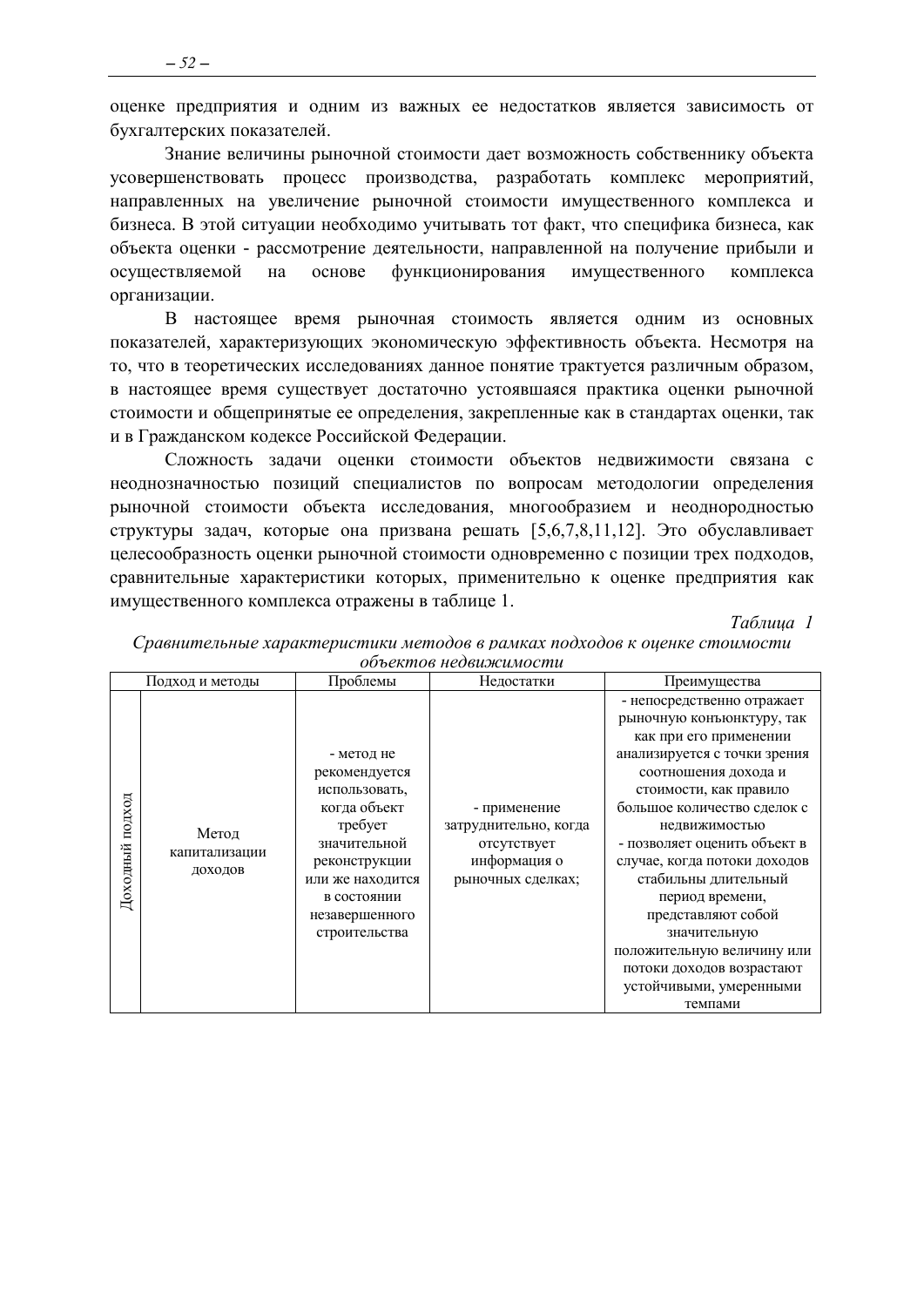|                      |                                                                              | Метод<br>дисконтированных<br>денежных<br>потоков | «информационна<br>Я<br>непрозрачность»<br>рынка<br>недвижимости,<br>прежде всего<br>отсутствие<br>информации по<br>реальным<br>сделкам продажи<br>и аренды<br>объектов<br>недвижимости,<br>эксплуатационны<br>м расходам,<br>отсутствие<br>статистической<br>информации по<br>коэффициенту<br>загрузки на<br>каждом сегменте<br>рынка в<br>различных<br>регионах                                                                                                                                                                                                                                   |  | - более сложен, детален                                                                                                                                                                                                                                                     | - позволяет оценить объект, в<br>случае получения от него<br>нестабильных денежных<br>потоков, моделируя<br>характерные черты и<br>поступления<br>- позволяет рассматривать<br>именно денежные потоки,<br>которые не так изменчивы,<br>как прибыль, соотносят<br>приток и отток денежных<br>средств, учитывают такие<br>статьи, как<br>«капиталовложения» и<br>«долговые обязательства»,<br>которые не включаются в<br>расчет прибыли, отражают<br>постоянное наличие<br>определенных денежных<br>средств на счетах владельца |
|----------------------|------------------------------------------------------------------------------|--------------------------------------------------|----------------------------------------------------------------------------------------------------------------------------------------------------------------------------------------------------------------------------------------------------------------------------------------------------------------------------------------------------------------------------------------------------------------------------------------------------------------------------------------------------------------------------------------------------------------------------------------------------|--|-----------------------------------------------------------------------------------------------------------------------------------------------------------------------------------------------------------------------------------------------------------------------------|-------------------------------------------------------------------------------------------------------------------------------------------------------------------------------------------------------------------------------------------------------------------------------------------------------------------------------------------------------------------------------------------------------------------------------------------------------------------------------------------------------------------------------|
|                      |                                                                              | Метод сравнения<br>продаж                        | -наличие развитого рынка недвижимости                                                                                                                                                                                                                                                                                                                                                                                                                                                                                                                                                              |  |                                                                                                                                                                                                                                                                             | -базируется на информации о<br>недавних сделках с<br>аналогичными объектами на<br>рынке и сравнении<br>оцениваемой недвижимости с<br>аналогами                                                                                                                                                                                                                                                                                                                                                                                |
| Сравнительный подход | Оценка<br>на<br>основе<br>соотно<br>шения<br>дохода<br>и цены<br>про<br>дажи | Вало<br>вой рент<br>ныймульт<br>иплика<br>тор    | - оцениваемая<br>собственность должна<br>находиться на таком<br>рынке, на котором<br>происходят<br>регулярные продажи и<br>покупки конку-<br>рентоспособных<br>объектов на основе<br>приносимых ими<br>валовых доходов<br>- метод считается<br>недостаточно<br>чувствительным к<br>разнице в рисках или в<br>нормах возврата<br>капитала между<br>оцениваемым<br>ксопоставимыми<br>объектами<br>- метод предполагает<br>узкий разброс<br>значений<br>коэффициентов<br>недоиспользования и<br>расходов для всех<br>объектов<br>(нечувствителен к<br>возможным различиям<br>в чистых<br>операционных |  | - в полной мере не<br>учитывает разницу<br>в рисках или<br>нормах возврата<br>капитала между<br>объектом оценки и<br>его сопоставимым<br>аналогом<br>- не учитывает<br>также вполне<br>вероятную разницу<br>в чистых<br>операционных<br>доходах<br>сравниваемых<br>объектов | - валовой рентный<br>мультипликатор не<br>корректируют на удобства<br>или другие различия между<br>объектом оценки и<br>сопоставимыми аналогами,<br>так как в основу его расчета<br>положены фактические<br>арендные платежи и<br>проданные цены, в которых<br>уже учтены указанные<br>различия                                                                                                                                                                                                                               |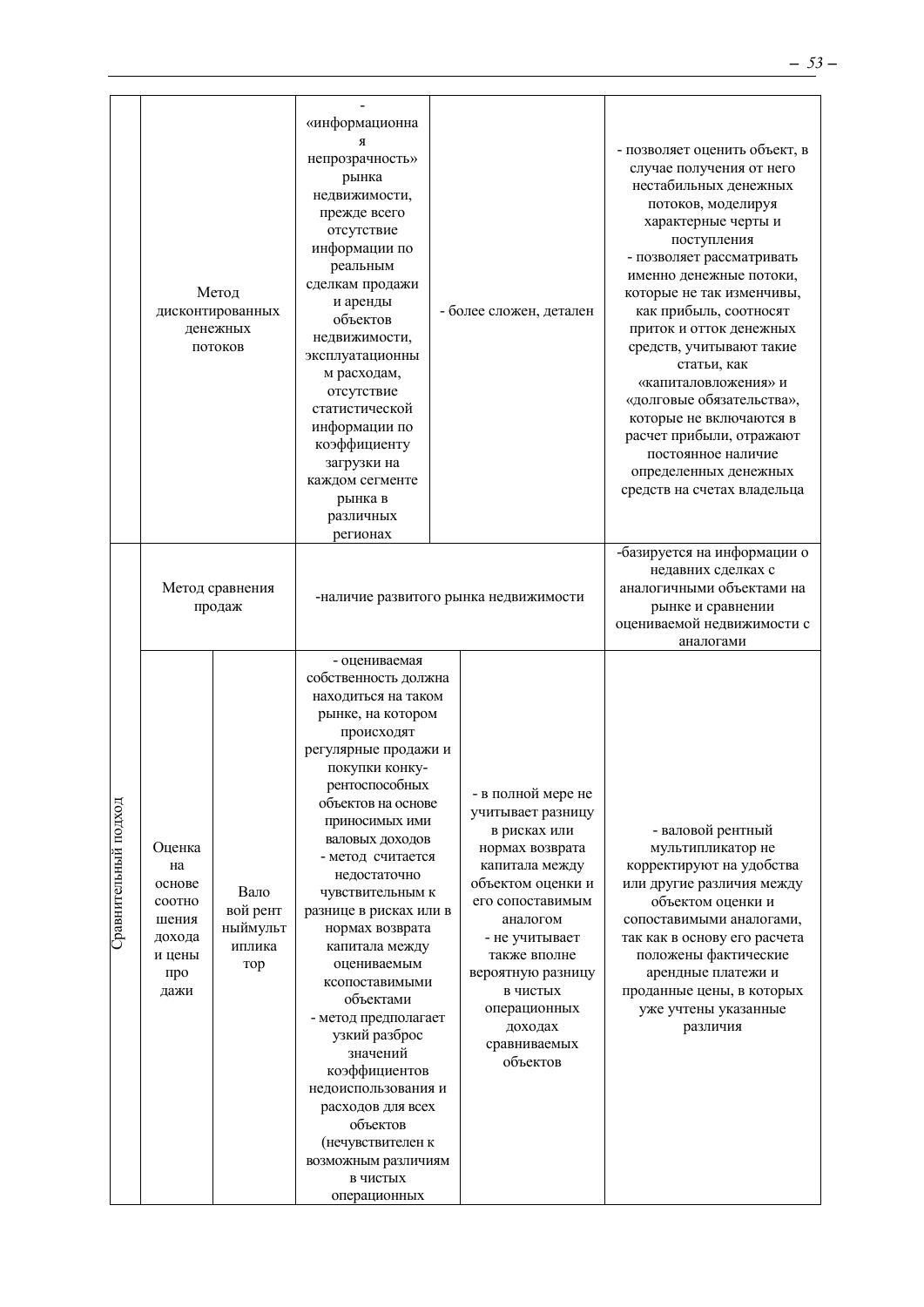|                  |                                                       | доходах)                                                                                                                                                                                                                                                                                                                                                                                                                |                                                                                               |                                                                                                                                                                                                                                                                                                                                                                                                                                                                                                                                                                                                                                                                                                                                                                                                                                      |
|------------------|-------------------------------------------------------|-------------------------------------------------------------------------------------------------------------------------------------------------------------------------------------------------------------------------------------------------------------------------------------------------------------------------------------------------------------------------------------------------------------------------|-----------------------------------------------------------------------------------------------|--------------------------------------------------------------------------------------------------------------------------------------------------------------------------------------------------------------------------------------------------------------------------------------------------------------------------------------------------------------------------------------------------------------------------------------------------------------------------------------------------------------------------------------------------------------------------------------------------------------------------------------------------------------------------------------------------------------------------------------------------------------------------------------------------------------------------------------|
|                  | Общий<br>коэф<br>фи<br>циенткап<br>И<br>тали<br>зации | - чтобы определить<br>общий коэффициент<br>капитализации по ры-<br>ночным данным,<br>оценщик должен<br>отобрать аналогичные<br>недавно проданные<br>объекты,<br>характеризующиеся<br>потоками доходов,<br>сходными риску и<br>продолжительности с<br>потоком доходов от<br>объекта оценки.                                                                                                                              | - может<br>применяться<br>только в условиях<br>развитого и<br>активного рынка<br>недвижимости | - позволяет оценщику<br>использовать прямую<br>капитализацию с тем, чтобы<br>конвертировать<br>прогнозируемый чистый<br>операционный доход в оценку<br>рыночной стоимости                                                                                                                                                                                                                                                                                                                                                                                                                                                                                                                                                                                                                                                            |
| Затратный подход |                                                       | - во многих случаях<br>подход в оценке<br>недвижимости не<br>отражает рыночную<br>стоимость, так как<br>затраты инвестора не<br>всегда создают<br>рыночную стоимость<br>из-за разницы в<br>издержках на<br>воссоздание<br>сопоставимых<br>объектов, и, напротив<br>создаваемая<br>стоимость не всегда<br>бывает адекватной<br>понесенным затратам,<br>что касается прежде<br>всего объектов<br>доходной<br>недвижимости | - трудоемкость<br>процесса оценки                                                             | - пригодность для более или<br>менее достоверной оценки<br>недвижимости на<br>малоактивных рынках<br>- опора на сметно-<br>нормативную базу<br>воспринимается<br>руководителями организации<br>с большим доверием, чем<br>результаты исследований<br>рынка и экспертные<br>заключения оценщика<br>- данный подход<br>используется:<br>когда оцениваются новые и<br>недавно построенные<br>объекты; когда необходим<br>анализ наилучшего и<br>наиболее эффективного<br>использования земельного<br>участка; когда необходимо<br>технико-экономическое<br>обоснование нового<br>строительства; для оценки<br>объектов незавершенного<br>строительства; для оценки в<br>целях выделение объектов<br>налогообложения (здание,<br>земельный участок); для<br>оценки в целях страхования;<br>для переоценки основных<br>фондов предприятий |

Таким образом, использование стоимостного подхода связано с осознанием полезности использования аппарата оценки и оцениваемой стоимости в анализе эффективности хозяйствования на объекте оценки и в принятии решений по его развитию.

Тем самым, с нашей точки зрения, несмотря на существующие недостатки и существующих концепций стоимости, факторы сдерживающие применение стоимостного подхода имеет ряд преимуществ перед альтернативными методиками управления недвижимость.

Они заключаются в следующем:

во-первых, повышение стоимости становится главной целью деятельности организации, для достижения которой становится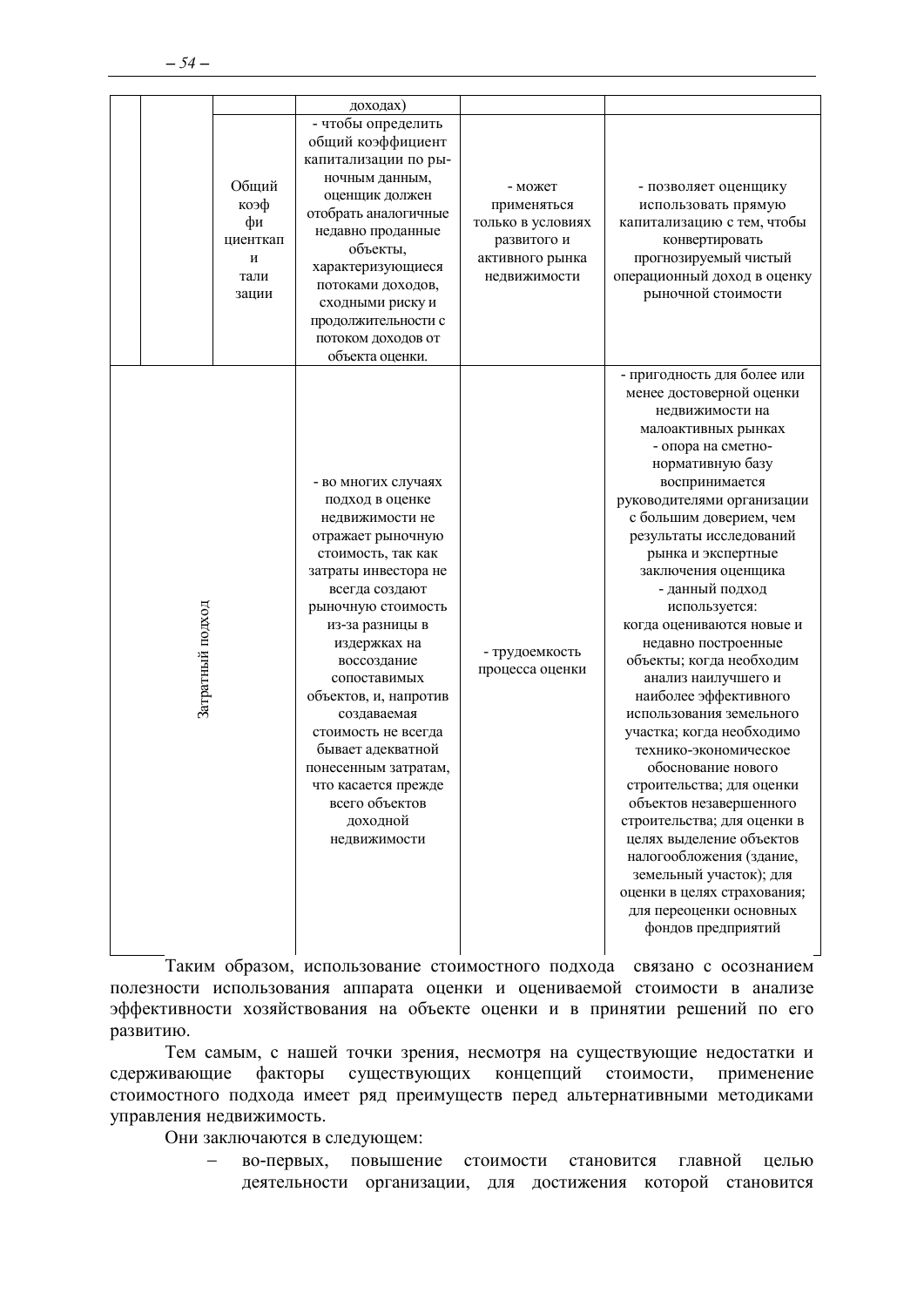возможным объединение усилий всех контрагентов и, соответственно, учет их интересов;

- − во-вторых, стоимостной подход позволяет выделить ключевые факторы стоимости (т. е. те самые 20% показателей, которые, согласно «принципу Парето», определяю 80% стоимости компании) и на их основе создать систему управления предприятием;
- в-третьих, стоимостной подход требует постоянного осуществления мониторинга принимаемых управленческих решений, что повышает их эффективность;
- − в-четвертых, стоимостной подход позволяет оптимально сочетать долгосрочные и краткосрочные цели

#### *Список используемых источников информации*

- 1. Архипов, А.И. Экономика. Учебник / под ред. Архипова А.И., Нестеренко А.Н., Большакова А.К., М.: Экономика,1998, 16 с.
- 2. Алещенко, В.В. Теоретико-методологические вопросы конкурентоспособности экономической системы// Маркетинг в России и за рубежом №1, 2005г., с. 53-58.
- 3. Буянов, В.П. Управление рисками (рискология) / В.П. Буянов, Кирсанов К.А., Михайлов Л.А. М.: Экзамен, 2002. – 384 с.
- 4. Волков, А.С. Создание рыночной стоимости и инвестиционной привлекательности / А. С. Волков, М. П. Куликов, А. В. Марченко. – Москва: Вершина, 2007. – 304 с. – ил., табл.
- 1. 5.Оценка бизнеса: учеб. [для вузов] / под ред. А.Г. Грязновой, М.А. Федотовой. 2-е изд., перераб. и доп. – М.: Финансы и статистика, 2005. – 736 с.: ил.
- 5. Оценка недвижимости: Учебник / Под ред. А.Г.Грязновой, М.А.Федотовой. М.: Финансы и статистика, 2005. – 496 с.: ил.
- 6. Оценка рыночной стоимости недвижимости. / Под ред. В.Н.Зарубина В. М. Рутгайзера. Серия «Оценочная деятельность». Учебное и практическое пособие. – М.: Дело, 1998. – 384 с.
- 7. Мищенко, В.Я. Экономические методы управления имущественным комплексом: Учеб. пособие / В.Я.Мищенко, Н.И.Трухина, О.К.Мещерякова - Воронеж, гос. арх.-строит.ун-т.- Воронеж, 2003.- 114с.
- 8. Немчинов, В.С. Общественная стоимость и плановая цена/ В.С. Немчинов Избр. произв. М.: Наука, 1970. – 496 с.
- 9. Пети, У. Экономические и статистические работы / У.Петти, пер. с англ. М.: Соцэцгиз, 1940 г. 182 с
- 10. Симионова, Н.Е. Методы оценки имущества: бизнес, недвижимость, земля, машины, оборудование и транспортные средства / Н.Е. Симионова. – Ростов н/Д: Феникс, 2006.- 312 с.
- 11. Сычева, Г.И. Оценка стоимости предприятия (бизнеса)/ Г.И. Сычева, Е.Б. Колбачев, В.А. Сычев, серия «Учебники и учебные пособия». – Ростов н/Д: «Феникс», 2003. – 384 с.
- 12. Samuelson, P. A. Faundations of Economic Analysis. London, England: Harvard University Press, 1983 – P. 219-321
- 13. Теплова, Т.В. Инвестиционные рычаги максимизации стоимости компании. Практика российских предприятий / Т.В. Теплова. – Москва: Вершина, 2007. – 272 с.: ил.
- 14. Шмулевич, Т.В. Конкурентоспособность предприятий в переходной экономике (на материалах целлюлозно-бумажной промышленности): диссертация на соискание ученой степени канд. экон. наук: 08.00.05. / Т.В. Шмулевич - СПб, 1998. -19 с.: ил.. - Библиогр.: автореф. с. 19 (6 назв.)